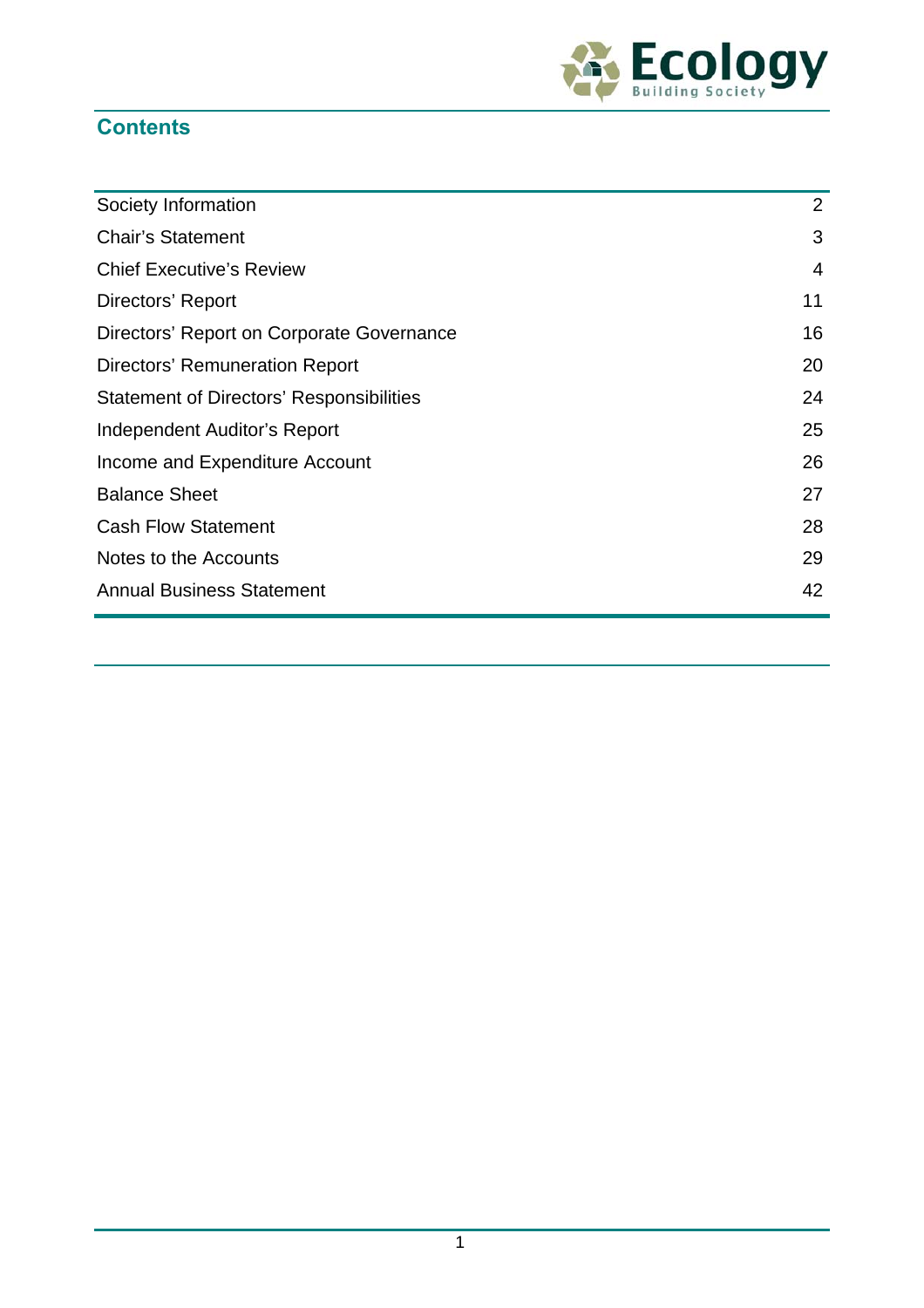

# **Society Information**

| <b>Directors</b>         | Malcolm Lynch<br><b>Steve Round</b><br><b>Helen Ashley Taylor</b><br>Tim Morgan<br>Alison Vipond<br>Chris Newman<br>Andrew Gold<br>Paul Ellis<br>Pam Waring | Chair<br>Deputy Chair<br>(appointed 30 May 2014)<br><b>Chief Executive</b><br>Secretary                                                                                                                    |
|--------------------------|-------------------------------------------------------------------------------------------------------------------------------------------------------------|------------------------------------------------------------------------------------------------------------------------------------------------------------------------------------------------------------|
| <b>Registered office</b> | 7 Belton Road<br>Silsden<br>Keighley<br><b>West Yorkshire</b><br><b>BD20 0EE</b>                                                                            |                                                                                                                                                                                                            |
| <b>External auditors</b> | <b>KPMG LLP</b><br>1 The Embankment<br><b>Neville Street</b><br>Leeds<br>LS1 4DW                                                                            |                                                                                                                                                                                                            |
| <b>Internal auditors</b> | <b>Deloitte LLP</b><br>1 City Square<br>Leeds<br>LS1 2AL                                                                                                    |                                                                                                                                                                                                            |
| <b>Solicitors</b>        | <b>Addleshaw Goddard</b><br>Sovereign House<br>Sovereign Street<br>Leeds<br>LS1 1HQ                                                                         |                                                                                                                                                                                                            |
| <b>Officers</b>          | George Haslem<br>John Ainley<br>Anna Laycock<br>Jon Lee<br><b>Richard Saville</b><br>Daniel Capstick                                                        | <b>Chief Operating Officer</b><br><b>Compliance and Risk Manager</b><br><b>Ethics and External Affairs Manager</b><br><b>Business Development Manager</b><br><b>Technology Manager</b><br>Mortgage Manager |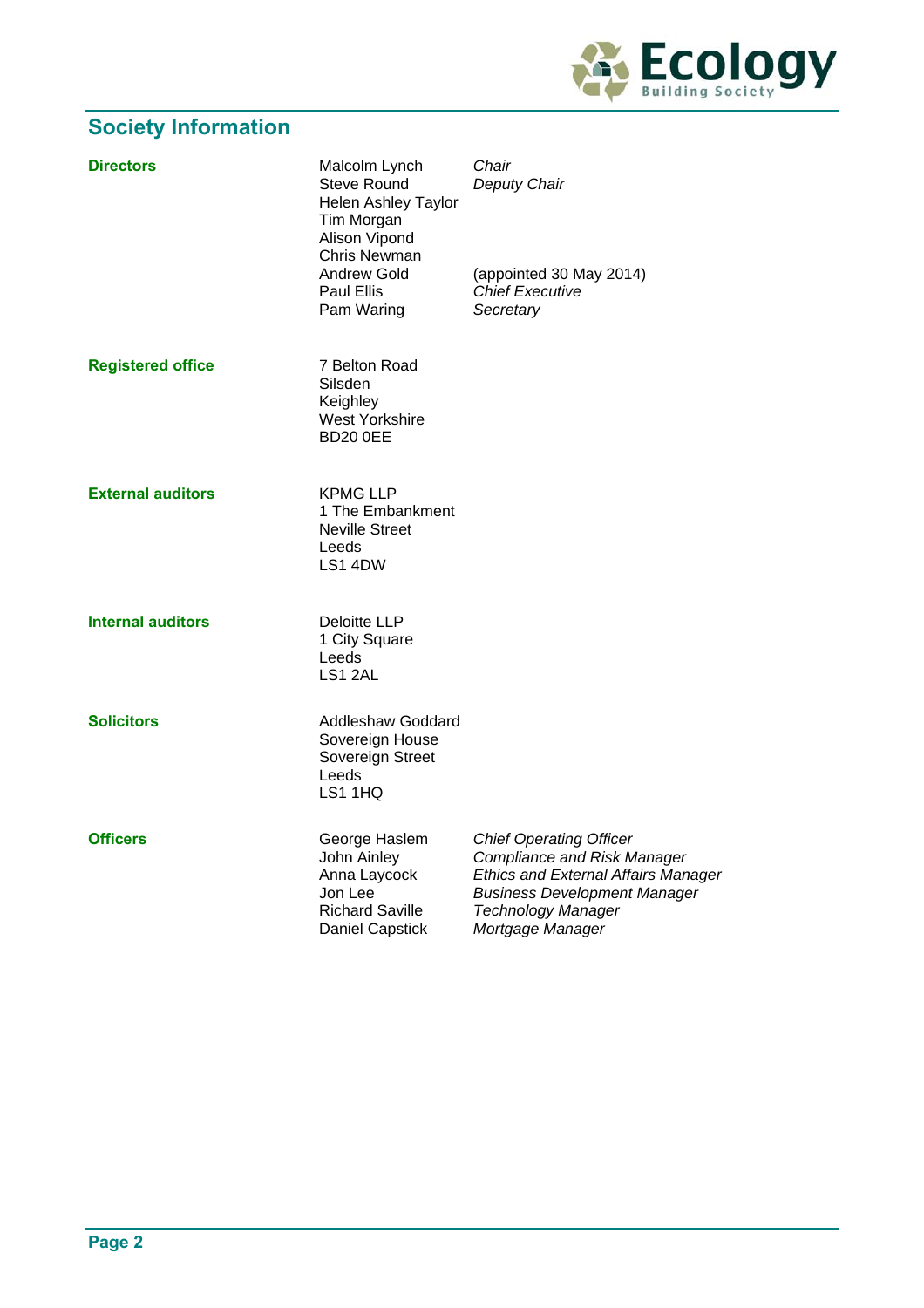

# **Chair's Statement**

Your Society has delivered a strong financial performance in 2014, notwithstanding the low interest rate environment, which creates difficult conditions for the Society to operate in and punishes savers for their prudence. Your Board and staff have navigated these waters steadily, seeking to hold interest rates for savers as high as possible whilst balancing this against the need to provide competitive rates for borrowers too.

The Society's approach to delivering value to savers has been to maximise prudent new lending and you will note in the Chief Executive's report the record lending figures we are again posting. While the annual accounts give a snapshot at the year end, the uncertainty caused by the introduction of new rules to assess affordability and a subdued first six months led to the Board challenging the divergence in the lending figures and the confidence of the Mortgage Manager and Executive in the likely outcome for the year. As has so often proved to be the case, the confidence of the Executive was not misplaced.



As I indicated last year, I shall be stepping down at the AGM in April,

somewhat later than my original plan when I joined the Society in 1998. Our assets at that time were £24.6m, the Society had just taken additional space above Barclays Bank in Cross Hills and the Society had two female Non-Executive Directors. I am pleased to report that following my retirement the Board expects to have four female Directors out of a total of nine. Regrettably, such a ratio remains something of a rarity in the financial sector.

I had the good fortune, on my appointment, not only to benefit from the experience in building society practice of the then current Non-Executive Directors, but also to work with some of the founders of the Society who had the vision to promote ecological building through a building society. I think the Society has kept to this core mission demonstrating to other institutions what is possible.

The purpose of the Board is to ensure appropriate corporate governance – critical but supportive challenge to the Executive and staff of the Society. To do this it is important to understand the business of the Society and its products and consider whether they are of value to the members of the Society, or whether they only serve in making profits for the Society. Good products should do both. However, much of the financial services industry appears to have missed this completely, so it is somewhat galling to be subjected to the recent adverts from the failed banks trumpeting "fairer banking".

I can clearly recall the Board meeting at which the Chief Executive was challenged as to why we were no longer offering mortgage payment protection insurance at a time when it was becoming a common and profitable offering. The answer given was that there were no longer products in the market that offered our borrowers real value. So despite the loss of income the Board declined to follow the market trend, which proved to be the correct decision.

It has been important for the Society that its Directors have been prepared to swim against the tide, since it is clear that many of the problems our financial system encountered in recent years grew out of a herd mentality, partly fostered by the revolving doors between the many components of our financial services infrastructure.

One of my frustrations has always been in accepting the apparently slow pace at which the Society grew, but rapid expansion (based on products of dubious value and flawed strategy) was clearly the downfall of many other institutions. Slow change, like slow food, is definitely the way for the Society to move forward. If you are not only swimming against the current but trying to reverse it, can it be any other way?

At last year's AGM I introduced three new Non-Executive Directors, and this year we ask you to confirm Andrew Gold as a Non-Executive Director. Andrew has links to the early days of the Ecology in a previous role of undertaking internal audits for the Society. He is therefore well versed with the Society's philosophy, and adds a further set of eyes to examine the risks which the Society faces as a financial institution.

I would like to thank the Society's staff for their support to me as Chair over many years and their diligent and forward thinking work for the Society. I am sure it will continue, and as a continuing saver with the Society I look forward to supporting Ecology's work in building a greener society.

**Malcolm Lynch** *Chair*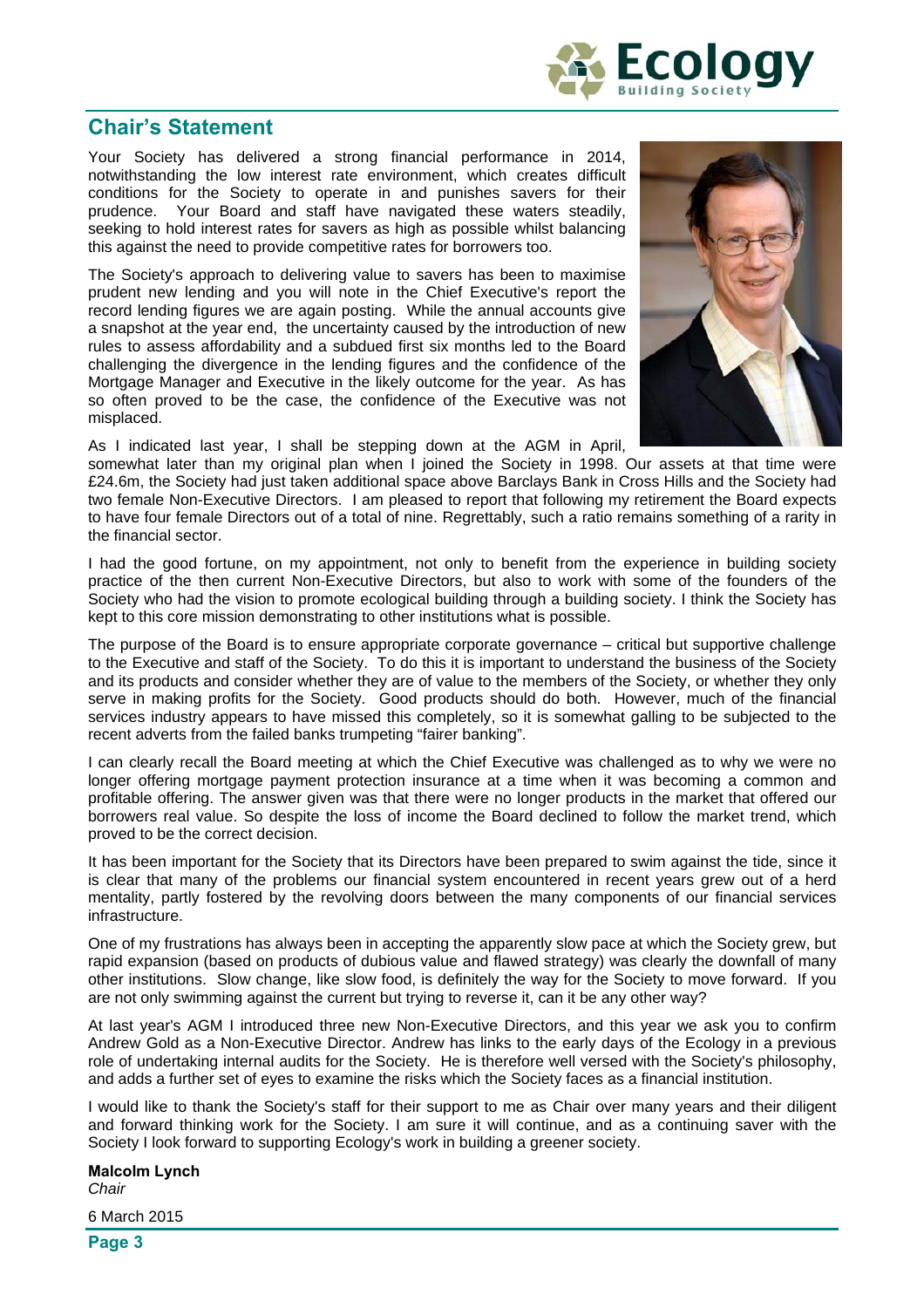

# **Chief Executive's Review**

# **Overview**

It is very pleasing to report that in 2014 Ecology once again recorded excellent financial results, with a second consecutive year of record new lending and net lending, increased profitability and strong overall asset growth. In addition, we reached new record savings balances and were able to keep our cost base under control, despite the full cost of measures we had taken to increase our ability to meet new regulatory requirements in 2013 being reflected in the 2014 figures. Once again these figures were achieved without diluting our focus on environmental lending, without the benefit of artificial stimulants such as the Funding for Lending Scheme (FLS), and without the need of recourse to teaser rates and other features that would make our mortgage and savings products less than transparent.

Growth would have been higher had we not once again taken measures to ensure that inflows of savers deposits were at manageable levels. This included restricting some account types to existing members and adjusting some of our savings interest rates to bring them into line with a market which does not currently work for savers. We are clearly not yet in what might be described as a normally operating market, with many of the



distortions arising from the impacts of the financial crisis continuing to play out, while the possibility of further shocks cannot be discounted. It is quite possible that the current interest rate environment will persist for some time, and our expectation is that base rates will not rise until well into 2016.

Nevertheless, we expect that current levels of growth will be maintained without compromising our mission. To ensure that we can meet our members' expectations and the increased complexity and demands on the organisation that come with this growth, we continued to increase our staff numbers in 2014. The Savings Team was joined by both **Janine Flint** and a new manager of the team in **Gillian Lancaster** (with Gillian Ingham moving to our expanded Business Support Team). We also took the opportunity afforded by the departure of Tori Halliday to her dream job in publishing to recruit a Marketing Manager in **Kauser Dad,** who has extensive experience of marketing gained in the financial services sector.

We continued to play a full part in the promotion of social economy finance internationally, and completed our first year as a full member of the **Global Alliance for Banking on Values,** contributing to its work on impact reporting, the development of a fund to provide capital to sustainable financial institutions, and a 24 hour event to raise awareness of values-based banking around the world. We will report more fully on these initiatives during the course of 2015.

| A summary of the main key performance indicators (KPIs) used by the Board is provided below. |      |      |               |  |  |
|----------------------------------------------------------------------------------------------|------|------|---------------|--|--|
| Key Performance Indicator                                                                    | 2014 | 2013 | $\sqrt{2012}$ |  |  |

| <b>Key Performance Indicator</b>                         | 2014    | 2013    | 2012    |
|----------------------------------------------------------|---------|---------|---------|
| <b>Mortgage lending</b>                                  | £23.1m  | £18.4m  | £14.3m  |
| Mortgage asset growth                                    | 9.91%   | 7.64%   | 5.97%   |
| <b>Savings balances</b>                                  | £129.1m | £116.6m | £101.9m |
| <b>Liquid assets</b> as a % of shares and borrowings     | 34.77%  | 34.27%  | 30.16%  |
| Management expenses as a % of mean total assets          | 1.35%   | 1.36%   | 1.45%   |
| <b>Net profit</b>                                        | £0.576m | £0.402m | £0.459m |
| <b>Profit after taxation</b> as a % of mean total assets | 0.44%   | 0.34%   | 0.43%   |
| <b>Tier 1 capital</b>                                    | £6.951m | £6.375m | £5.973m |
| <b>Total assets</b>                                      | £138.0m | £124.8m | £109.7m |
| <b>AGM</b> – voting turnout                              | 15.93%  | 18.18%  | 16.32%  |

More detailed commentary on these KPIs is given in the following sections, along with commentary on the service we provide to our members, and our impact on the environment and community. Each of the sections below contains comment in *green* to highlight our commitment to environmental responsibility and good corporate governance.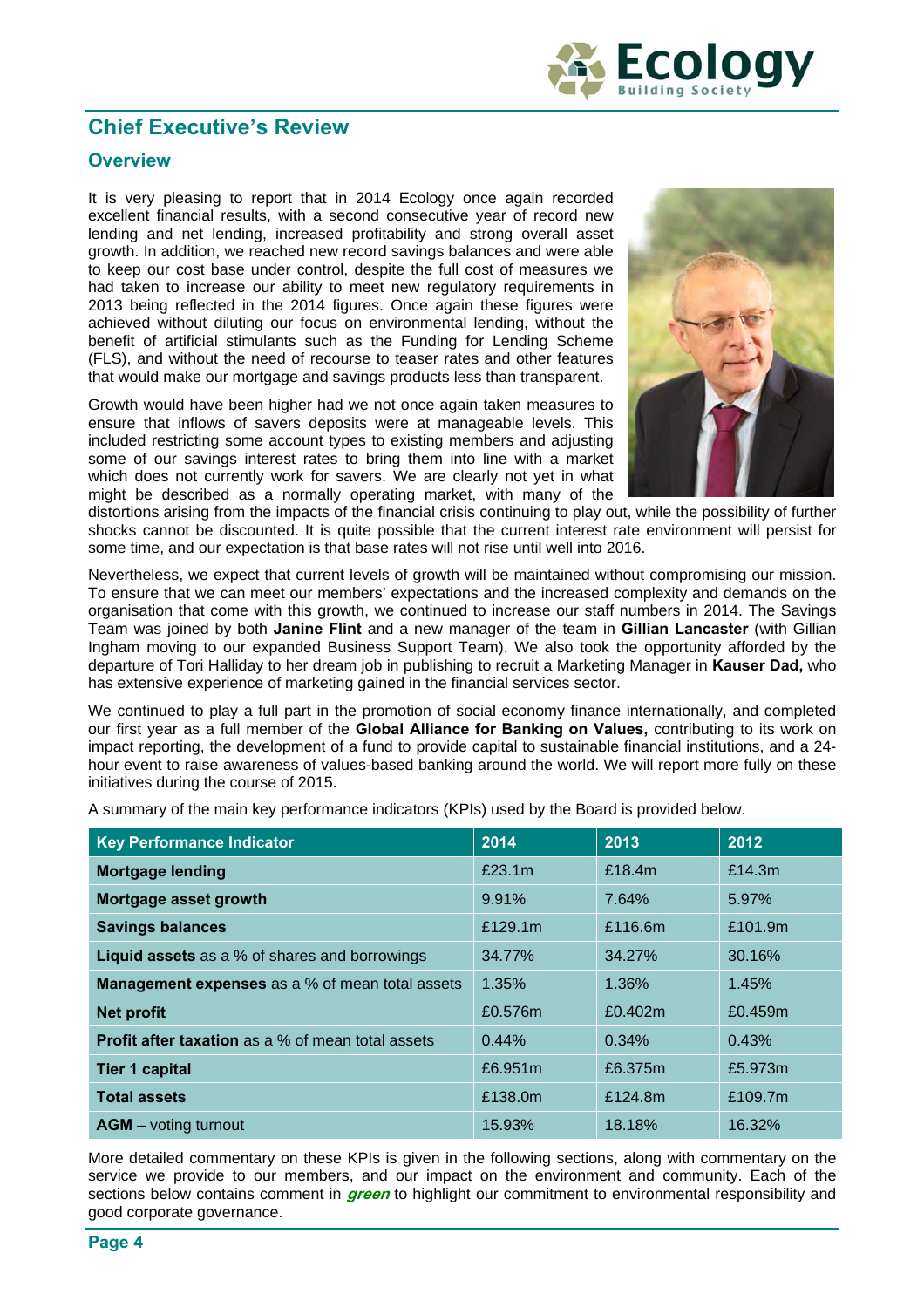

# **Savings and liquidity**

Savings balances grew by 10.79% by the end of 2014, reaching £129.1m (up from £116.6m at the end of the previous year). We limited the increase in funds as far as possible to ensure that liquidity did not rise further

and thereby reduce the impact on rates paid to savers. This meant further restrictions to availability of certain account types including ISAs. During 2014, we have been working on a new product range which was launched in March 2015 and is designed to allow access to our savings range for more new members. *We see our role as providing a savings service for those who wish to invest in pursuit of social and environmental goals, preferring where possible to source our funds for lending direct from individuals and community groups supportive of our mission, rather than taking in wholesale money from other financial institutions.* This is why we did not participate in the Funding for Lending Scheme,



which would have allowed us to access a cheaper source of funds to lend on as mortgages. We always seek to restrict the amount of funding that is not lent out to ensure that the majority of savers' funds are creating value in the real economy. At the year end, liquidity levels remained higher than we would ideally desire at 34.77% (2013: 34.27%).

# **Mortgage lending**

Mortgage asset growth increased on the previous year reaching 9.91% (2013: 7.64%) supported by record net lending of £13.8m. We also established a new gross lending record of £23.1m. This increased level of lending first and foremost represents an increase in our environmental impact, but the ability to increase the



lending volumes of the Society is also essential if we are to meet the needs of more potential savers. We were pleased to see a greater proportion of renovation cases, given our desire to make an impact regarding the energy efficiency of the existing housing stock. Historically, the major component of our lending was for renovation, but in recent years new-build in the form of design methodologies such as Passivhaus and higher energy ratings have formed the bulk of our residential lending. The increased lending was achieved despite the need to review our systems to account for the changes required by the Mortage Market Review. Our simple, transparent approach

ensured that in reality there was very little disruption to our service. We were pleased that all of our underwriters obtained the relevant qualifications in good time, building on their many years of service and understanding of our lending approach, which enables them to provide an excellent service to exsisting and prospective borrowers.

*By the year-end over 27% of loans outstanding were benefitting from one of our C-Change discounts, which rewards work undertaken on the property to help combat climate change – showing that the rapid growth in mortgage lending was not at the expense of environmental quality.* As these are awarded once the works are completed, when the mortgage book is growing quickly there tends to be a timelag before the impact of the discounts is reflected in the figures. The mortgage arrears position remained positive, with the number of cases reducing. At 31 December 2014 there were again no cases where repayments were 12 months or more in arrears (2013: 0). At the year-end there were no properties in possession (2013: 0). Total provisions against possible mortgage losses increased to £257,000 (2013: £248,000), which includes provisions for two cases which are not in arrears but where Society management are working with our borrowers to navigate difficult operating conditions. A provision is also held for a corporate borrower who is in voluntary liquidation. At the end of the year there were 14 cases where forbearance was being exercised (2013: 26).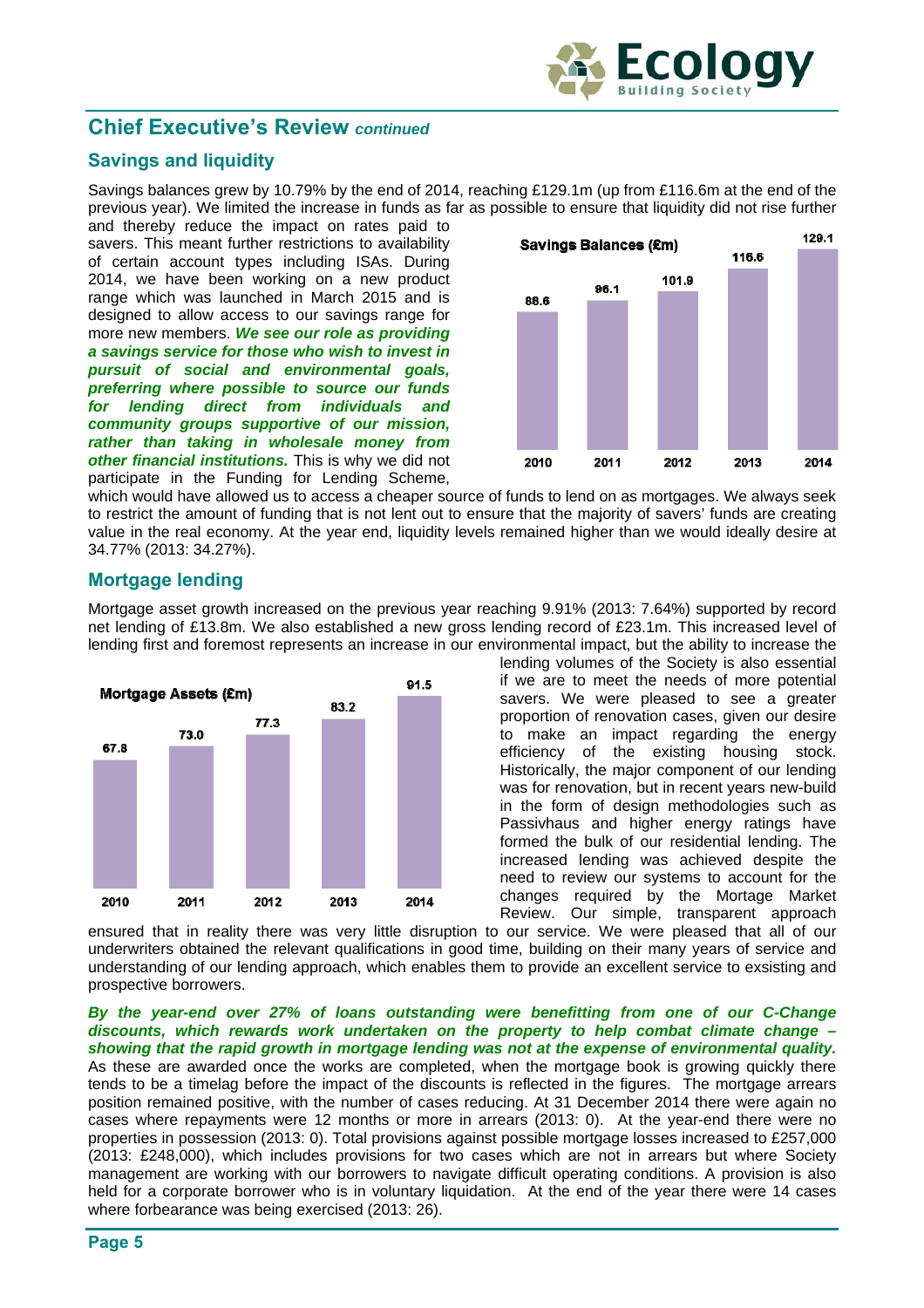

# **Asset growth**

Total assets reached a new record level at the year-end of £138.0m, an increase of 10.61% (2013: 13.73%). The Society again took actions to contain the level of growth, including restrictions on account openings by



new members so that we were not carrying excessive levels of unutilised funding, which represents a cost to the Society and does not contribute to its sustainable lending programme. While a certain level of spare unallocated funding is a strength in itself, typically building societies hold lower levels of excess liquidity than banks. *The Society does not pursue growth for its own sake, rather we view growth as a sign of our success in meeting the needs of social investors and supporting our borrowers to build, renovate or buy sustainable properties.* Nevertheless, growth does allow us to take on the resources needed to promote our aims, provide good service levels to our members and customers, and

meet our ever-growing compliance challenges with an ever higher degree of professionalism.

# **Profit and capital**

Net profit for the year amounted to £576,000 and was 43.28% higher than 2013. This was added to the General Reserve which now totals £6.951m (2013: £6.375m). This profit belongs to our members and acts as a buffer against losses. The level of profit we are currently making is sufficient to ensure that we maintain the required level of capital to underpin our current growth. Because of the strong potential to grow our work further, we do intend to take on supplementary capital in the future. I am pleased to report that our regulators, the Financial Conduct Authority, have broadly accepted our view that it is appropriate for us to invite our



members to contribute directly to the capital base of the Society, subject to due consideration of risk, in common with the members of other European financial mutuals*. As a result, we are continuing to formulate our plans for an issue with both a retail element and the participation of institutions supportive of the development of values-based banking activity, particularly the role of the mutual* 



**Management Expenses Ratio** 

sector. At the present time, this is unlikely to occur before 2016.

Costs rose during the year, reflecting the recruitment which took place the previous year, but were broadly in line with the growth in total assets, and with the increased profitability. This meant that the Management Expenses Ratio reduced slightly over the previous year to 1.35% (2013: 1.36%). *Wherever possible we use the most sustainable and ethical option when purchasing goods and services. Sometimes this means that we have to pay a little more than for the less sustainable option. In 2014, this added 3.6% to our costs – without this the Management*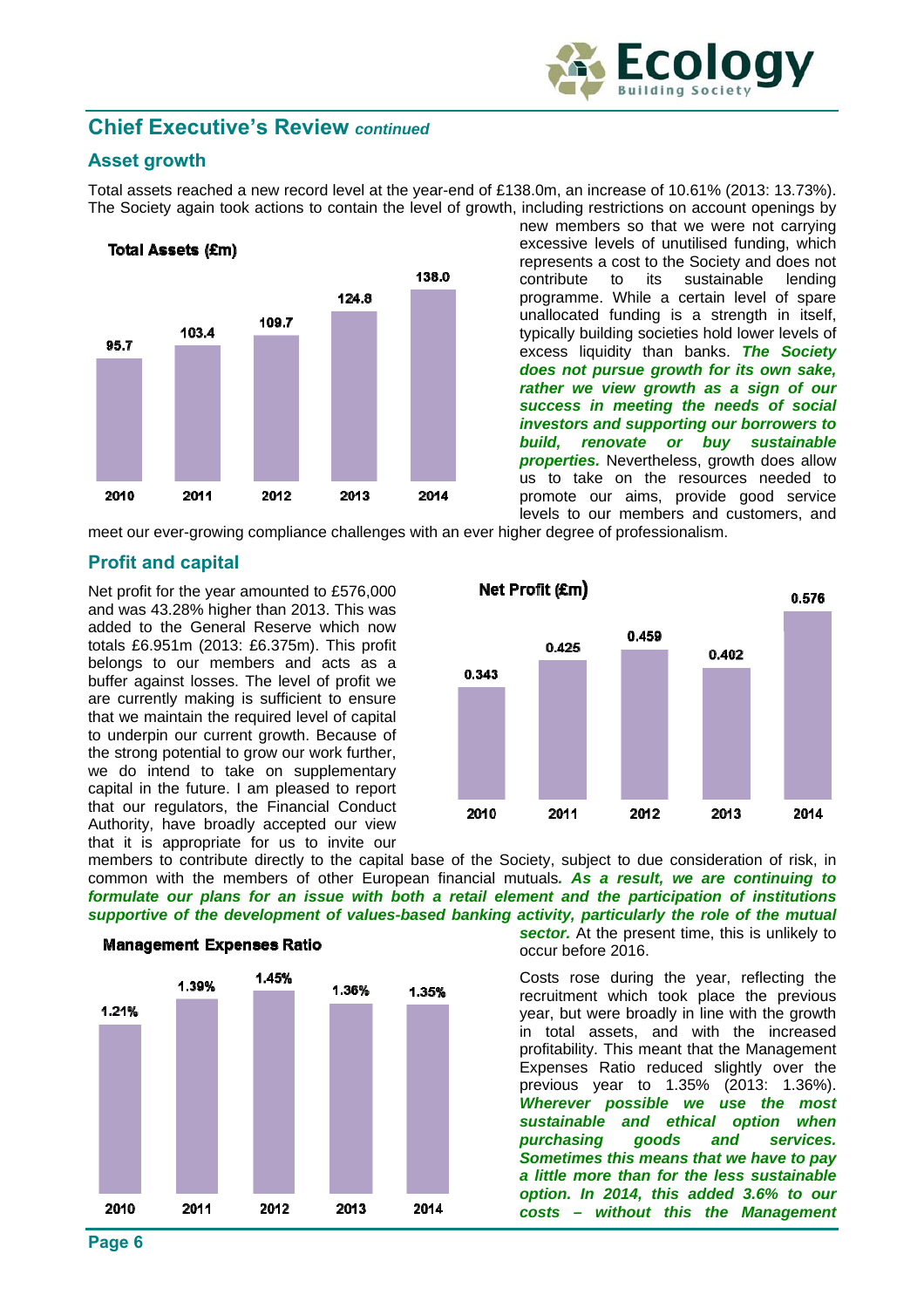



**Page 7**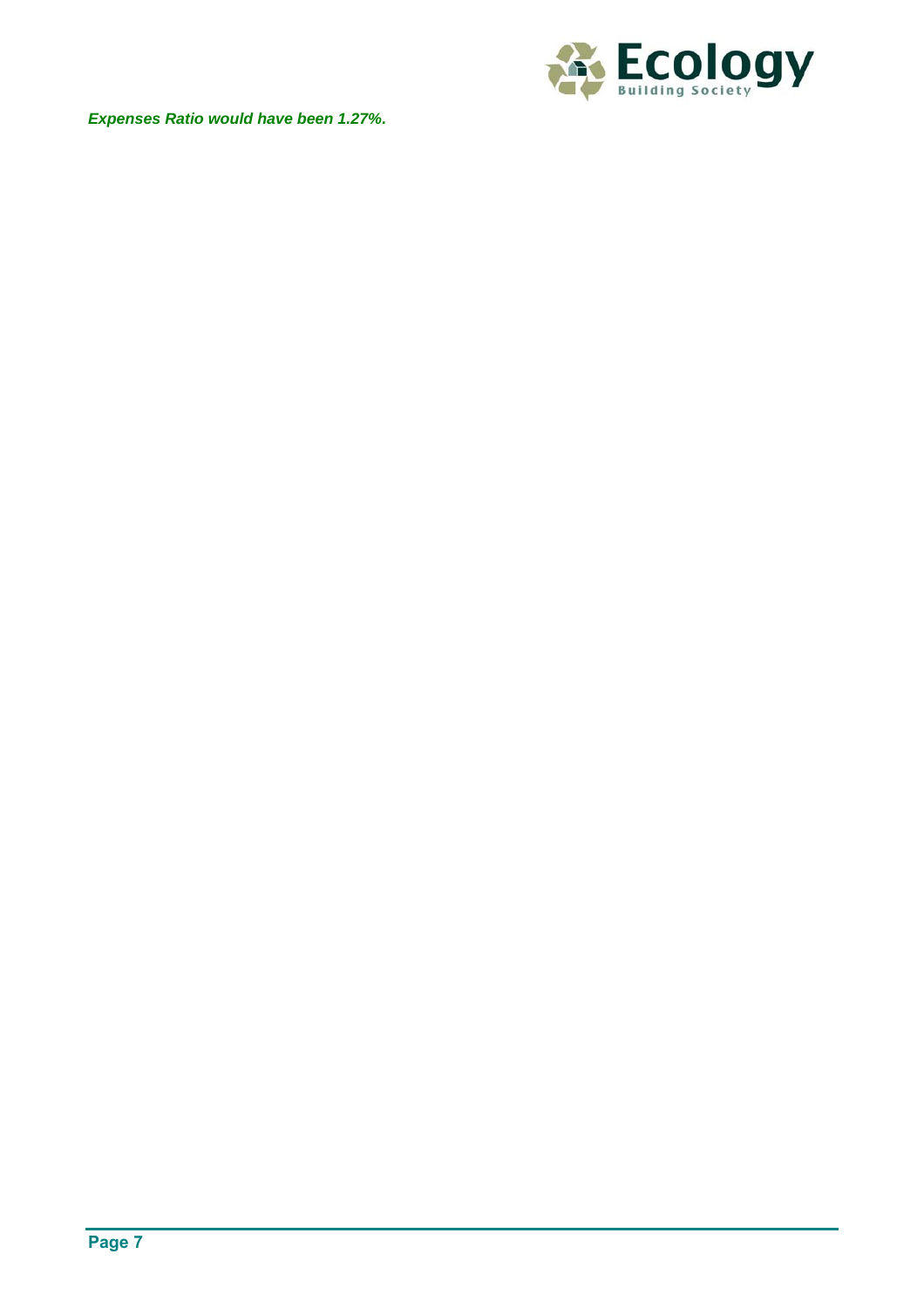

Despite the increased profitability, the continued growth in savings deposits with the Society and the reduction in value of old forms of capital such as subordinated debt means the Gross Capital Ratio has

moved down to 5.94%. In common with other societies, it should be noted that we are obliged to make payments to the Financial Services Compensation Scheme (FSCS) as a result of the bank failures in 2008. The Society fully accepts the concept of collective insurance for depositors but believes that the share paid by small societies is disproportionate, and inevitably these payments have the effect of reducing profit (and therefore the contribution to reserves). In 2014 the amount of the levy was £87,744 which equated to 12.03% of the gross profit figure. To date the Society has paid £256,864 over to the FSCS.

#### **Member relations**

Our 2014 AGM was held at the Abbey Community Centre in Westminster, London.

*Once again we held a Members' Meet Up with the theme of Communities for Change. A range of speakers and workshops considered the role of financial communities and built communities in creating the shift to a more sustainable future economy and society.* The turnout on the day was great



and the whole event was lively, particularly the question and answer session with the Directors, and the Green Market running alongside the event. Voting turnout was, however, down at 15.93%, so going forward we will be looking at further ways in which we can encourage members to exercise their vote.

#### **Our place in the community**

*Our commitment to change extends beyond the immediate impact of our mortgage lending. As a mutual, we see a wider role for mutual governance in the economy and society, an expanded democratic space and the growth of sustainable, cohesive communities with the potential to exercise control over their own wealth and wellbeing.* 

This is the basis of our giving of both time and money. The Society is a member of a number of *organisations which share our wider values. Some are listed below:*

| AECB – the association for environment<br>conscious building | A network of individuals and companies with a<br>common aim of promoting sustainable building            |
|--------------------------------------------------------------|----------------------------------------------------------------------------------------------------------|
| Co-operatives UK                                             | The national trade association working to promote,<br>develop and unite co-operative enterprises         |
| Locality                                                     | The nationwide network for development trusts and<br>community enterprises                               |
| <b>Passivhaus Trust</b>                                      | An independent, non-profit organisation that promotes<br>the adoption of the Passivhaus standard         |
| <b>Schumacher Society</b>                                    | Non-profit organisation promoting human-scale<br>development                                             |
| Scottish Ecological Design Association (SEDA)                | SEDA aims to promote design which enhances the<br>quality of life of and does not harm planetary ecology |
| UK Sustainable Investment and Finance<br>Association (UKSIF) | Membership network for sustainable and responsible<br>financial services                                 |

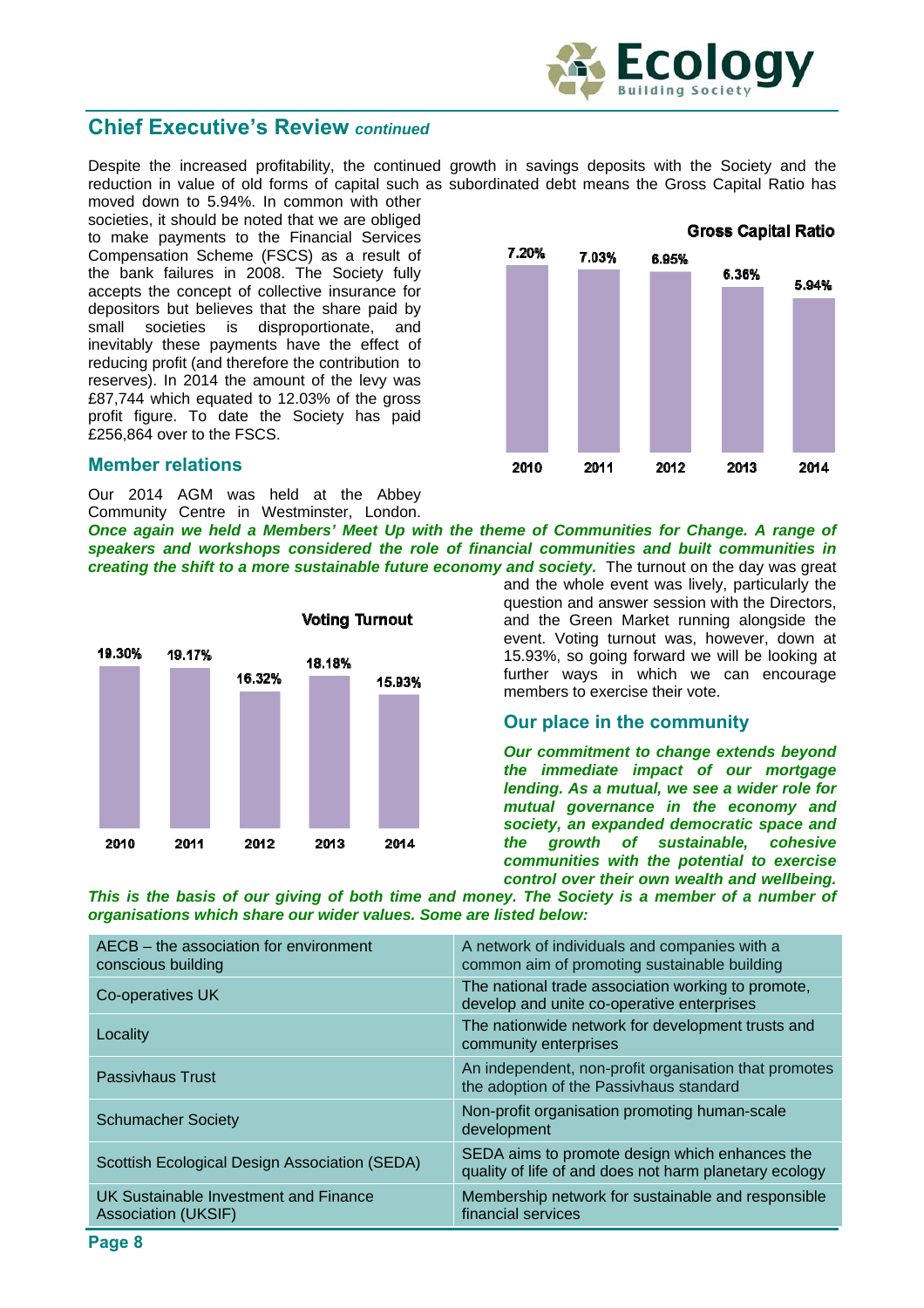

*In international terms, we continued to support the global development of the social economy and sustainable banking sectors as active participants in the Global Alliance for Banking on Values (GABV), the Institute of Social Banking and the International Association of Investors in the Social Economy (INAISE). Regarding specific GABV work streams, we were active in the impact reporting group which seeks to develop an impact reporting framework common to the member institutions to better articulate how we fulfil our mission, and the establishment of a fund to provide capital to aid the growth of financial organisations ascribing to the GABV core principles.* 

*Over the course of the year we provided financial support to a wide variety of organisations and initiatives that contribute to sustainability at a local, national or international level, either directly through the Society or via our associated Charitable Foundation. These included:* 

| LATCH (Leeds Action to Create Homes)     | Sponsorship of event to celebrate 25 years of<br>refurbishing derelict homes in Leeds            |
|------------------------------------------|--------------------------------------------------------------------------------------------------|
| Birmingham Friends of the Earth          | Installation of secondary glazing in a community<br>centre and environmental education hub       |
| <b>Plunkett Foundation</b>               | Sponsorship of environmental category within the<br>2014 Rural Community Ownership Awards        |
| <b>Skelton Grange Environment Centre</b> | Contribution towards new log cabin and garden within<br>a nature reserve in Leeds                |
| <b>Sheffield Open Homes</b>              | Sponsorship of Open Homes programme to<br>encourage local residents to retrofit their properties |
| <b>Warwick and Leamington Beekeepers</b> | Construction of an accessible composting toilet at a<br>training apiary in Kenilworth            |

*We also gifted time to a number of organisations including the International Association of Investors in the Social Economy (INAISE), Passivhaus Trust, the HALE Project (a health charity operating in West Yorkshire) and Home Start Craven (which supports families with children under 5).* 

*We maintain shareholdings in social ventures such as the Ethical Property Company and the Phone Coop, and where appropriate we place funds with other social economy financial institutions.* 

*The three main internal developments regarding our Environment Policy in 2014 were that:* 

- *We were very proud to achieve a 'Green' accreditation under the Investors in the Environment scheme – the highest level it is possible to obtain*
- We installed an electric vehicle charging point in our HQ car park, providing a facility that can be used *by members, visitors and staff*
- We continued to work with our permaculture gardener, with development including providing better *access to the fruiting areas, preparation of further parts of the garden to support planting more edibles, and the provision of two new beds at the front of the building for growing herbs and edible flowers while providing a wildlife-friendly habitat.*

*Our main commitments for 2015 are to:* 

- *Overhaul our rainwater harvesting system, adding to its capabilities in order to improve our water management and consumption*
- Upgrade from a standard hybrid model to a plug-in version of the company car due for renewal in 2015, *so that both our vehicles will be able to use our charging point*
- *Begin planning an extension to our HQ building, which will be built to incorporate Passivhaus standards.*

Finally, a special mention should go to some of our staff members who organised successful charity events:

- **Christine Wakeling** for her contributions to our Bring and Buy Sale for the Forget Me Not Children's **Hospice**
- **Hilary Smith** for organising a collection to send a container of clothing to aid the survivors of the Philippines Typhoon
- **Karen Knowles** for organising a World's Biggest Coffee Morning event in aid of Macmillan Cancer Support.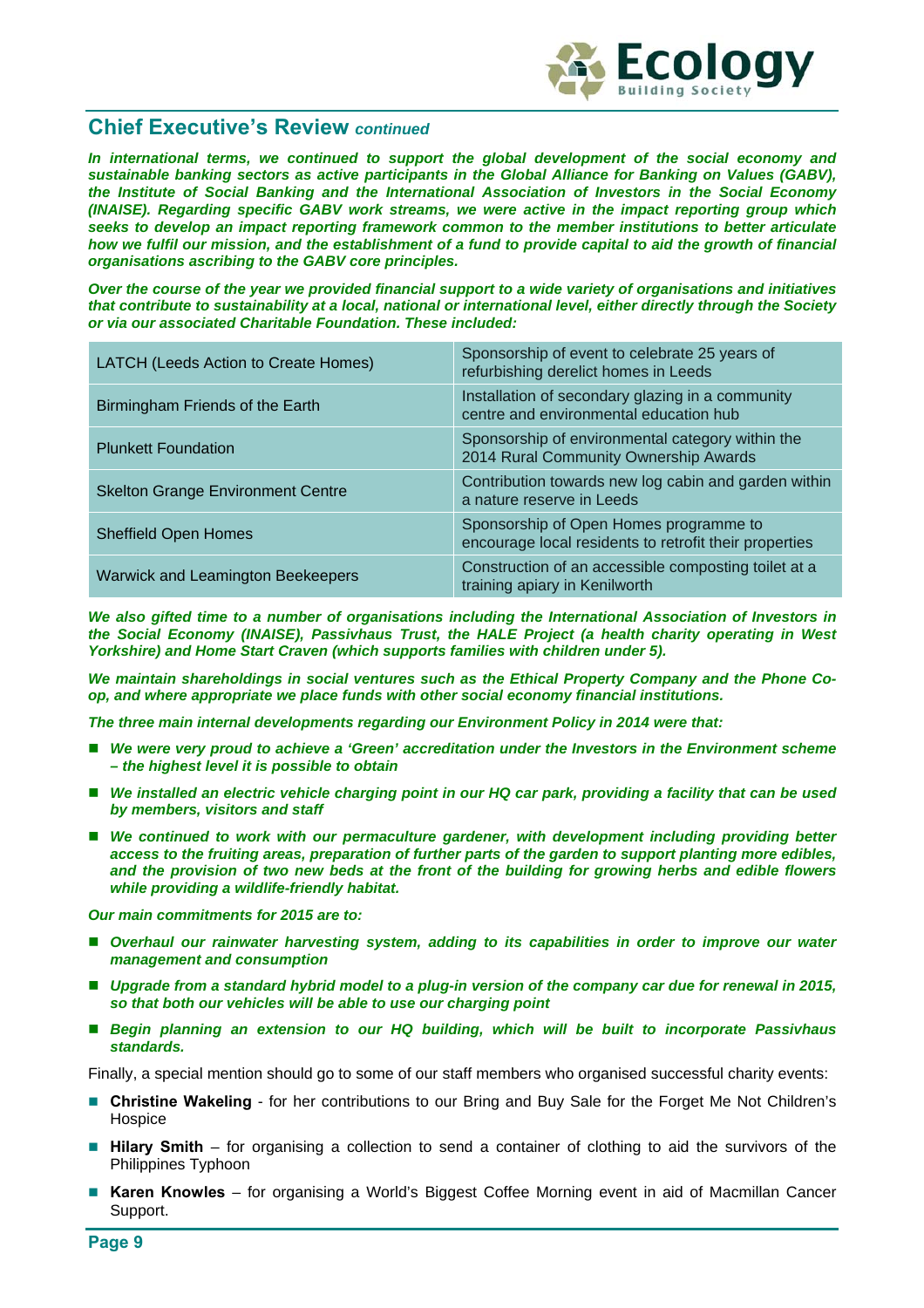

## **Future development of the Society**

We are expecting another good year for lending in 2015, and despite the success to date of our mortgage products, we will be reviewing our offerings to take account of changes in the green building market. Of course, there are significant uncertainties around the world economy at present, due to both political and economic factors, but the drive to sustainability makes even more sense against that backdrop. Of significant interest is the reduction in the price of oil, which on the one hand damages the case for the development of the fracking industry, but potentially changes the dynamics in relation to the uptake of renewable energy technologies. In the long-term, energy efficiency makes economic and environmental sense and our loan offerings will continue to reinforce that message.

The various changes in our Ethics and Marketing functions which took place in 2014 meant that some of the work that we had hoped to undertake on surveying the views of our members was not completed, and so we intend to pick up the pace in this respect during 2015.

Our new savings products will be making their appearance before the end of March and we will introduce further enhancements to our online offering during the course of the year. The backbone of our Society is the excellent support and loyalty we experience from our savings members, so we want to ensure that the ability to interact with the Society is maximised. For this reason, the Board fully support the desire across the organisation to work towards a comprehensive digital strategy and a first class online offering. As we develop our digital strategy to ensure we are fit for an online future, we will not neglect our members who prefer to access our services by post and telephone. We always enjoy hearing from you however you choose to contact us.

It would appear that 2015 will be even more busy on the regulatory front as regulators continue to seek ways to plug the gaps in the system that have led to the failings in the financial sector. We are more than aware of these failings, but we make a general plea here that the implementation of such changes should be proportional to the size of the organisation, and the level of risk posed by that organisation – otherwise we run the danger of damaging innovation and diversity, leading to a perpetuation of the current financial landscape, with all the problems that entails. For our part we will continue to support positive change on the global level through both GABV and INAISE, as well as working with partners such as the Building Societies Association to encourage a proportional regulatory approach in the UK.

Finally, at the AGM our current Chair Malcolm Lynch steps down as a Director of the Society. Malcolm had intended stepping down earlier, but remained on the Board to help steer the Society through the financial crisis, and latterly to build a new Board ready for the next stage of our journey. As many of you know, Malcolm has a long history of commitment to social finance, and indeed created some of it – it has been a regular note of amusement at Board meetings that rather than ask Malcolm if he has any conflicts of interest to declare, we ask him to confirm when he doesn't have any! While Malcolm's time of service to the Society is drawing to an end, his continued passion and vision for positive social change makes it impossible that we will not continue to work together for our shared values. We wish Malcolm all the best for his future endeavours and will continue to encourage him not to take on too much unpaid work!

**Paul Ellis** *Chief Executive*  6 March 2015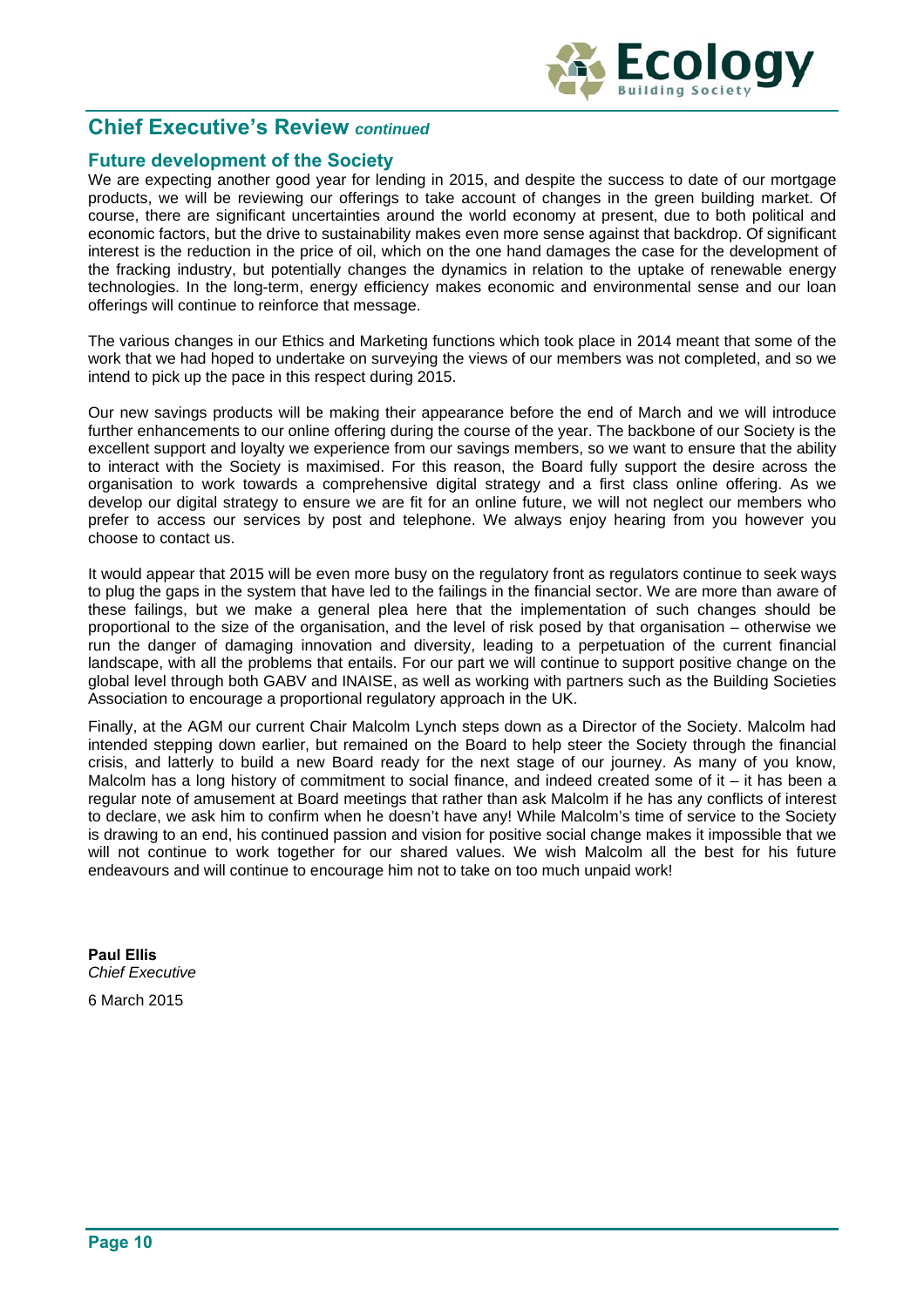

# **Directors' Report**

# **Introduction**

The Directors have pleasure in presenting their Annual Report, together with the Annual Accounts and Annual Business Statement of the Society for the year ended 31 December 2014.

# **Business objectives of the Society**

As stated in the Memorandum adopted in 1998, the Society's principal purpose is making loans which are secured on residential property and are funded substantially by its members.

*The advances shall be made in those cases which, in the opinion of the Board, are most likely to promote, encourage or support:* 

- the saving of non-renewable energy or other scarce resources
- *the growth of a sustainable housing stock*
- the development of building practices, ways of living or uses of land which have a low ecological *impact.*

*The Memorandum also states that in carrying out its business the Society will promote ecological policies designed to protect or enhance the environment in accordance with the principles of sustainable development.* 

*In relation to its lending activities, therefore, the Society requires any borrower applying for a loan to demonstrate that the purposes for which it is required are consistent with the ecological policies approved by the Board of Directors. This approach to lending is fully in keeping with the original objectives laid down by the Society when it was established in 1981.* 

### **Business review**

The key performance indicators employed by the Society and the business review for 2014 are discussed within the Chief Executive's Review.

## **Charitable donations**

During the year the Society made charitable donations amounting to £7,978 (2013: £11,529). No contributions were made for political purposes.

## **Land and buildings**

The head office building was valued in 2007 at an open market value of £1,100,000. The carrying book value of the head office at the end of 2014 is £1,159,000. The directors remain of the view that the value in use of the head office is in excess of the carrying value.

*The head office building was developed to reflect the ecological business practices of the Society. Where possible recycled and reclaimed materials have been used and energy reduction techniques and practices utilised. A second array of photovoltaic cells were installed in 2014, and as the technology has improved significantly, this has increased the energy generated to around 25% (2013: 9%) of our needs, with the remainder supplied from off-site renewable sources.* 

## **Capital**

At 31 December 2014, the ratio of gross capital as a percentage of total share and deposit liabilities was 5.94% (2013: 6.37%) and free capital was 4.95% (2013: 5.29%).

## **Country-by-Country Reporting**

The Capital Requirements (Country-by-Country Reporting) Regulations 2013 (CBCR) introduce reporting obligations for institutions within the scope of the European Union's Capital Requirements Directive (CRD). The requirements aim to give increased transparency regarding the activities of institutions. The Society has published its interim reporting on its website, www.ecology.co.uk. Subsequent reporting will also be published on the Society's website, with effect from 31 December 2015, when reportable information on the Society's year ending 31 December 2015 will be presented.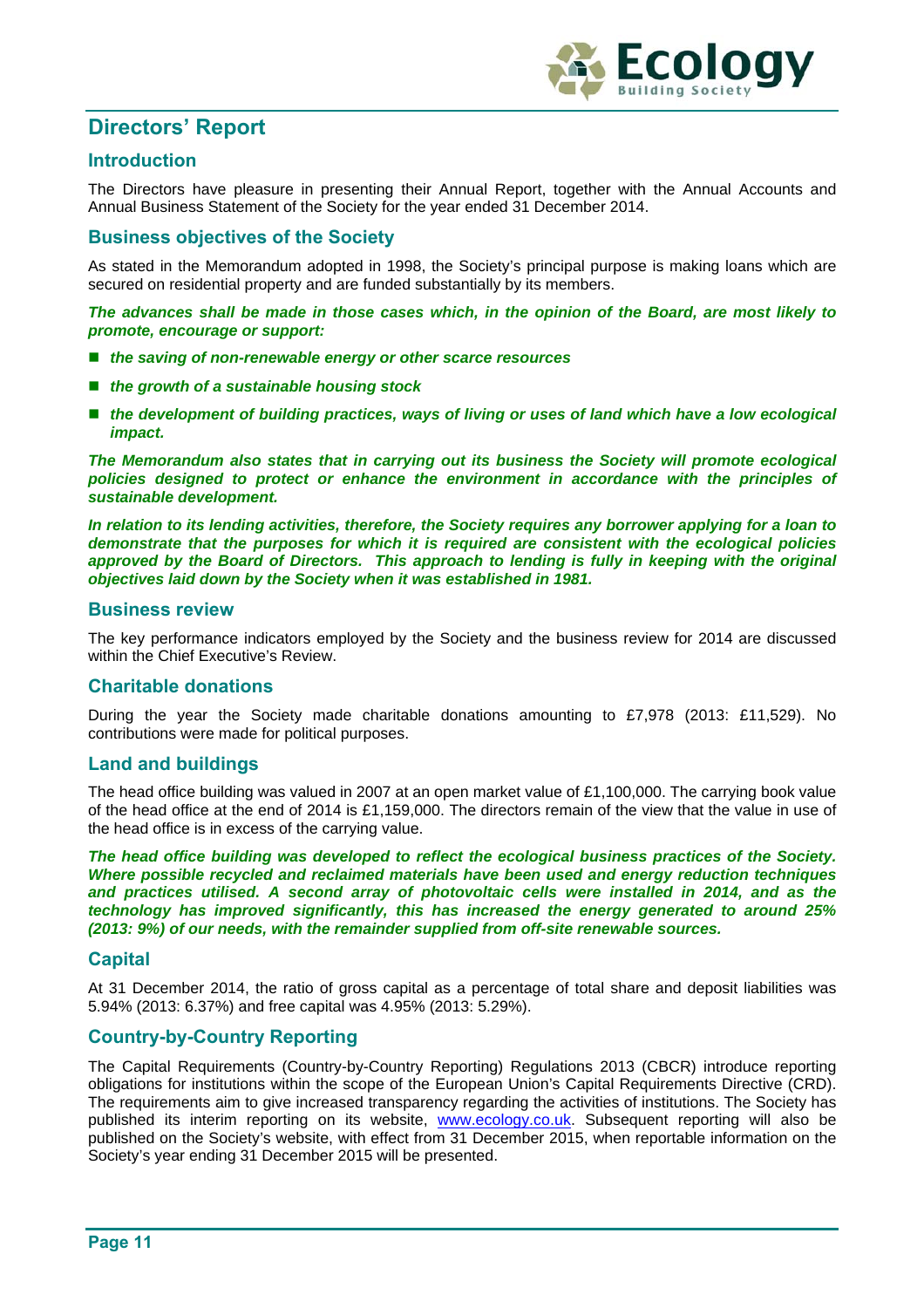

# **Directors' Report** *continued*

# **Principal risks and uncertainties**

The Society has a documented framework for the management of risk which is subject to continual reevaluation. Management are responsible for the identification and management of risks facing the Society supported by the risk management function. Risk across the business is controlled as follows:

- **the Chief Risk Officer, with the support of the Chief Executive, has overall responsibility for the** elaboration of risk systems and mitigation measures with management engagement in risk identification and day-to-day operation of the risk management framework
- oversight of Risk Management on behalf of the Board is performed by the Risk, Audit, Compliance and Ethics committee
- the Asset and Liability committee (ALCO) is primarily responsible for market, liquidity and credit risk (core lending and financial institutions)
- the Board Lending committee is responsible for new lending initiatives and commercial lending
- **business continuity aspects of operational risk are the responsibility of the Technology Manager.**

The effectiveness of the Society's Risk Management Framework is monitored and reported on by Internal Audit.

**Credit risk** arises primarily from mortgage lending to individuals, commercial lending to corporate bodies and lending of liquid assets to other financial institutions (counterparties). The Society is exposed to the potential risk that a customer or counterparty will not be able to meet its obligations to the Society as they fall due.

Credit risk arising from mortgage and commercial lending is managed through a comprehensive analysis of both the creditworthiness of the borrower and the proposed security. Following completion the performance of all mortgages and commercial loans are monitored closely and action is taken to manage the collection and recovery process. The risk posed by counterparties is controlled by restricting the amount of lending to institutions without an external credit rating. This control also applies to counterparties with credit ratings below A-.

**Interest rate risk** is the risk that income or expenditure, arising from the Society's assets or liabilities varies as a result of changes in interest rates. The Society's exposure to interest rate risk is limited as it does not engage in fixed rate mortgage lending.

**Liquidity risk** is the risk that the Society will be unable to meet current and future financial commitments as they fall due. These commitments include deposits, advances and other borrowings. The approach to management of liquidity risk is described in note 21 to the accounts.

**Operational risk** is the risk of loss resulting from inadequate or failed internal processes, people and systems or from external events. Operational losses can result from fraud, errors by employees, failure to comply with regulatory requirements, equipment failures or natural disasters.

**Concentration risk** in the asset portfolio can arise from product type, geographical concentration and over exposure to single borrowers, investors or counterparties. The Society takes particular note of concentration risk arising from large exposures which are a function of the relatively small size of the Society. This is controlled by close attention to the credit assessment process.

**Regulatory and legal risk** is the risk that the volume and complexity of regulatory issues may reduce the Society's capital and ability to compete and grow, or result in fines, public censure or restitution costs because of failure to understand, interpret, implement and comply with UK and EU regulatory requirements. The Society has an internal compliance function to monitor compliance with existing legislation, the implementation of controls and the impact of new requirements. This is overseen by the Risk, Audit, Compliance and Ethics committee.

**Reputational risk** - the unique nature of the Society gives rise to a specific form of reputational risk. The Society must ensure that it is apparent that it adheres closely to its stated key principles, particularly regarding the ecological basis for its lending programme, in order to continue to justify the trust placed in the Society by the members.

**Conduct risk** is the risk that the Society fails to treat its customers fairly and delivers inappropriate customer outcomes. The Society recognises the key importance of this risk area and therefore operates an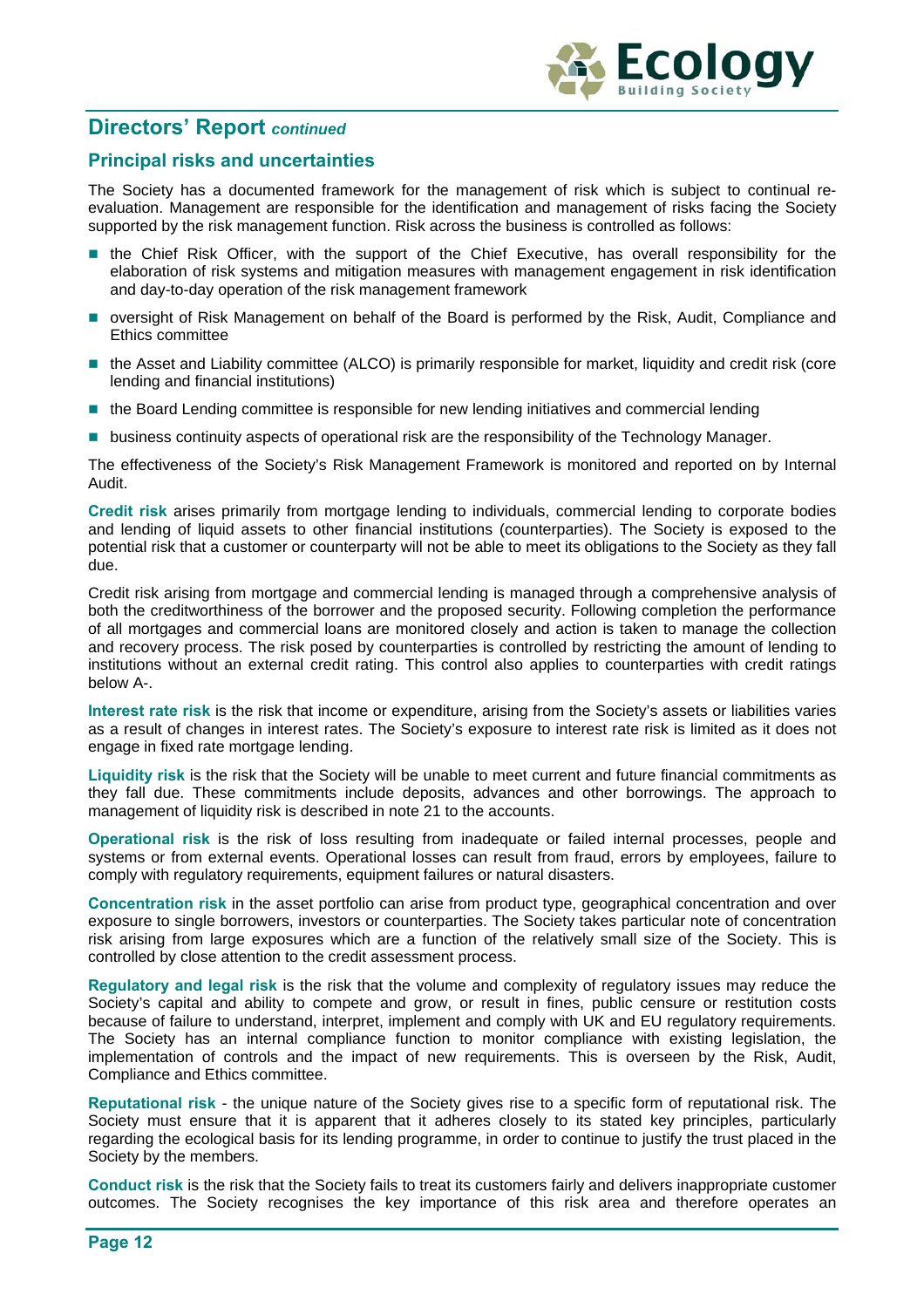

overarching ethics framework to provide assurance that conduct issues are appropriately addressed in the Society's culture.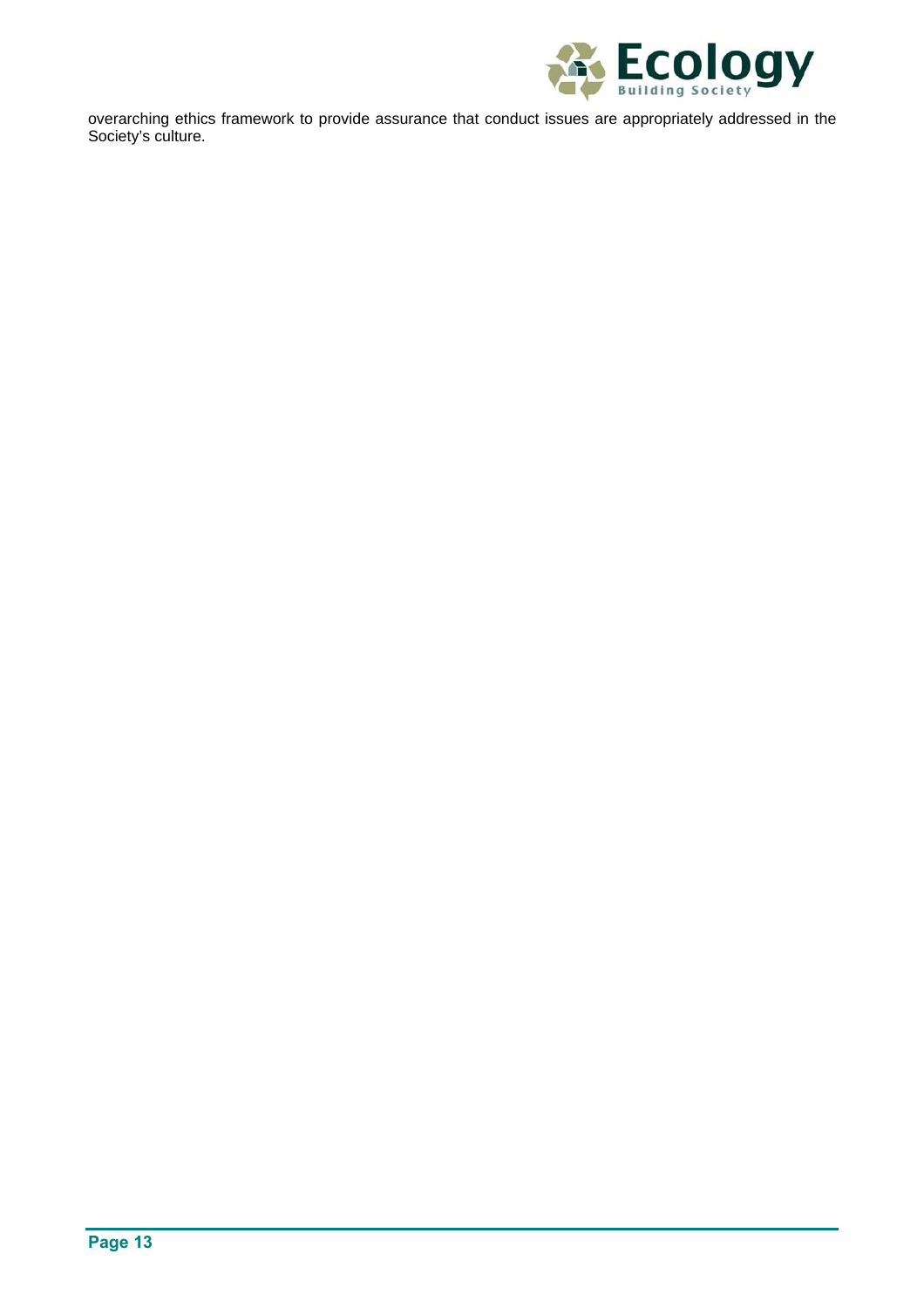

# **Directors' Report** *continued*

# **Financial risk management objectives and policies**

The main financial risks arising from the Society's activities are interest rate risk, credit risk and liquidity risk. The Board reviews and agrees policies for managing each of these risks, of which further detail is provided in note 21.

## **Capital adequacy**

The Board complies with the Basel II Capital Requirements Directive (CRD) which requires the Society to assess the adequacy of its capital through an Internal Capital Adequacy Assessment Process (ICAAP). Scenario analysis and stress testing is performed on key business risks to assist the Board in assessing whether the Society could survive a severe economic downturn and other severe business shocks. Through the application of the ICAAP the Board is satisfied that the Society holds sufficient capital to satisfy both the CRD's Pillar 1 requirements and to cover those risks that the Board has identified under Pillar 2. The Pillar 3 disclosures required under CRD are available on the Society's website: www.ecology.co.uk.

The European Union's Capital Requirements Directive came into effect on 1 January 2014 and sets the transition path towards full implementation of the Basel III capital framework by 2019. Basel III has introduced a leverage ratio to supplement the risk weighted capital requirement. The Society is confident of meeting these requirements given the level of capital in comparison to the Balance Sheet and the relatively low risk weighting of its assets. To support future growth the Society is also looking to replace existing capital instruments as they mature, and is therefore actively seeking new instruments which comply with the Basel III capital regime.

## **Post Balance Sheet Events**

The Board considers that there have been no events since the end of the year that have a material effect on the financial position of the Society.

## **Going concern**

In common with many financial institutions, the Society meets its day-to-day liquidity requirements through managing its retail funding sources, and is required to maintain a sufficient buffer over regulatory capital in order to continue to be authorised to carry on its business. The Society's forecasts and objectives, taking into account a number of potential changes in trading performance and funding retention, show that the Society has adequate resources for the foreseeable future. For this reason the accounts continue to be prepared on a going concern basis.

## **Supplier payment policy and practice**

*All suppliers are requested to furnish the Society with a copy of their Environmental Policy, and the quality of the documents received forms a part of the approval process.* 

The Society's policy concerning the payment of its trade creditors is as follows:

- $\blacksquare$  the Society agrees the terms of payment at the start of trading with a new supplier
- all supplier payments are paid within the agreed terms of payment.

The number of trade creditor days as at 31 December 2014 was 36 days (2013: 36 days). All invoices received are normally paid within 30 days.

#### **Auditor**

The Auditor, KPMG LLP, has expressed its willingness to continue in office and therefore a resolution for their reappointment will be proposed to the forthcoming Annual General Meeting of the Society.

*When the Society last ran a tender process for this work, we undertook a close examination of the sustainability policies of the candidate firms, and found that KPMG's was by far the best.*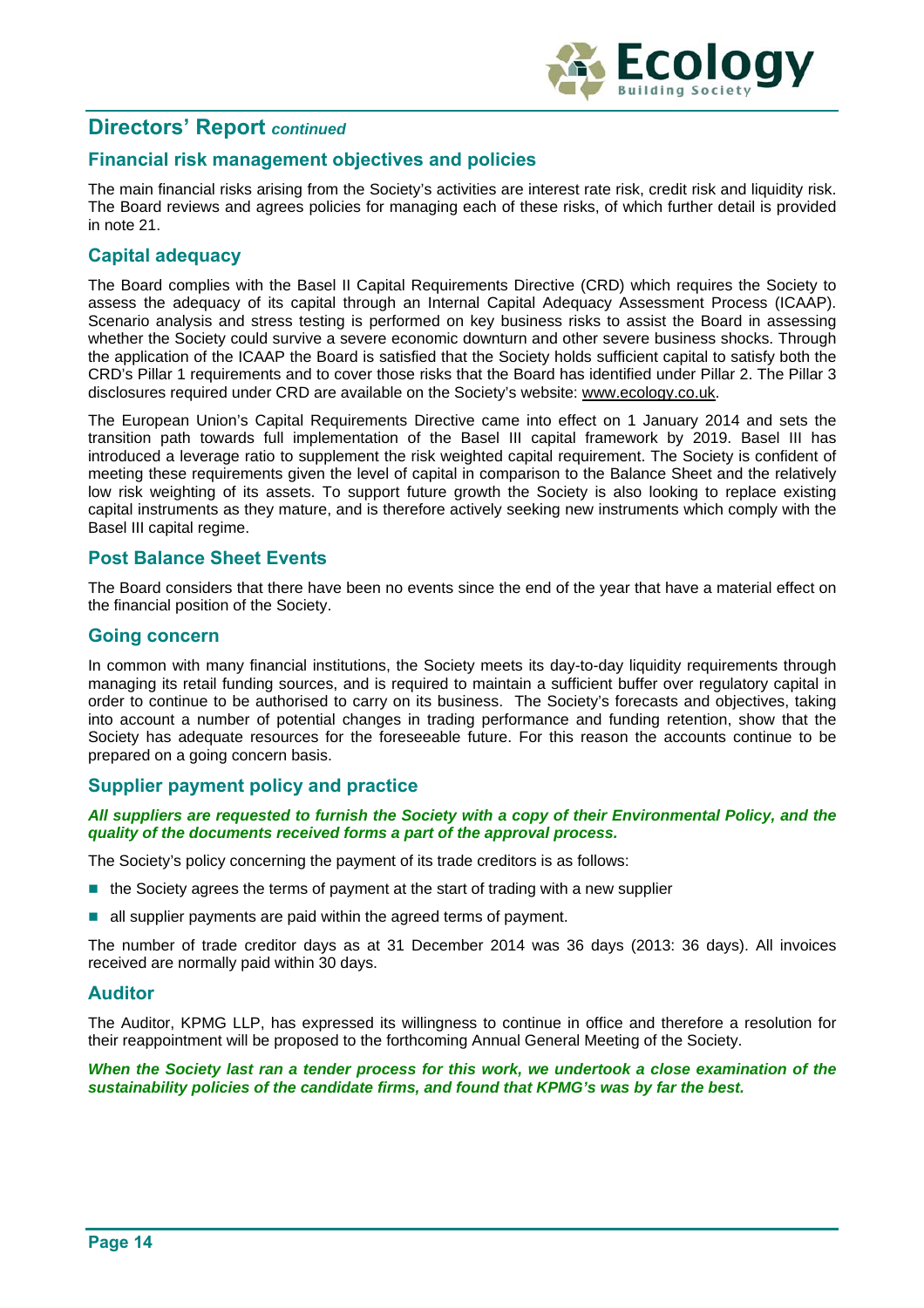

# **Directors' Report** *continued*

# **Directors**

The following persons were Directors of the Society during the year:

| Malcolm Lynch              | Chair                  | Pam Waring          | Secretary               |
|----------------------------|------------------------|---------------------|-------------------------|
| <b>Paul Ellis</b>          | <b>Chief Executive</b> | <b>Tony Taylor</b>  | (Retired 26 April 2014) |
| <b>Steve Round</b>         | <b>Deputy Chair</b>    | Tim Morgan          |                         |
| <b>Helen Ashley Taylor</b> |                        | <b>Chris Newman</b> |                         |
| <b>Alison Vipond</b>       |                        | <b>Andrew Gold</b>  | (appointed 30 May 2014) |

Steve Round is to retire by rotation and, being eligible, offers himself for re-election at the AGM.

Andrew Gold was co-opted on to the Board in 2014 and in accordance with the provisions of Rule 25(4) is required to stand for election at the AGM. The Board appoint Directors who can offer specific skills and experience to the Society. Andrew has significant experience in financial services and in-depth knowledge of the building society sector. Andrew's career background includes risk oversight, risk management and internal audit. Andrew was appointed the Society's Chief Risk Officer following the retirement of Tony Taylor.

The Directors who held office at the date of approval of the Directors' report confirm that, so far as they are each aware, there is no relevant audit information of which the Society's auditors are unaware and each director has taken all the steps that they ought to have taken as a director to make themselves aware of any relevant audit information and to establish that the Society's auditors are aware of that information.

## **Directors and staff matters**

The Society's policy is to not discriminate in any way regarding recruitment, career development and training opportunities. Further, the Society is mindful to consider diversity in its recruitment decisions while keeping business needs to the fore.

#### *The Society is fortunate to have a staff team based around a number of long-serving, committed individuals. It is also unique in that it operates a 5:1 salary ratio, where the largest salary paid does not exceed five times the lowest full-time salary paid. The ratio in 2014 was 4.4:1 (2013: 4.4:1)*

The Directors would like to record their appreciation for the commitment of the management and staff during what has been a busy and challenging year for the Society.

## **Conclusion**

In conclusion, the Directors consider that our Annual Report and Accounts, taken as a whole, is a fair and balanced statement of the Society's condition and prospects. The Directors believe that it provides the information necessary for members to assess the Society's performance, business model and strategy.

On behalf of the Board

**Malcolm Lynch** *Chair*  6 March 2015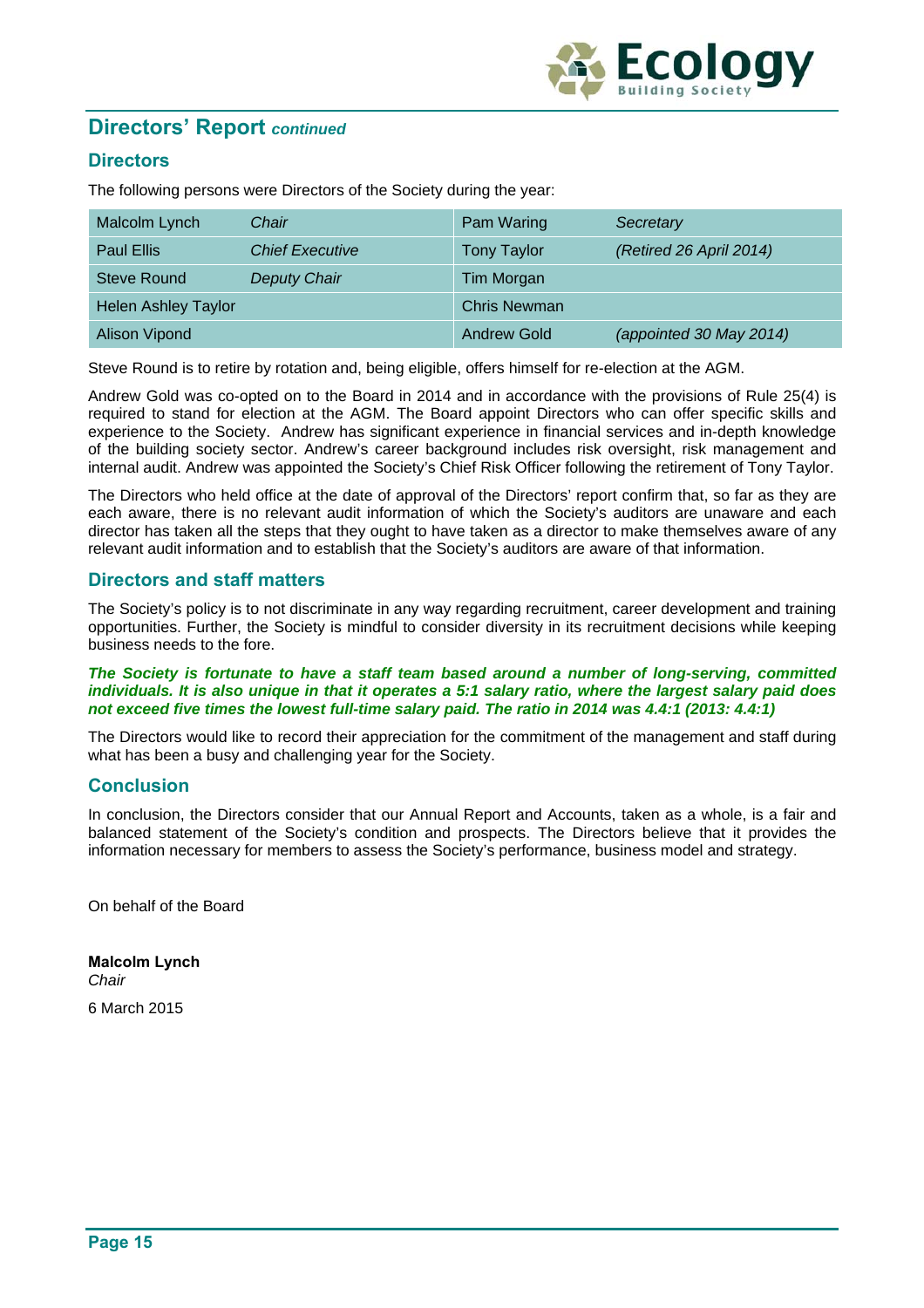

# **Corporate Governance Report**

# **Overview**

The Society does not comply with the UK Corporate Governance Code issued by the Financial Reporting Council, as it is not a listed company. The Society's regulators, the Prudential Regulation Authority (PRA) and Financial Conduct Authority (FCA), require the Board to have regard to the Code in developing its policies and practices. The Board agrees with and has regard to the general principles of the Code, including provisions effective from 1 October 2012.

### **The Board**

The Board works with management to set the Society's strategic and policy direction acting in the best interest of its members, in respect of both their financial and ethical objectives. It ensures that adequate financial and human resources are in place and it reviews management performance. The Board is responsible for the recruitment and employment terms and conditions of senior management.

The Board has a general duty to ensure the Society operates within the Society's Rules and relevant regulation and legislation and that proper accounting records and effective systems of business control are established, maintained, documented and audited. The Board takes decisions on specific matters such as major capital expenditure, annual budgets, corporate objectives and environmental and ethical issues. The Board maintains a system of effective Corporate Governance and systems of control ensuring accurate and comprehensive business information is produced with sound financial controls and risk management. The Board meets at least ten times a year.

The Board has a clearly defined schedule of retained powers and has delegated authority in other matters to a number of Board committees each of which has Board approved terms of reference. The schedule of retained and delegated powers is reviewed regularly.

### **Board Composition and Independence**

All Directors are 'approved persons' as defined by the Society's regulators, the PRA and the FCA who must meet, and continue to maintain the 'fit and proper' requirements and comply with the Principles of Approved Persons and the Code of Practice. Because we do not have an equity shareholding model, we do not appoint a senior independent director, as this has little relevance to the small building society model. We have appointed Alison Vipond as the Member Advocacy Director to be the first line of communication for members and the Board. Our model of encouraging participation particularly through AGMs provides a better way of ensuring sensitivity to member concerns. The Board has considered the recommendation within the Corporate Governance Code that Non-Executive Directors stand for annual election after serving a period of nine years. By exception, we allow for an annual election for a director beyond the nine year period, to enable us to retain skills for further short periods should we as a small society requiring directors to be drawn from our "constituency" be unable to readily identify a candidate currently available in regard to a particular skill set. Where a Director who has served nine years is appointed Chair the election period would revert to three years.

The Society's Rules require that all directors are submitted for election at the Annual General Meeting (AGM) following their appointment to the Board. Where the appointment occurs in the period between the end of the Society's financial year and the AGM itself, they must seek election at the AGM in the following year. Directors are appointed for a three-year term. All Directors are required to seek re-election if they have not been elected at either of the two previous AGMs. Directors may submit themselves for re-election voluntarily.

The Nominations committee reviews Board constitution, skills, performance, succession plans and makes recommendations for re-elections of directors. It considers the appointment of new Non-Executive Directors following the publication of vacancies in the Society newsletter, the Society website, and on social media. The committee reviews the skills, knowledge and experience of the candidate against the current requirements of the Board and Society. It evaluates the ability of Directors to commit the time required for their role prior to appointment. Its recommendations are submitted to the full Board for consideration.

Within prudential constraints, the Board aims at diversity in its membership aiming particularly at gender balance and diversity of age. During 2014, 33% of Board members were female and this is expected to rise to 44% in 2015. In the last two rounds of recruitment, vacancies were communicated via Women on Boards.

## **Roles of the Chair and Chief Executive**

The roles of Chair and Chief Executive are held by different individuals with a clear division of responsibilities. The Chair is responsible for leadership of the board and ensuring the Board acts effectively.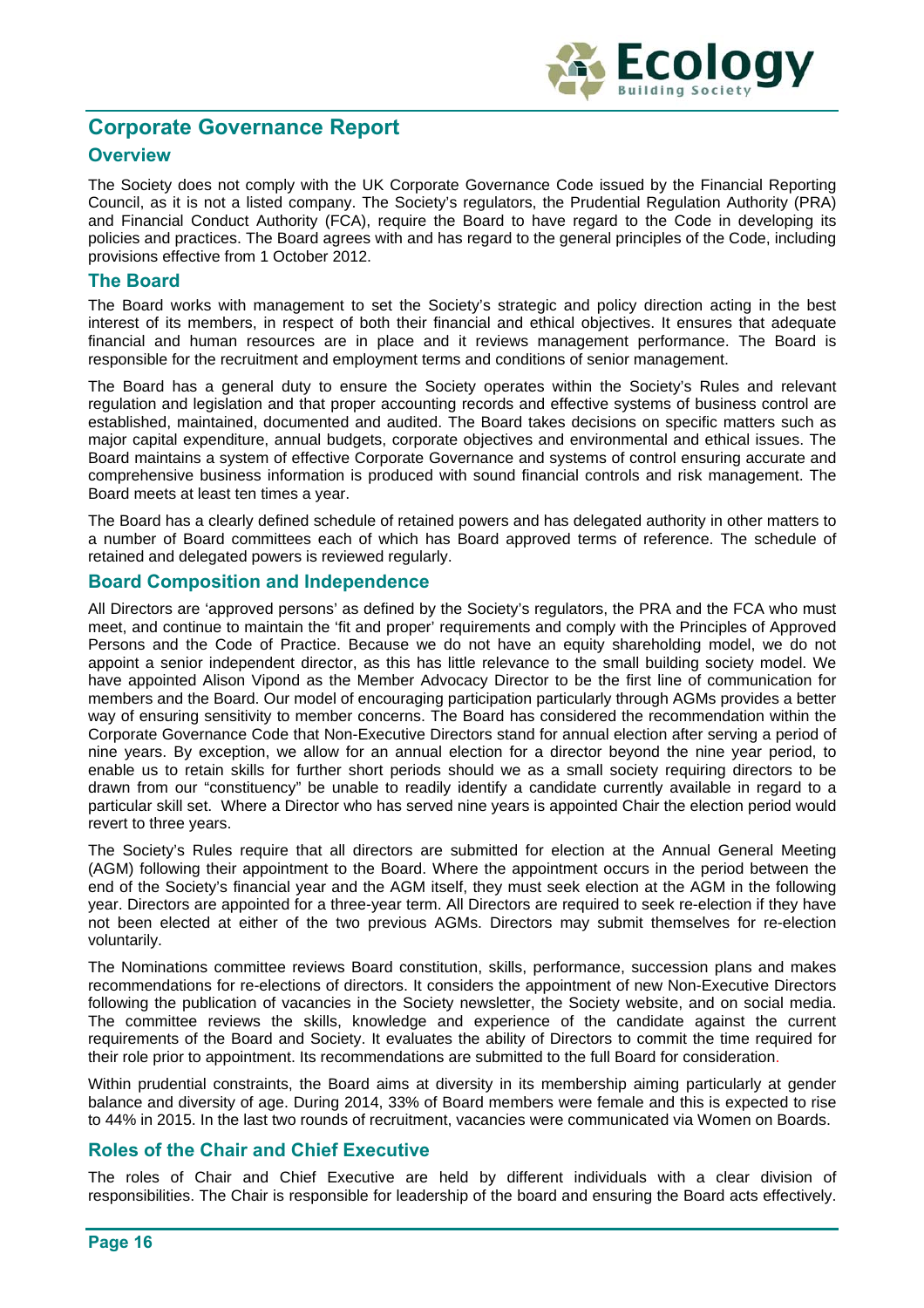

The Chief Executive has overall responsibility for managing the Society and implementing strategies agreed by the Board.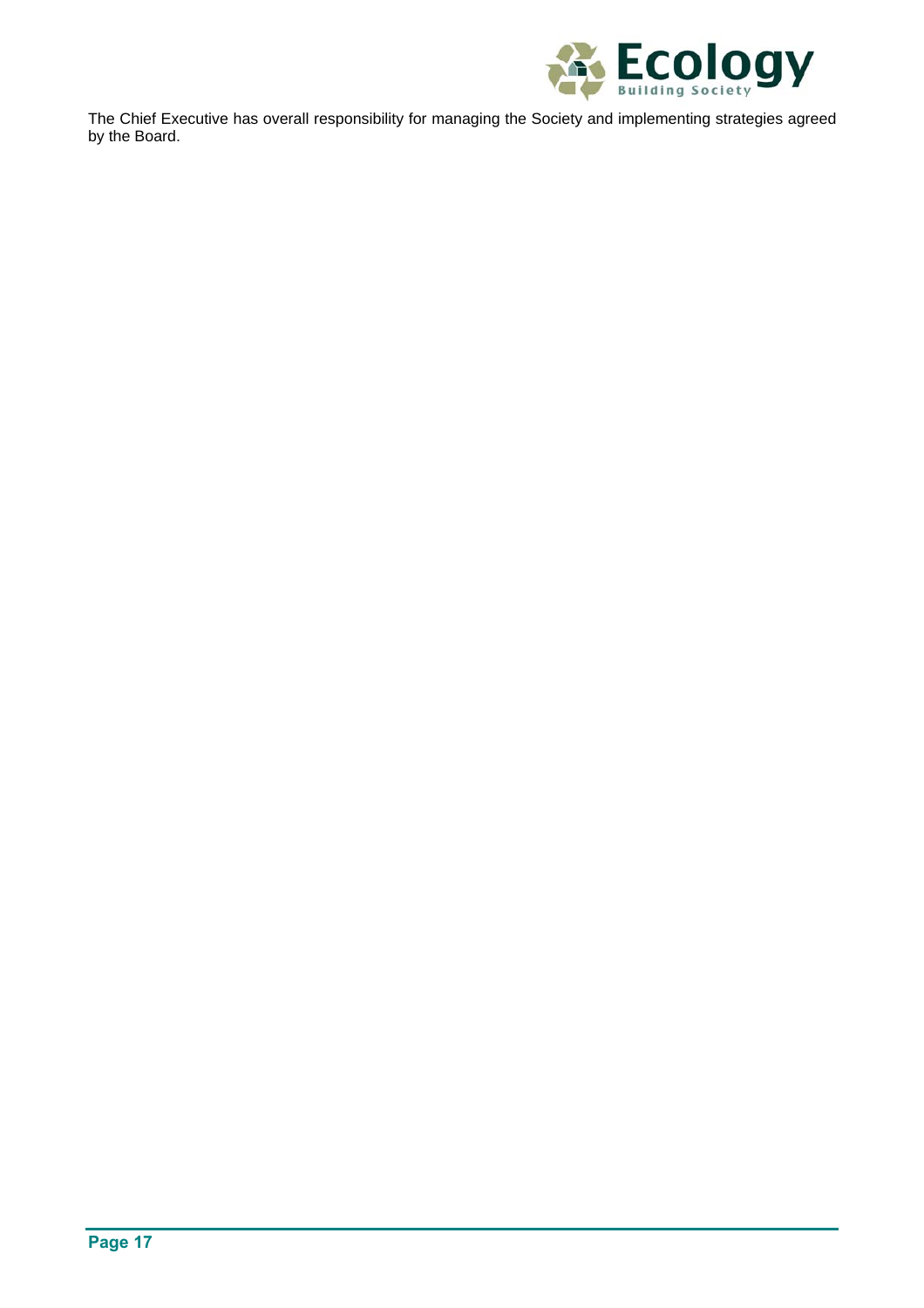

# **Corporate Governance Report** *continued*

# **Information and professional development**

All Directors are encouraged to attend industry events, seminars and training courses to maintain an up to date knowledge of the industry, regulatory framework and environmental issues. All directors have had appropriate briefings on industry issues.

### **Performance evaluation**

Each year Directors are subject to a formal appraisal at which their contribution to the Board's performance is assessed. The assessment includes training, development, and attendance. The Chair and Deputy Chair carry out the Chief Executive's appraisal and the Deputy Chair and an Executive Director appraises the Chair. All other appraisals are undertaken by the Chair.

As required under the UK Corporate Governance Code the Board undertakes an annual evaluation of its own performance and that of its committees. The Board also assesses the effectiveness of its decisionmaking after each meeting.

### **Risk management, internal control and Board committees**

The Board is collectively responsible for determining strategies for risk management and control. Senior management have the tasks of designing, operating and monitoring risk management and internal control processes. The system of internal control is designed to enable the Society to achieve its corporate objectives within a managed risk profile. The Board has established committees to give more attention to key areas of the business than is possible within regular Board meetings. The full terms of reference for these committees are available on application to the Secretary.

#### **Risk, Audit Compliance and Ethics committee (RACE)**

The principal functions of the committee are to support the Board in its responsibility for maintaining an appropriate system of internal control to safeguard the funds of both members and depositors and Society assets, including assessments of business risk. The committee receives regular reports from both the External and Internal auditors. The Internal Audit function provides independent assurance of the effectiveness of the system of internal controls.

The composition and effectiveness of the committee are reviewed annually by the Board. Membership of RACE is for a period of up to three years, extendable by no more than two additional three year periods. The committee met four times during 2014.

The Board is satisfied that the committee has appropriate recent and relevant financial experience to carry out its duties effectively. The committee is chaired by Tim Morgan. At the invitation of the Chair of the committee, the Chief Executive, Finance Director, Chief Risk Officer, Compliance and Risk Manager, Ethics Manager and representatives from both Internal and External Audit attend meetings.

RACE reviews the Annual Report and Accounts with the external auditors and executive management and, if appropriate, recommends approval of these at the next full Board meeting. After discussion with management, the committee determined that there were no risks of misstatement identified in the Society's financial statements.

As the Society holds that the conduct of its business must result in tangible environmental and social benefits within the context of sustainable economic outcomes accompanied by social justice, it believes that any discussion of risk and internal control must be informed by the Society's understanding of ethics. Therefore the committee also assesses adherence to our ethical standards, and receives reports from the Ethics Manager.

The committee monitors the independence and effectiveness of Internal and External Audit. At RACE meetings during the year the members discussed the effectiveness of the external auditors using evidence from regular written reports including KPMG LLP's Statement of Independence presented to RACE in September 2014, and discussions with the audit director. It was concluded that the auditors were carrying out their duties objectively, effectively and independent of management and there was currently no reason to put external audit out to tender (having also duly considered the limited competition available). RACE noted that the last tender was undertaken in 2005. KPMG have been the Society's auditors for 20 years but operates an audit partner rotation policy. This information was discussed at the March 2015 Board meeting and the recommendation to the AGM to appoint KPMG LLP for another year was approved.

Non-audit work undertaken by External Auditors would only be conducted by prior approval of the RACE committee to ensure that the continued independence and objectivity of the Society's external auditors would not at any time be compromised.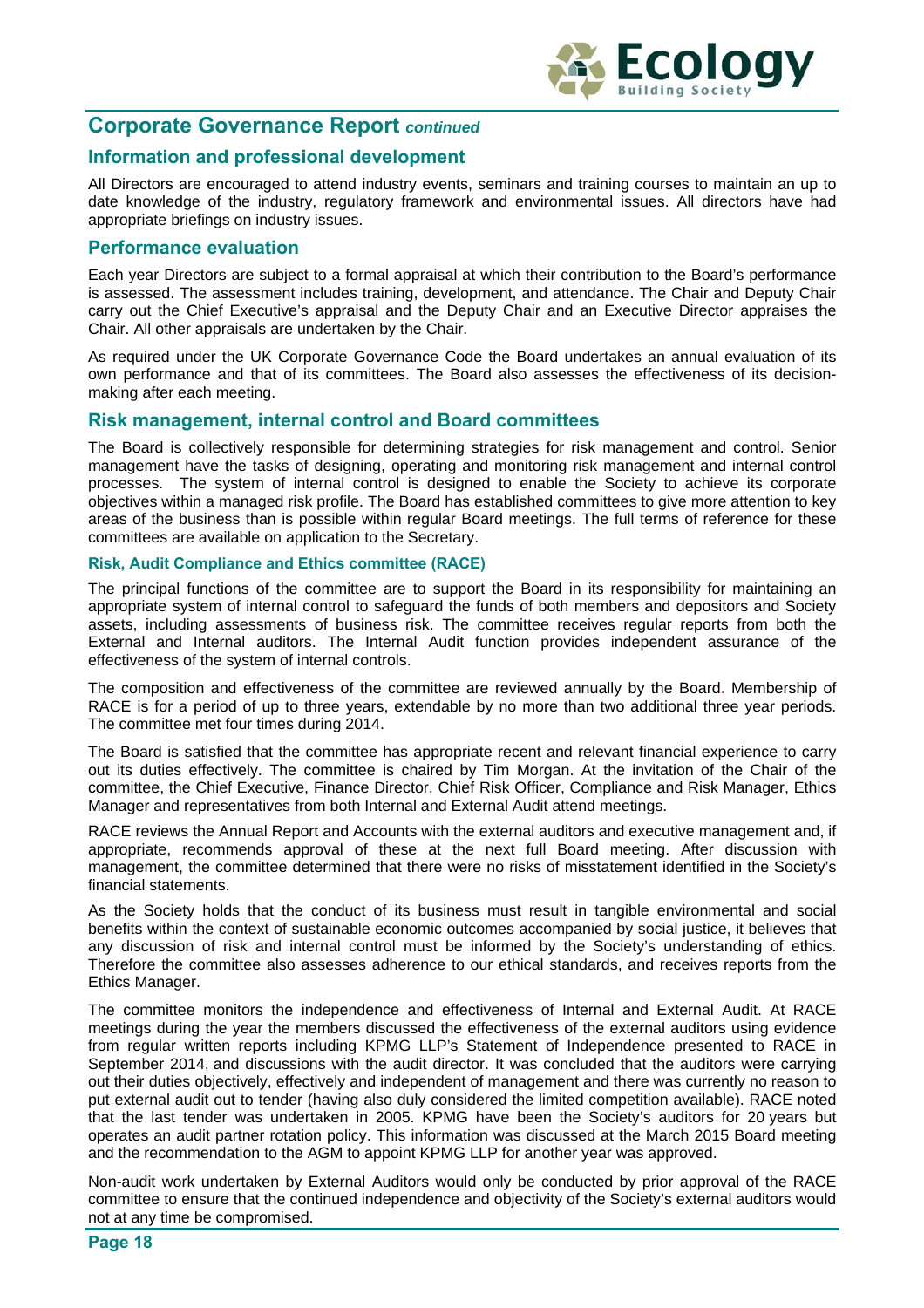

# **Corporate Governance Report** *continued*

#### **Assets and Liabilities committee (ALCO)**

The remit of the committee is to monitor and control structural risks in the balance sheet, liquidity, treasury, funding, recommending policy development and monitoring implementation to ensure that board defined risk limits are adhered to and that the Society has adequate liquid financial resources to meets its liabilities as they fall due.

The committee is chaired by the Chief Executive with the other members being the Finance Director, Chief Operating Officer and two Non-Executive Directors. The committee meets at least six times a year.

#### **Development and Strategy Planning committee (DSPC)**

The DSPC is responsible for formulating the future strategy of the Society. The committee consists of the full Board and is currently chaired by Alison Vipond. The committee met three times during 2014.

#### **Board Lending committee**

The committee examines non-standard risks and non-residential lending proposals. It also reviews potential changes to lending policy and limits. The committee is presently chaired by Chris Newman and met three times during 2014.

#### **Nominations committee**

This committee is responsible for succession planning and for reviewing applications for the post of Non-Executive Director and making a recommendation to the full Board. The committee is comprised of one Executive Director and two Non-Executive Directors. The committee is currently chaired by Helen Ashley Taylor and it met on two occasions in 2014.

The function and details of the **Remuneration committee** are disclosed within the Directors' Remuneration Report on page 17. The committee is currently chaired by Andrew Gold.

| <b>Director</b>               | <b>Board</b> | Risk, Audit,<br><b>Compliance</b><br>and Ethics | <b>DSPC</b> | <b>Board</b><br>Lending | <b>Remuneration</b> | <b>Nominations</b> | <b>ALCO</b> |
|-------------------------------|--------------|-------------------------------------------------|-------------|-------------------------|---------------------|--------------------|-------------|
| Malcolm Lynch                 | 11/11        |                                                 | 3/3         | 3/3                     |                     | 1/1                |             |
| <b>Tony Taylor</b>            | 4/4          | 1/1                                             | 1/1         |                         |                     |                    |             |
| <b>Steve Round</b>            | 8/11         |                                                 | 2/3         |                         |                     | 1/2                | 6/6         |
| <b>Helen Ashley</b><br>Taylor | 10/11        | 4/4                                             | 2/3         |                         |                     | 2/2                |             |
| <b>Andrew Gold</b>            | 6/7          | 3/3                                             | 2/2         |                         | 1/1                 |                    | 3/3         |
| Tim Morgan                    | 10/11        | 4/4                                             | 3/3         | 3/3                     | 1/1                 |                    |             |
| <b>Chris Newman</b>           | 11/11        | 3/3                                             | 3/3         | 3/3                     |                     |                    |             |
| <b>Alison Vipond</b>          | 11/11        |                                                 | 3/3         |                         | 1/1                 |                    |             |
| <b>Paul Ellis</b>             | 11/11        | 4/4                                             | 3/3         | 3/3                     |                     | 2/2                | 6/6         |
| Pam Waring                    | 11/11        | 4/4                                             | 3/3         |                         |                     |                    | 6/6         |

#### **Board and committee membership and attendance record**

The above contains occasional attendance at committee when Directors acted as deputies for absent colleagues. The first figure represents the number of meetings attended, and the second the maximum number of possible attendances. David Black remained on the ALCO committee as a consultant until March 2014 after he retired from the Board to provide the committee with the requisite skill set pending the appointment of a new Board member with relevant experience.

**█** *Not a member of this committee*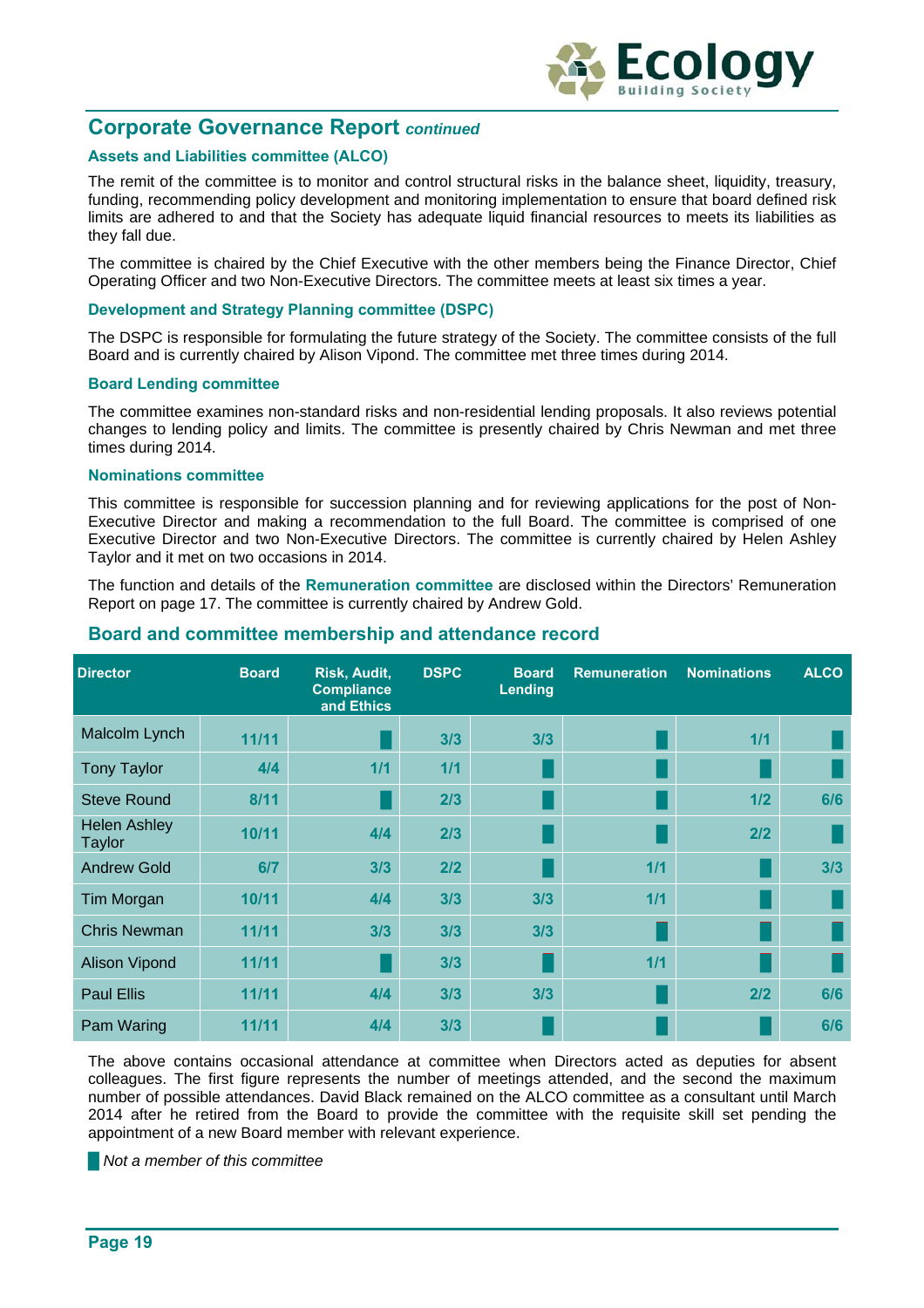

# **Directors' Remuneration Report**

# **Introduction**

The purpose of this report is to inform members of the Society about the policy for the remuneration of Executive and Non-Executive Directors. It provides details of the elements of Directors' remuneration and explains the process for setting them.

The Society adheres to the FCA Remuneration Code which sets out the standards that building societies have to meet when setting pay and bonus awards for their staff. The Code requires disclosure of the fixed and variable remuneration of senior management, risk takers, staff engaged in control functions and any employee receiving total remuneration that takes them into the same remuneration bracket as senior management and risk takers whose professional activities have a material impact on the Society's risk profile. These disclosures are published annually in the Society's Pillar 3 Statement.

## **Role and composition of the Remuneration committee**

The committee's responsibility is to determine the salaries and contractual arrangements of the Chair of the Board, the Executive Directors and Executive Management. It is also responsible for making recommendations to the Board on the level of remuneration for Non-Executive Directors. In addition, it reviews general salary levels.

The committee meets at least once a year and reviews supporting evidence, including external professional advice if appropriate, on comparative remuneration packages.

# **Remuneration policy**

#### **Non-Executive Directors**

Non-Executive Directors receive a fee for their services. There are no bonus schemes for Non-Executive Directors and they do not quality for pension or other benefits. Additional fees are paid to the Chair, Deputy Chair and those Non-Executive Directors who are members of Board committees in recognition of the additional duties and responsibilities associated with these positions. Non-Executive Directors do not have service contracts but serve under letters of appointment. The contribution of each Director is appraised by the Chair annually.

#### **Executive Directors**

Remuneration of the Executive Directors comprises a number of elements: basic salary, performance related pay, contributions to the Society's Personal Pension Scheme and other benefits. The Chair appraises Executive Directors annually.

All fees earned by Executive Directors serving on external Boards are paid to the Society.

#### **Basic salary**

The Society's policy is for all employees (including Executive Directors) to be remunerated in relation to their expertise, experience, overall contribution and the general market place. The committee considers external data from salary surveys of comparable institutions. The Society has a policy that no basic salary will exceed a maximum of five times the lowest full grade available.

#### **Performance related pay**

This is an annual scheme that provides non-pensionable rewards directly linked to the achievement of key performance objectives aimed at personal and professional development. The overall objective is to improve Society performance whilst maintaining the financial strength of the Society for the long term benefit of its members.

#### **Pensions**

The Society makes contributions equivalent to 8% of basic salary for each member of staff, including Executive Directors, to the Society's Group Personal Pension Plan after an initial service period of 3 months. A death in service scheme is operated which pays a lump sum of four times basic salary. These arrangements apply equally to all qualifying staff, with no enhanced arrangements for Executive Directors or senior management.

#### **Benefits**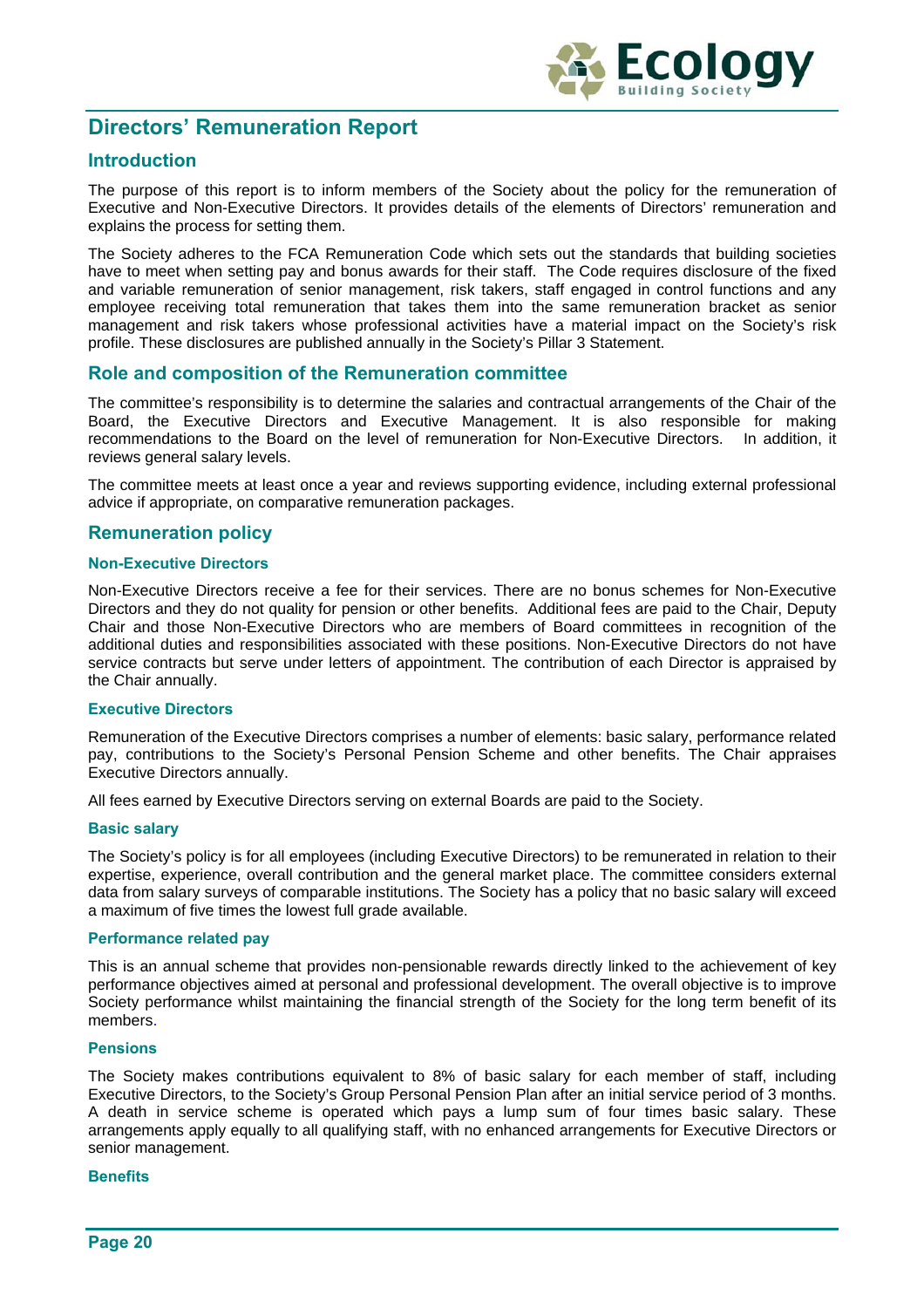

Executive Directors can participate in the Society's staff mortgage scheme subject to a maximum of £33,000. The Chief Executive is also provided with a company car.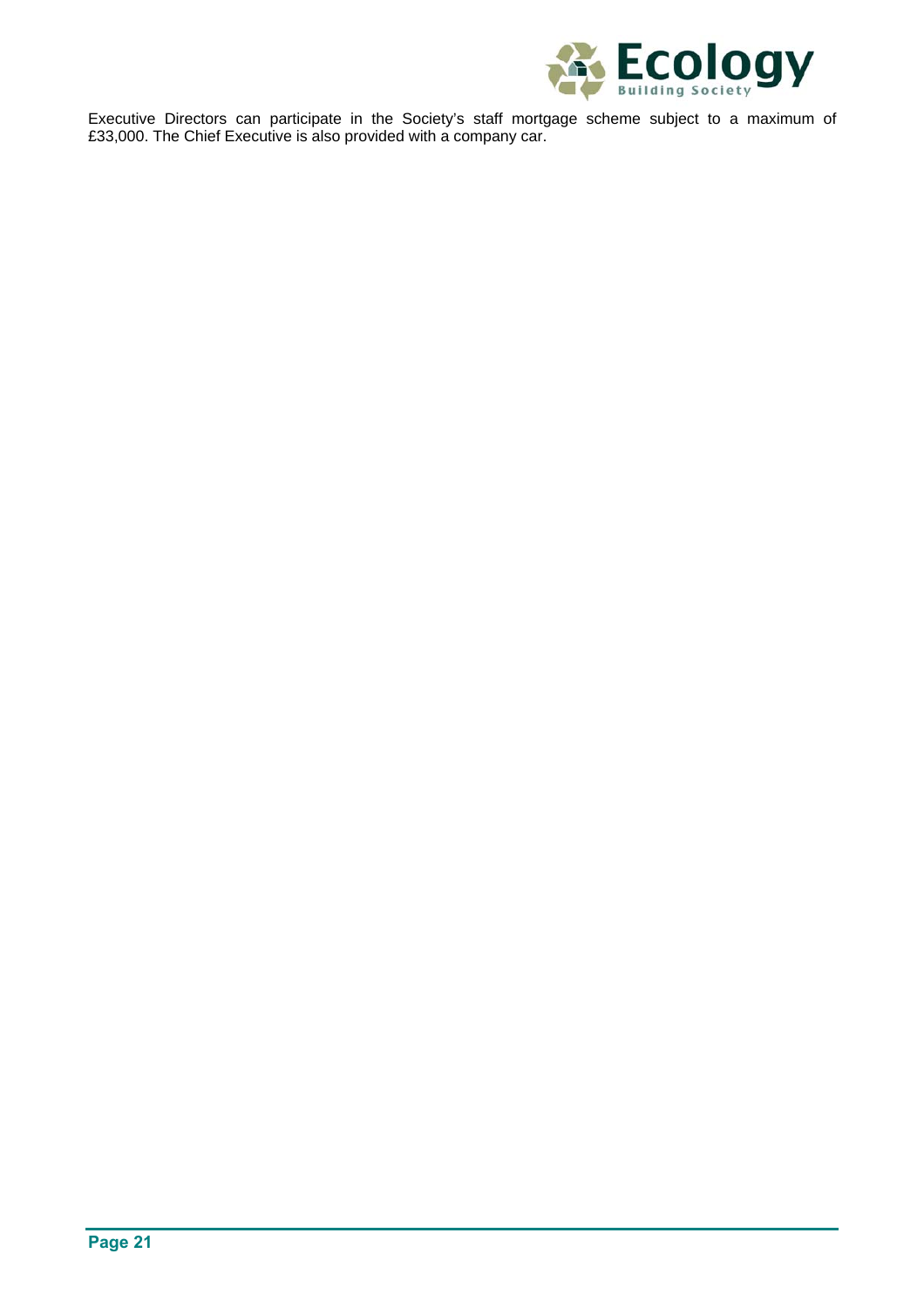

# **Directors' Remuneration Report** *continued*

#### **Contractual terms**

None of the Society's Non-Executive Directors have service contracts. Paul Ellis, Chief Executive, has a service contract entered into on 1 December 1999 and Pam Waring, Finance Director, has a service contract entered into on 28 December 2001. Both contracts are terminable by either party giving six months' notice.

#### **Potential future policy developments**

During 2014 the Society engaged an experienced external firm to undertake a benchmarking exercise of salary levels and benefits against comparable organisations. This insightful report demonstrated that Ecology salaries tend to be lower than other comparable ethical and green organisations and similar sized building societies. The Remuneration committee has therefore concluded that the structure of executive remuneration should be reviewed in the near future, otherwise Ecology could face difficulties in retaining and attracting professionals with the necessary skills and experience.

When the Society instituted its 5:1 maximum salary ratio nearly 20 years ago, such practices were largely unknown in the UK. Since then it has become more common, at least among organisations which share similar values to the Society. The benchmarking report found Ecology's ratio to be low, with comparable organisations at 7:1 or more. The Remuneration committee supports the use of a ratio, but would like to review it, to ensure it is fair and reasonable and to ensure Ecology will attract and retain high calibre leadership into the future. In light of this, we feel it is appropriate to consult with our membership as to where the Society's ratio should now be set.

### **Non-Executive Directors' remuneration**

|                                             | 2014<br>£000 | 2013<br>£000 |
|---------------------------------------------|--------------|--------------|
|                                             |              |              |
| Malcolm Lynch                               | 14           | 14           |
| Tony Taylor <sup>1</sup> (Jan – Apr 2014)   | 4            | 13           |
| David Black (Jan - Apr 2013)                |              | 4            |
| Mark Jones (Jan - Apr 2013)                 |              | 3            |
| Steve Round                                 | 10           | 9            |
| <b>Helen Ashley Taylor</b>                  | 9            | 9            |
| Tim Morgan (Aug 2013 onwards)               | 10           | 5            |
| Chris Newman (Sep 2013 onwards)             | 9            | 4            |
| Alison Vipond (Sep 2013 onwards)            | 8            | 4            |
| Andrew Gold <sup>1</sup> (May 2014 onwards) | 10           |              |
| <b>Totals</b>                               | 74           | 65           |

<sup>1</sup> Includes additional remuneration in relation to oversight of the Society's Risk function.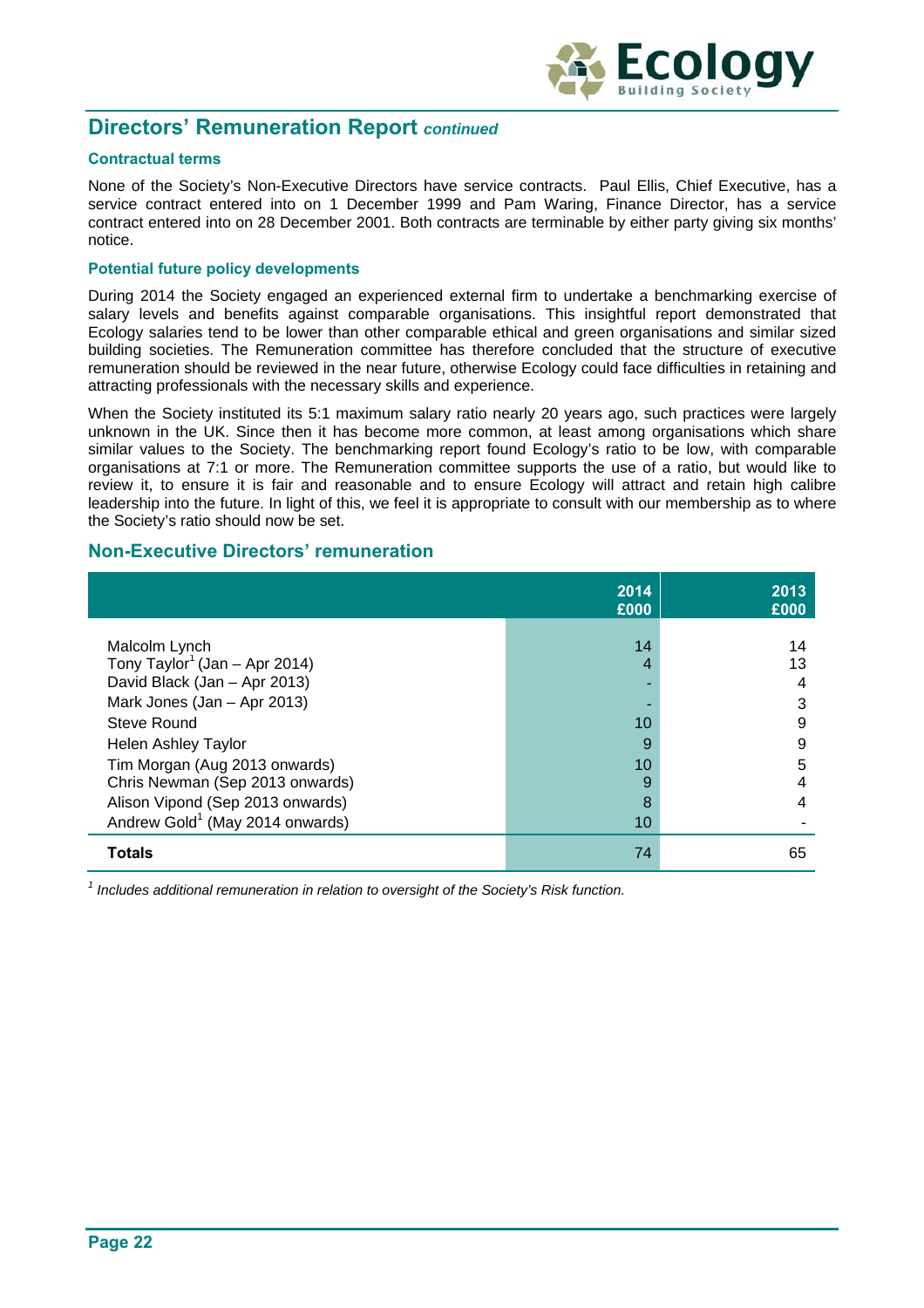

# **Directors' Remuneration Report** *continued*

# **Executive Directors' remuneration**

|                                                               | <b>Salary</b><br>£000 | <b>Performance</b><br><b>Related Pay</b><br>£000 | <b>Taxable</b><br><b>Benefits</b><br>£000 | <b>Contributions</b><br>to pension<br>scheme<br>£000 | Total<br>£000 |
|---------------------------------------------------------------|-----------------------|--------------------------------------------------|-------------------------------------------|------------------------------------------------------|---------------|
| 2014                                                          |                       |                                                  |                                           |                                                      |               |
| Paul Ellis (Chief Executive)<br>Pam Waring (Finance Director) | 74<br>66              | 3<br>3                                           | $\overline{2}$<br>$\overline{1}$          | $6\phantom{1}6$<br>5                                 | 85<br>75      |
| <b>Totals</b>                                                 | 140                   | 6                                                | 2                                         | 11                                                   | 160           |
| 2013                                                          |                       |                                                  |                                           |                                                      |               |
| Paul Ellis (Chief Executive)                                  | 73                    | 3                                                | 2                                         | 6                                                    | 84            |
| Pam Waring (Finance Director)                                 | 64                    | 3                                                |                                           | 5                                                    | 73            |
| <b>Totals</b>                                                 | 137                   | 6                                                | 3                                         | 11                                                   | 157           |

On behalf of the board

**Malcolm Lynch** 

*Chair*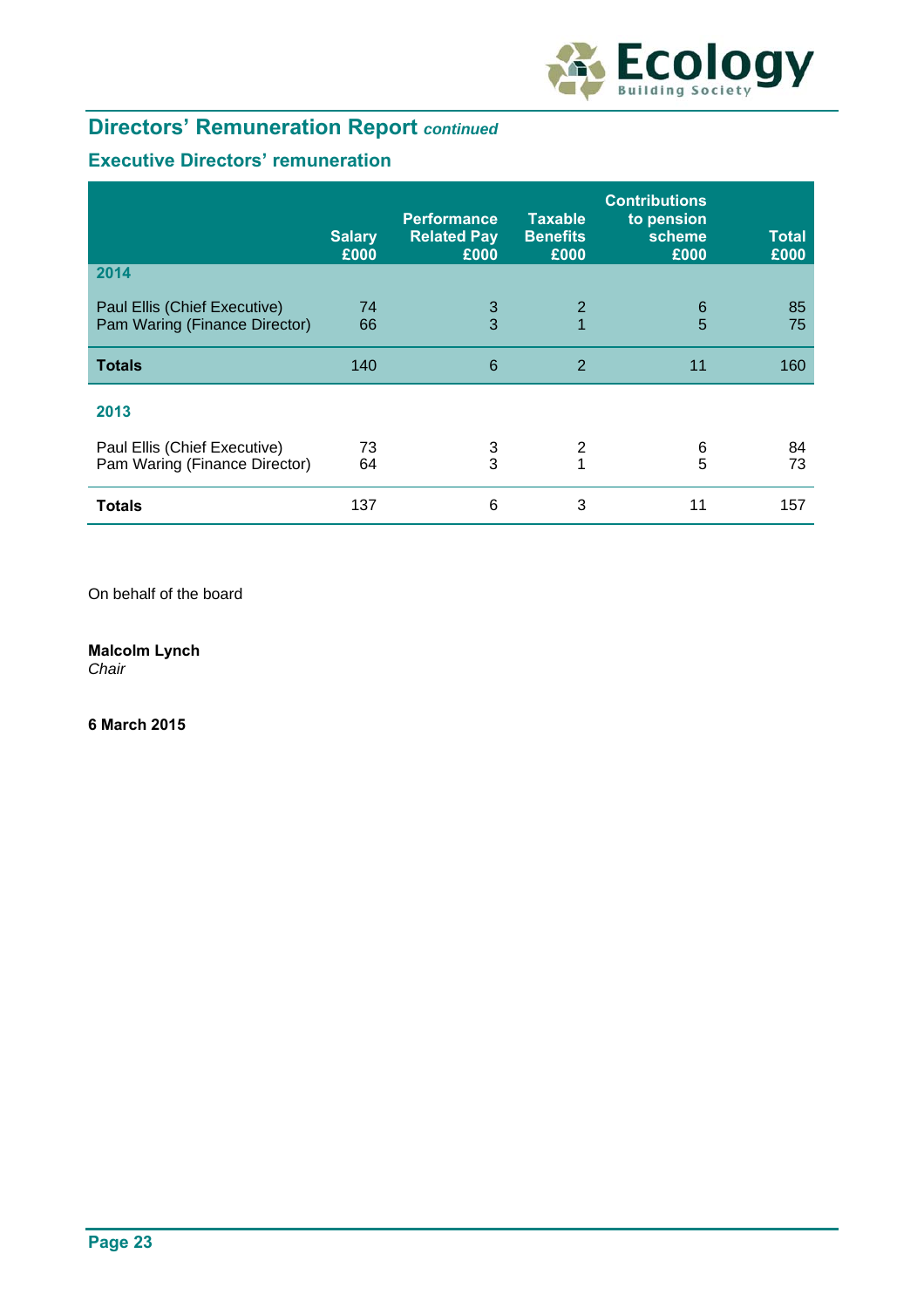

# **Statement of Directors' Responsibilities** *in respect of the Annual Report, the Annual Business Statement, the Directors' Report and the annual accounts*

The Directors are responsible for preparing the Annual Report, Annual Business Statement, Directors' Report and the annual accounts in accordance with applicable law and regulations.

The Building Societies Act 1986 ("the Act") requires the Directors to prepare Society annual accounts for each financial year. Under that law they have elected to prepare the Society annual accounts in accordance with UK Accounting Standards and applicable law (UK Generally Accepted Accounting Practice).

The annual accounts are required by law to give a true and fair view of the state of affairs of the Society as at the end of the financial year and of the income and expenditure of the Society for the financial year.

In preparing these annual accounts, the Directors are required to:

- select suitable accounting policies and then apply them consistently;
- make judgements and estimates that are reasonable and prudent;
- state whether applicable UK Accounting Standards have been followed, subject to any material departures disclosed and explained in the annual accounts;
- prepare the annual accounts on the going concern basis, unless it is inappropriate to presume that the Society will continue in business.

In addition to the annual accounts the Act requires the Directors to prepare, for each financial year, an Annual Business Statement and a Directors' Report, each containing prescribed information relating to the business of the Society.

### **Directors' responsibilities for accounting records and internal control**

The Directors are responsible for ensuring that the Society:

- keeps proper accounting records that disclose with reasonable accuracy at any time the financial position of the Society in accordance with the Act;
- takes reasonable care to establish, maintain, document and review such systems and controls as are appropriate to its business in accordance with the rules made by the Financial Conduct Authority and the Prudential Regulatory Authority under the Financial Services and Markets Act 2000.

The Directors have general responsibility for taking such steps as are reasonably open to them to safeguard the assets of the Society and to prevent and detect fraud and other irregularities.

The Directors are responsible for the maintenance and integrity of the corporate and financial information included on the Society's website. Legislation in the UK governing the preparation and dissemination of annual accounts may differ from legislation in other jurisdictions.

**Malcolm Lynch**  *Chair*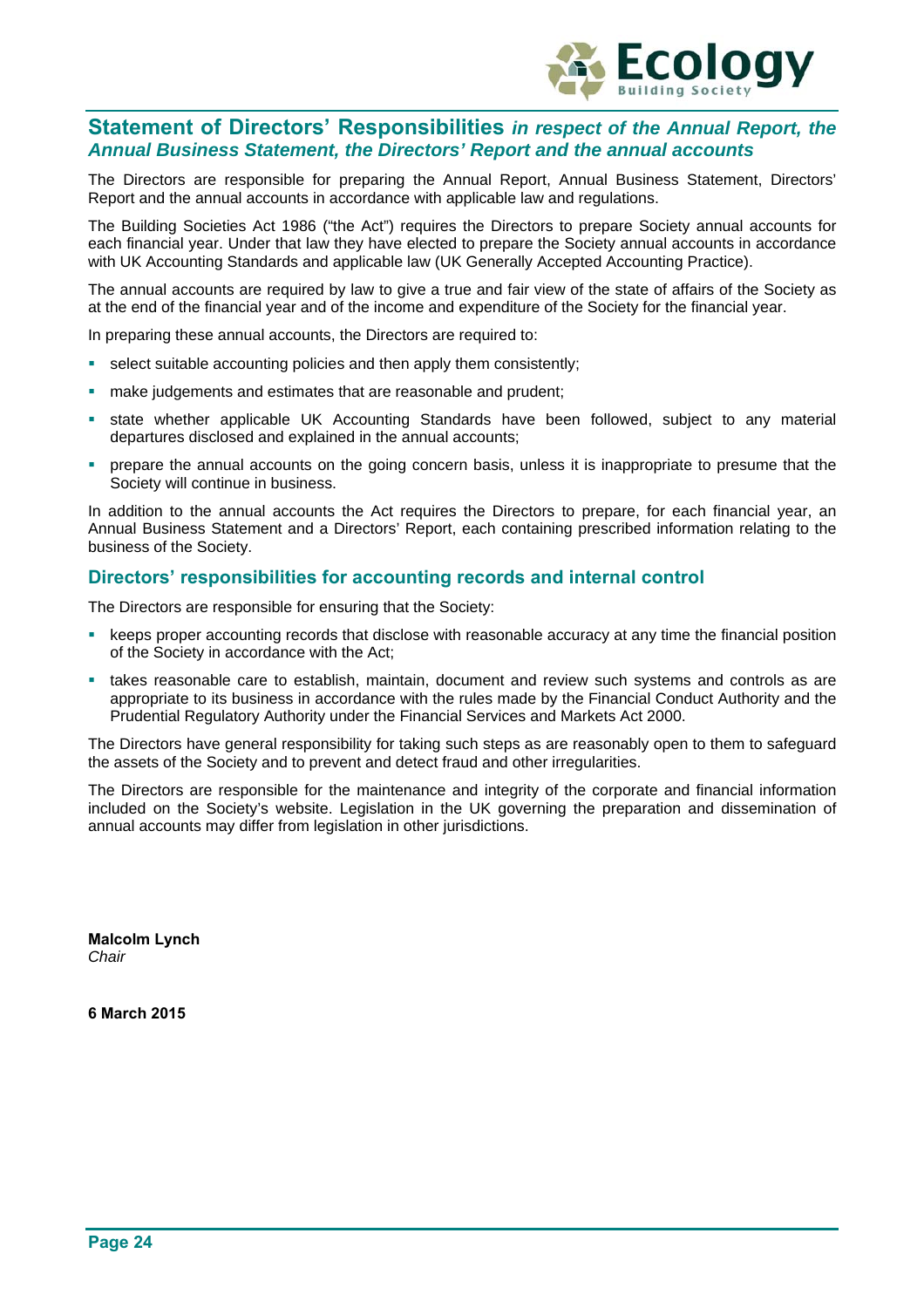

# **Independent Auditor's Report** *to the Members of Ecology Building Society*

We have audited the annual accounts of Ecology Building Society for the year ended 31<sup>st</sup> December 2014 set out on pages 22 to 36. The financial reporting framework that has been applied in their preparation is applicable law and UK Accounting Standards (UK Generally Accepted Accounting Practice).

This report is made solely to the Society's members, as a body, in accordance with section 78 of the Building Societies Act 1986. Our audit work has been undertaken so that we might state to the society's members those matters we are required to state to them in an auditor's report and for no other purpose. To the fullest extent permitted by law, we do not accept or assume responsibility to anyone other than the society and the society's members as a body, for our audit work, for this report, or for the opinions we have formed.

### **Respective responsibilities of Directors and auditor**

As explained more fully in the Directors' Responsibilities Statement set out on page 20, the Directors are responsible for the preparation of annual accounts which give a true and fair view. Our responsibility is to audit, and express an opinion on, the annual accounts in accordance with applicable law and International Standards on Auditing (UK and Ireland). Those standards require us to comply with the Auditing Practices Board's Ethical Standards for Auditors.

### **Scope of the audit of the annual accounts**

A description of the scope of an audit of annual accounts is provided on the Financial Reporting Council's website at www.frc.org.uk/auditscopeukprivate.

### **Opinion on annual accounts**

In our opinion the annual accounts:

- give a true and fair view, in accordance with UK Generally Accepted Accounting Practice, of the state of affairs of the society as at 31 December 2014 and of the income and expenditure of the society for the year then ended; and
- have been prepared in accordance with the requirements of the Building Societies Act 1986 and regulations made under it.

## **Opinion on other matters prescribed by the Building Societies Act 1986**

In our opinion:

- the Annual Business Statement and the Directors' Report have each been prepared in accordance with the applicable requirements of the Building Societies Act 1986 and regulations thereunder;
- the information given in the Directors' Report for the financial year for which the annual accounts are prepared is consistent with the accounting records and the annual accounts; and
- the information given in the Annual Business Statement (other than the information upon which we are not required to report) gives a true representation of the matters in respect of which it is given.

#### **Matters on which we are required to report by exception**

We have nothing to report in respect of the following matters where the Building Societies Act 1986 requires us to report to you if, in our opinion:

- proper accounting records have not been kept by the Society; or
- the annual accounts are not in agreement with the accounting records; or
- we have not received all the information and explanations and access to documents we require for our audit.

#### **Lawrence Pomeroy (Senior Statutory Auditor)**

for and on behalf of KPMG LLP (Statutory Auditor) *Chartered Accountants*  Leeds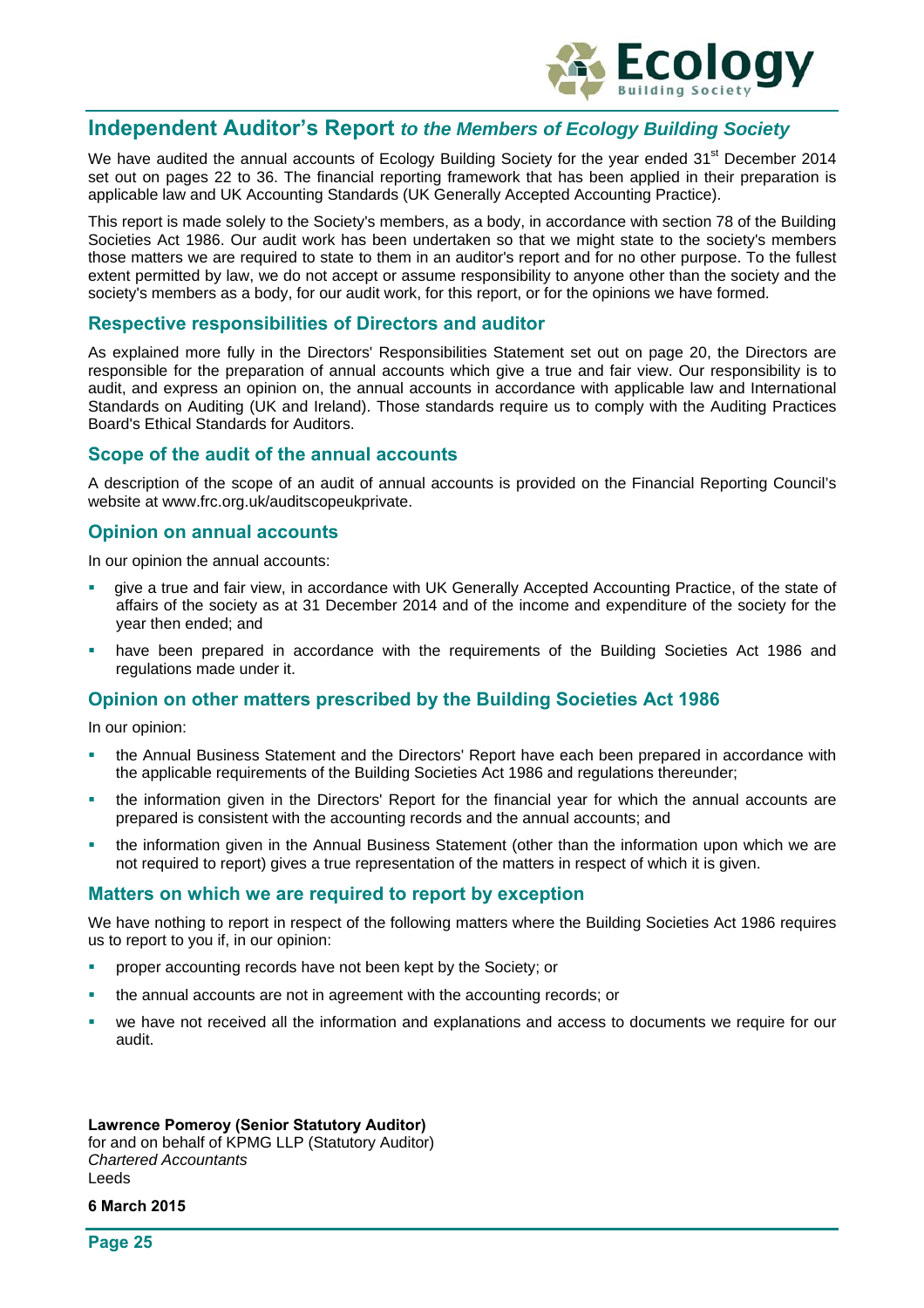

# **Income and Expenditure Account**

*for the year ended 31 December 2014* 

|                                             | <b>Note</b>    | 2014<br>£000 | 2013<br>£000 |
|---------------------------------------------|----------------|--------------|--------------|
| Interest receivable and similar income      | $\overline{c}$ | 4,421        | 4,075        |
| Interest payable and similar charges        | 3              | (1, 858)     | (1, 872)     |
| Net interest receivable                     |                | 2,563        | 2,203        |
| Fees and commissions receivable             |                |              | 9            |
| Fees and commissions payable                |                | (64)         | (34)         |
| Net profit on financial operations          |                | 2,508        | 2,178        |
| Other operating income                      |                | 108          | 71           |
| Administrative expenses                     | $\overline{4}$ | (1,692)      | (1, 497)     |
| Depreciation and amortisation               | 13             | (77)         | (74)         |
| Provisions for bad and doubtful debts       | 6              | (9)          | (50)         |
| Provisions for FSCS Levy                    | 20             | (90)         | (91)         |
| Amounts written off fixed asset investments | 12             |              | (20)         |
| Profit on ordinary activities before tax    |                | 748          | 517          |
| Tax on profit on ordinary activities        | 8              | (172)        | (115)        |
| Profit on ordinary activities after tax     |                | 576          | 402          |

The notes on pages 25 to 36 form part of these accounts.

There were no recognised gains or losses other than those reflected in the above income and expenditure account (2013: £nil).

The profit for the year was derived wholly from continuing operations. 'Profit on ordinary activities before taxation' represents the FRS 3 caption 'Operating profit'.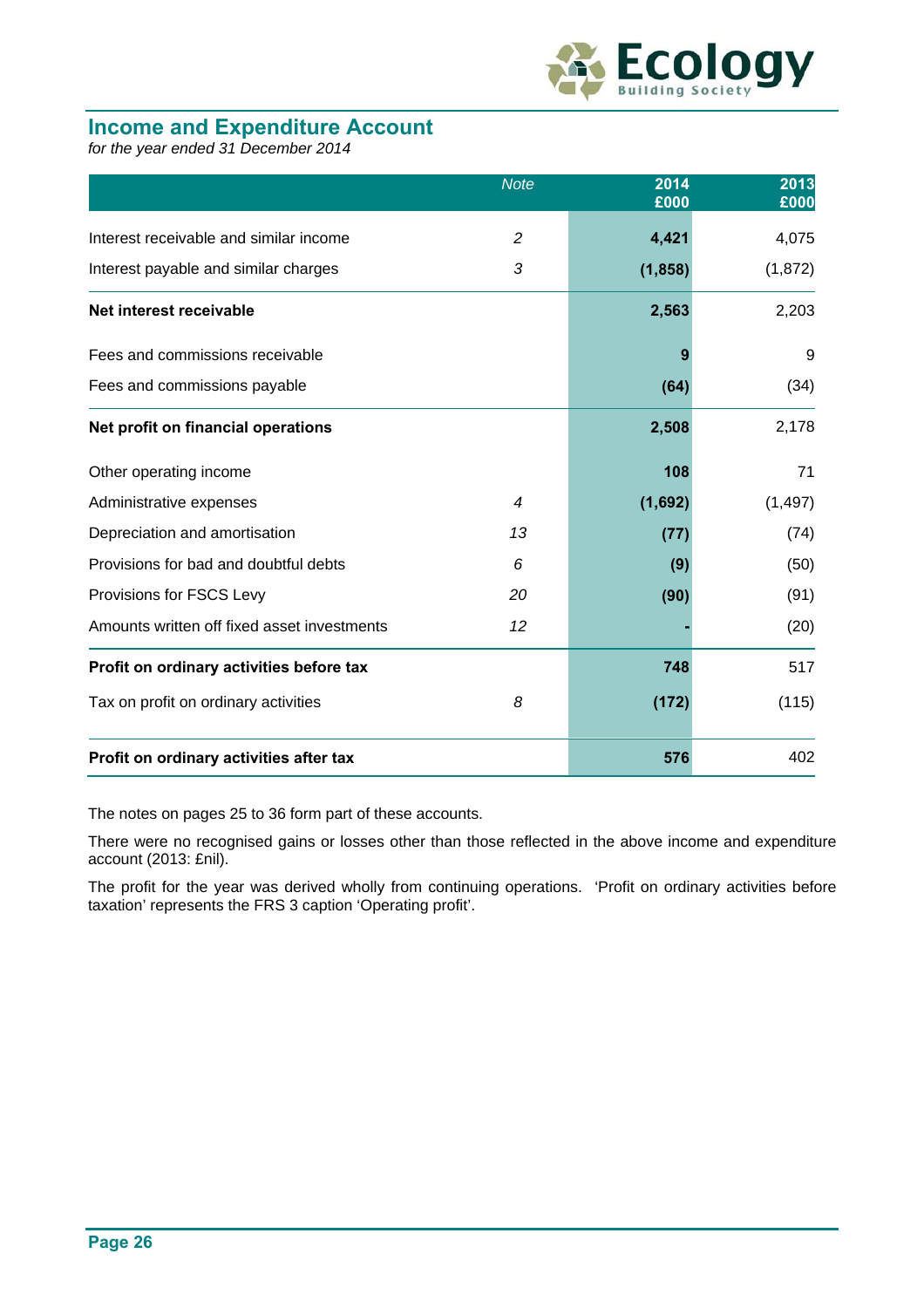

# **Balance Sheet**

*as at 31 December 2014* 

|                                             | <b>Note</b> | 2014<br>£000 | 2013<br>£000 |
|---------------------------------------------|-------------|--------------|--------------|
| <b>Assets</b>                               |             |              |              |
| Liquid assets                               |             |              |              |
| Cash in hand                                |             |              |              |
| <b>Treasury bills</b>                       | 10b         | 18,228       | 12,491       |
| Loans and advances to credit institutions   | 9           | 23,156       | 23,429       |
| Debt securities                             | 10a         | 3,515        | 4,022        |
| Loans and advances to customers             | 11          |              |              |
| Loans fully secured on residential property |             | 82,166       | 73,308       |
| Other loans                                 |             | 9,333        | 9,942        |
| Investments                                 |             |              |              |
| Other investments                           | 12          | 155          | 155          |
| Tangible fixed assets                       | 13          | 1,308        | 1,284        |
| Prepayments and accrued income              |             | 187          | 170          |
| <b>Total assets</b>                         |             | 138,048      | 124,801      |
| <b>Liabilities</b>                          |             |              |              |
| <b>Shares</b>                               | 14          | 121,526      | 109,532      |
| Amounts owed to other customers             | 15          | 7,612        | 7,026        |
| Other liabilities                           | 16          | 476          | 386          |
| Accruals and deferred income                | 18          | 51           | 59           |
| Provisions for liabilities - FSCS Levy      | 20          | 140          | 137          |
| Provisions for liabilities - other          | 17          | 44           | 39           |
| Subordinated liabilities                    | 19          | 1,248        | 1,247        |
|                                             |             | 131,097      | 118,426      |
| Reserves                                    |             |              |              |
| General reserves                            | 22          | 6,951        | 6,375        |
| <b>Total liabilities</b>                    |             | 138,048      | 124,801      |

The notes on pages 25 to 36 form part of these accounts.

These accounts were approved by the Board of Directors on 6 March 2015 and were signed on its behalf by:

**Malcolm Lynch CELLIS** Paul C Ellis **Paul C Ellis** Pam Waring *Chair Chief Executive Finance Director*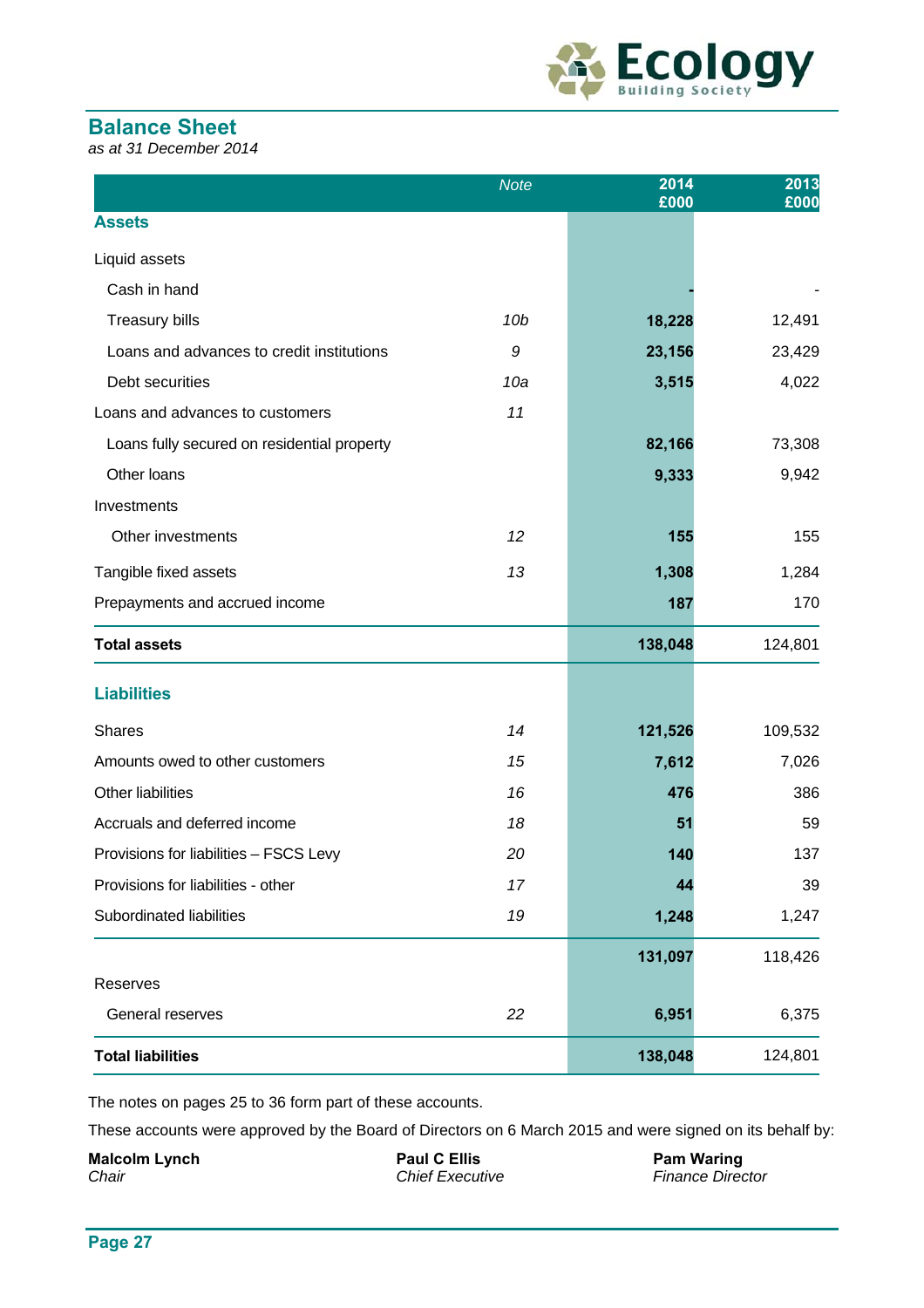

# **Cash Flow Statement**

*for the year ended 31 December 2014* 

|                                                                                                        | 2014               | 2013                 |
|--------------------------------------------------------------------------------------------------------|--------------------|----------------------|
|                                                                                                        | £000               | £000                 |
| Net cash (outflow)/inflow from operating activities<br>Returns on investments and servicing of finance | 5,329              | 7,444                |
| Interest paid on subordinated liabilities<br><b>Taxation</b>                                           | (56)<br>(113)      | (55)<br>(145)        |
| Capital expenditure and financial Investments                                                          |                    |                      |
| Purchase of tangible fixed assets                                                                      | (138)              | (58)                 |
| Purchase of treasury bills                                                                             | (46, 588)          | (38, 521)            |
| Proceeds from sale of treasury bills<br>Purchase of debt securities                                    | 40,863<br>(4,005)  | 34,024<br>(5, 241)   |
| Proceeds from sale of debt securities                                                                  | 4,508              | 5,235                |
| (Decrease)/Increase in cash                                                                            | (200)              | 2,683                |
|                                                                                                        |                    |                      |
| Reconciliation of operating profit to net cash inflow from<br>operating activities                     |                    |                      |
| Operating profit                                                                                       | 748                | 517                  |
| Increase in prepayments and accrued income                                                             | (2)                | (8)                  |
| (Decrease)/Increase in accruals and deferred income                                                    | (127)              | 83                   |
| Increase in Provisions for bad and doubtful debts                                                      | 14                 | 52                   |
| Increase in Provision for FSCS levy                                                                    |                    | 13                   |
| Loss on disposal of investment                                                                         |                    | 20                   |
| Depreciation                                                                                           | 77                 | 74                   |
| Interest on subordinated liabilities                                                                   | 57                 | 56                   |
| Net cash inflow from trading activities                                                                | 770                | 807                  |
| Movement in:                                                                                           |                    |                      |
| Loans and advances to customers<br><b>Shares</b>                                                       | (8, 228)<br>12,113 | (5,963)<br>12,996    |
| Amounts owed to other customers                                                                        | 586                | 1,568                |
| Loans and advances to credit institutions                                                              | 50                 | (2,000)              |
| Other liabilities                                                                                      | 38                 | 36                   |
| Net cash inflow from operating activities                                                              | 5,329              | 7,444                |
| Analysis of decrease in cash                                                                           | 2013               | <b>Flows</b><br>2014 |
|                                                                                                        | £000               | £000<br>£000         |

Loans and advances to credit institutions repayable on demand **10,823** (200) **10,623**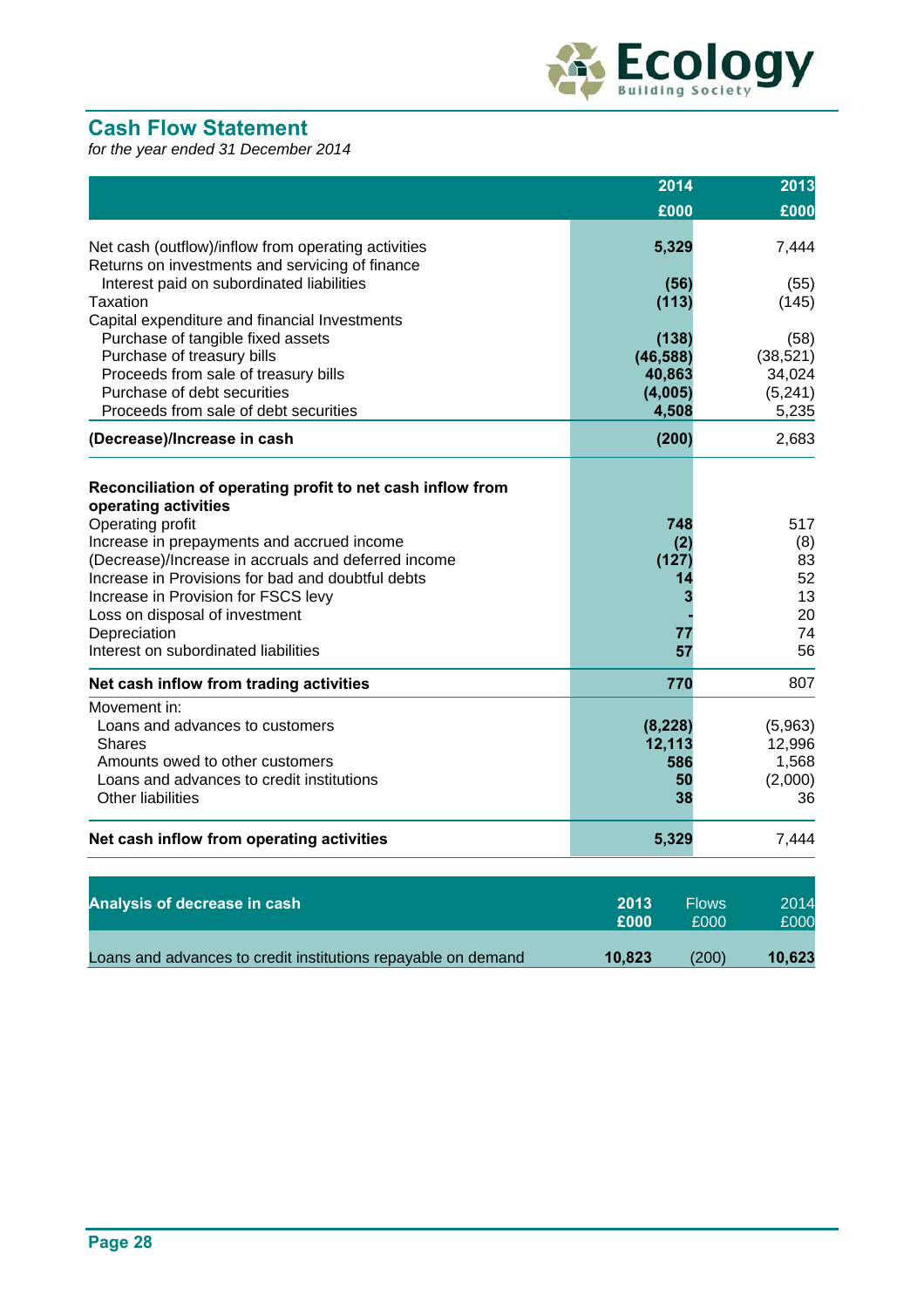

# **Notes to the Accounts**

#### **1 Accounting policies**

The following accounting policies have been applied consistently in dealing with items which are considered material in relation to the Society's accounts.

#### *Basis of preparation*

The accounts have been prepared under the historical cost convention and in accordance with applicable UK accounting standards. The accounts have been prepared in accordance with the Building Societies (Accounts and Related Provisions) Regulations 1998 ('the accounts regulations') and the Building Societies Act 1986.

The Accounts are currently prepared under UK GAAP but going forward the Financial Reporting Council (FRC) has replaced UK GAAP with FRS102, the Financial Reporting Standard applicable in the UK and Republic of Ireland, with effect from periods beginning on or after 1 January 2015. FRS 102 is based on International Reporting Standard for Small and Medium Sized Entities amended for use in the UK.

The financial statements for Ecology Building Society will be prepared under FRS 102 from 1 January 2015 and the financial impact of the adoption is not yet known.

#### *Tangible fixed assets and depreciation*

Fixed assets are capitalised and stated at cost less depreciation.

Depreciation is provided at rates calculated to write off the cost less estimated residual value of each asset over its expected useful life, on a straight-line basis as follows:

| ۰                        | 50 years      |
|--------------------------|---------------|
| ٠                        | 3 to 5 years  |
| $\overline{\phantom{0}}$ | 4 to 10 years |
| $\sim$                   | 4 years       |
| ۰                        | 10 years      |
|                          |               |

Depreciation is not provided on freehold land in accordance with FRS 15.

#### *Government grants*

Capital based government grants are included within accruals and deferred income on the balance sheet and credited to the profit and loss account on a straight line basis over the estimated useful economic lives of the assets to which they relate.

#### *Leases*

Operating lease rentals are charged to the profit and loss account on an accruals basis over the period of the lease.

#### *Provisions and forbearance*

Provisions are made to reduce the value of loans and advances to the amount which the Directors consider is likely ultimately to be received. Forbearance is exercised where a borrower has personal or financial circumstance that will affect his or her ability to make regular mortgage repayments as they fall due.

Throughout the year, and at the year end, individual assessments are made of all advances and loans on properties which are in possession, in arrears by three months or more, or where due to the borrower's personal and financial circumstances, forbearance has been exercised. The Society, wherever possible, arranges for a concession to be put in place in the form of a payment holiday, or repayment of interest only, for an agreed period of time. Consideration is also given to a borrower in arrears and appropriate arrangements are agreed to under, or overpay, the arrears within an agreed timeframe. Once the agreement has been successfully concluded the case is no longer considered to be impaired but continues to be monitored. Specific provision is made against those advances and loans which are considered to be impaired, whether or not forbearance measures are in place. The small size of the Society's mortgage book enables individual assessment of all forbearance cases. In considering the specific provision for impaired loans, account is taken of any discount which may be needed against the value of the property at the balance sheet date to agree a sale within three months of that date and realisation costs. A general provision is also made against advances which have not been specifically identified as impaired but which the Society's experience and the general economic climate would indicate that losses may ultimately be realised.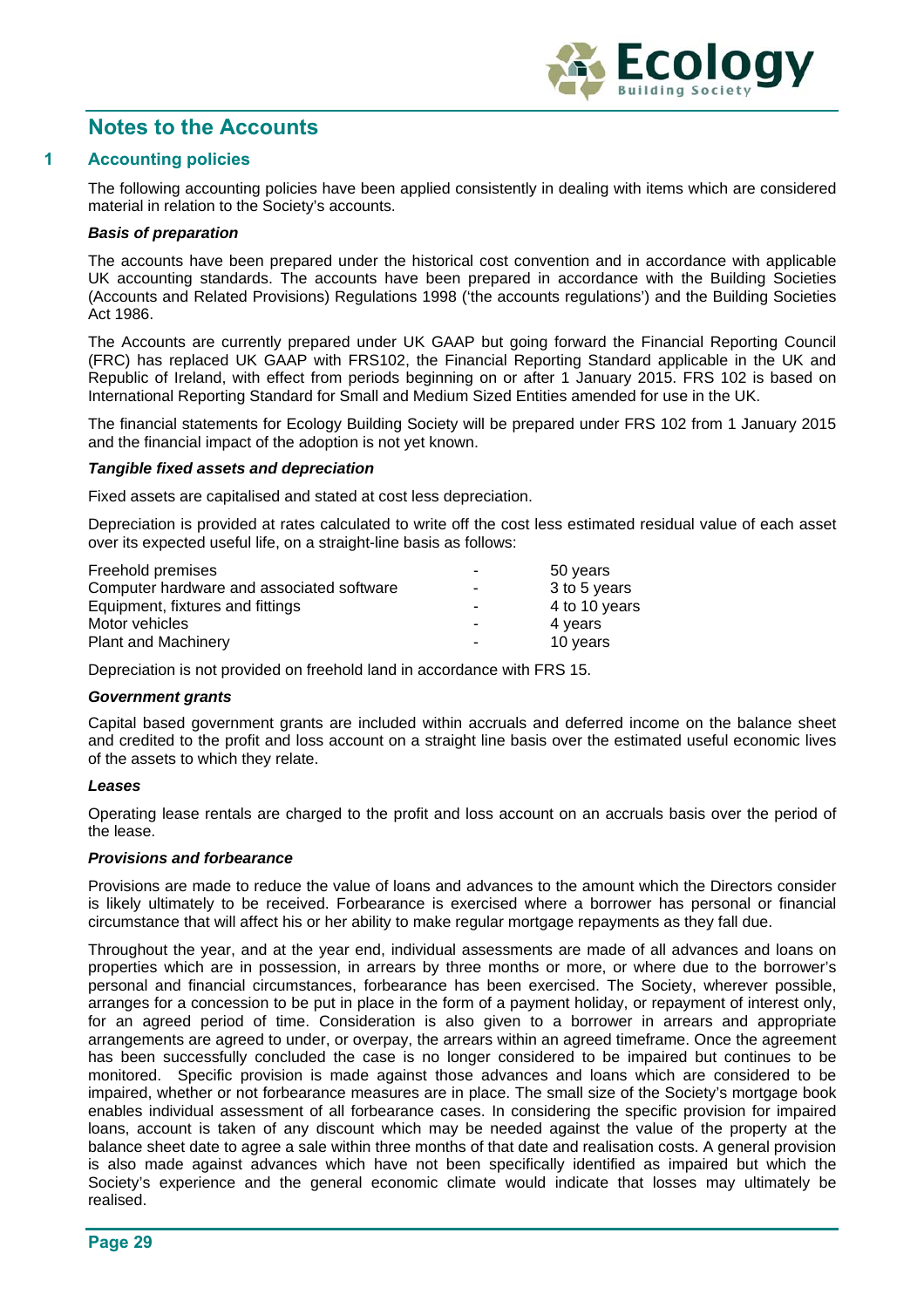

Loans and advances in the balance sheet are shown net of all provisions. The charge to the income and expenditure account comprises the movement in the provision, together with the losses written off in the year.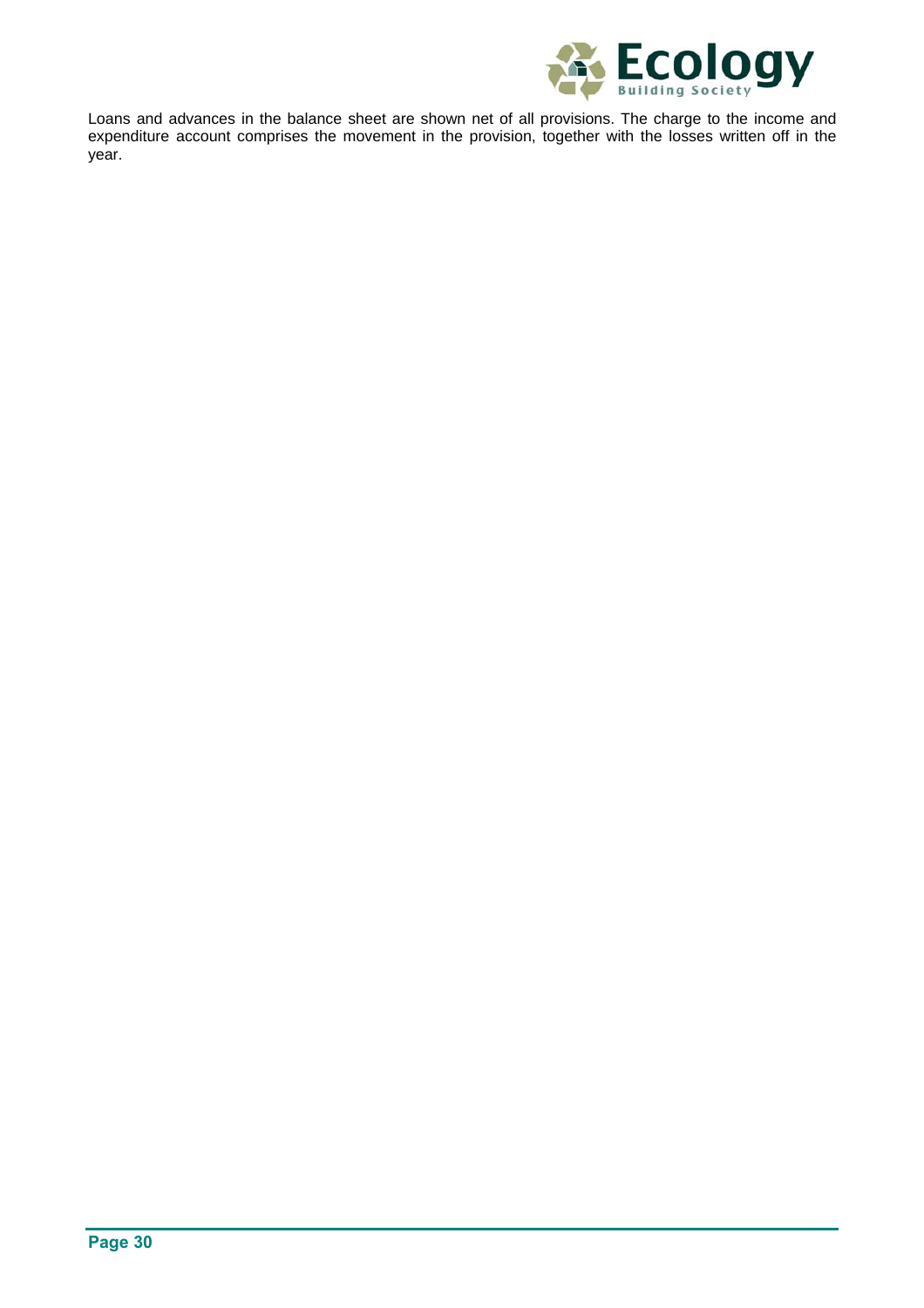

#### **1 Accounting policies** *continued*

Interest income from all loans is credited to the income and expenditure account as it becomes receivable. Interest on loans which are regarded as impaired is transferred to a suspense account and is not credited to the extent that recovery is considered doubtful.

#### *Pensions*

The Society operates a defined contribution scheme for its employees. A contribution of 8% of gross salary is paid into the Group Personal Pension Scheme for all employees after an initial service period of three months and charged to administrative expenses on an accrual basis.

#### *Taxation*

The charge for taxation is based on the profit for the year and takes into account taxation deferred or accelerated because of timing differences between the treatment of certain items for taxation and accounting purposes. Deferred tax is recognised, without discounting, in respect of all timing differences between the treatment of certain items for taxation and accounting purposes which have arisen but not reversed by the balance sheet date, except as otherwise required by FRS 19.

### *Liquid assets*

Debt securities and Treasury Bills are intended for use on a continuing basis in the Society's activities and are classified as financial fixed assets and are stated at cost, adjusted to exclude accrued interest at the date of purchase. Premiums and discounts arising on the purchase of financial fixed assets are amortised over the period to the maturity date of the security. Any amounts so amortised are charged/credited to the income and expenditure account for the relevant financial year. Other liquid assets are stated at the lower of cost (including accrued interest) and net realisable value.

#### *Subordinated liabilities*

Premiums and costs incurred in the raising of subordinated liabilities are amortised in equal annual instalments over the relevant period to maturity.

#### *Income recognition*

Interest income and fees and commission are recognised on an accruals basis.

#### *Mortgage incentives*

Mortgage incentives, such as interest discounts, are charged against interest receivable in the year incurred.

#### *Other investments*

Investments are stated at the lower of cost and net realisable value.

#### **2 Interest receivable and similar income**

|                                                                                         | 2014         | 2013             |
|-----------------------------------------------------------------------------------------|--------------|------------------|
|                                                                                         | £000         | £000             |
| On loans fully secured on residential property<br>On other loans<br>On debt securities: | 3,689<br>493 | 3,305<br>509     |
| Interest<br>Amortisation of premiums<br>Profit on disposal                              | 49<br>(3)    | 67<br>(10)<br>19 |
| On treasury bills at fixed rate interest                                                | 64           | 35               |
| On other liquid assets<br>Other interest receivable and similar income                  | 123          | 148<br>2         |
|                                                                                         | 4,42         | 4,075            |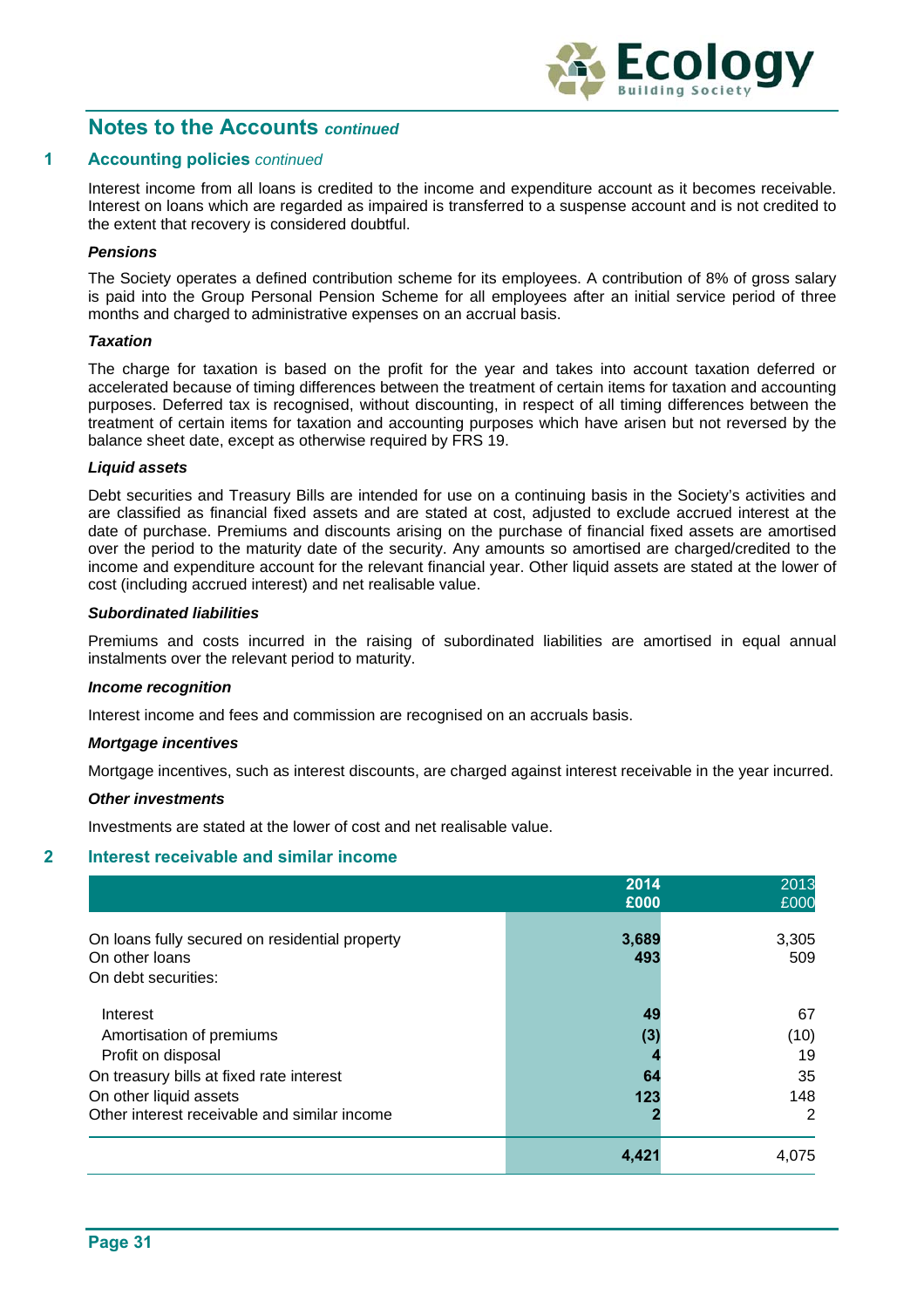

# **3 Interest payable and similar charges**

|                                                                   | 2014<br>£000 | 2013<br>£000 |
|-------------------------------------------------------------------|--------------|--------------|
| On shares held by individuals<br>On deposits and other borrowings | 1,723        | 1,751        |
| Subordinated liabilities<br>Other                                 | 57<br>78     | 56<br>65     |
|                                                                   | 1,858        | 1.872        |

### **4 Administrative expenses**

|                                             | 2014<br>£000 | 2013<br>£000 |
|---------------------------------------------|--------------|--------------|
| Staff costs                                 |              |              |
| Wages and salaries                          | 743          | 650          |
| Social security costs                       | 81           | 67           |
| Other pension costs                         | 59           | 49           |
|                                             | 883          | 766          |
| Other administrative expenses               | 809          | 731          |
|                                             | 1,692        | 1,497        |
| Other administrative expenses include:      |              |              |
| Auditors (exclusive of VAT)                 |              |              |
| Audit of the financial statements           | 26           | 26           |
| Other services pursuant to such legislation |              |              |
| Other assurance services                    | n            | 8            |

# **5 Employees**

The average number of employees (including Executive Directors) during the year was:

|                        | 2014 | 2013    |
|------------------------|------|---------|
| Full time<br>Part time | 21   | 19<br>A |
|                        | 22   | 20      |
|                        |      |         |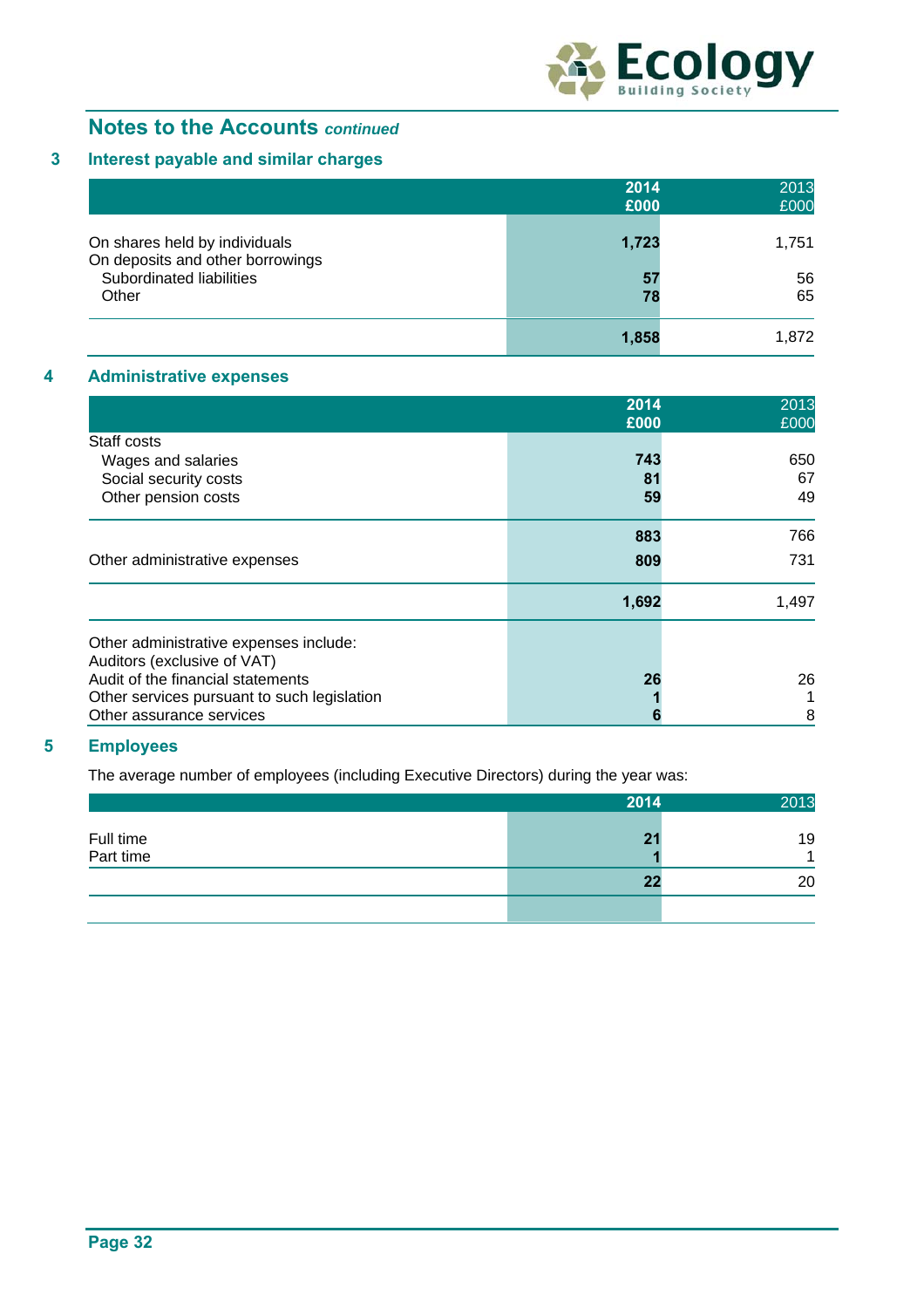

## **6 Provisions for bad and doubtful debts**

|                               |                            | <b>Loans fully secured</b><br>on residential | <b>Loans fully</b><br>secured |                      |
|-------------------------------|----------------------------|----------------------------------------------|-------------------------------|----------------------|
|                               | <b>Other Loans</b><br>£000 | property<br>£000                             | on land<br>£000               | <b>Total</b><br>£000 |
|                               |                            |                                              |                               |                      |
| At 1 January 2014             |                            |                                              |                               |                      |
| General                       |                            | 19                                           | 6                             | 25                   |
| Specific                      | 35                         |                                              | 188                           | 223                  |
|                               | 35                         | 19                                           | 194                           | 248                  |
| <b>Income and Expenditure</b> |                            |                                              |                               |                      |
| <b>Account</b>                |                            |                                              |                               |                      |
| General                       |                            | ٠                                            |                               |                      |
| Specific                      |                            |                                              | 14                            | 14                   |
| Adjustment for recoveries     | (5)                        |                                              |                               | (5)                  |
| Net Charge                    | (5)                        |                                              | 14                            | 9                    |
|                               |                            |                                              |                               |                      |
| At 31 December 2014           |                            |                                              |                               |                      |
| General                       |                            | 19                                           | 6                             | 25                   |
| Specific                      | 30                         |                                              | 202                           | 232                  |
|                               | 30                         | 19                                           | 208                           | 257                  |

There are no specific provision required for mortgages where forbearance has been exercised (2013: £126,000).

#### **7 Remuneration of and transactions with Directors**

Total remuneration amounted to £234,000 (2013: £222,000). Full details are given in the Directors' Remuneration Report on pages 17 and 18.

#### *Directors' loans and transactions*

At 31 December 2014 there were three outstanding mortgage loans (2013: 3), made in the ordinary course of the Society's business to Directors and connected persons, amounting to £311,179 (2013: £463,366).

A register of such loans, transactions or arrangements is maintained under Section 68 of the Building Societies Act 1986 and the statement of these details for the current financial year is available for inspection at the Society's registered office by prior arrangement with the Secretary or at the Annual General Meeting.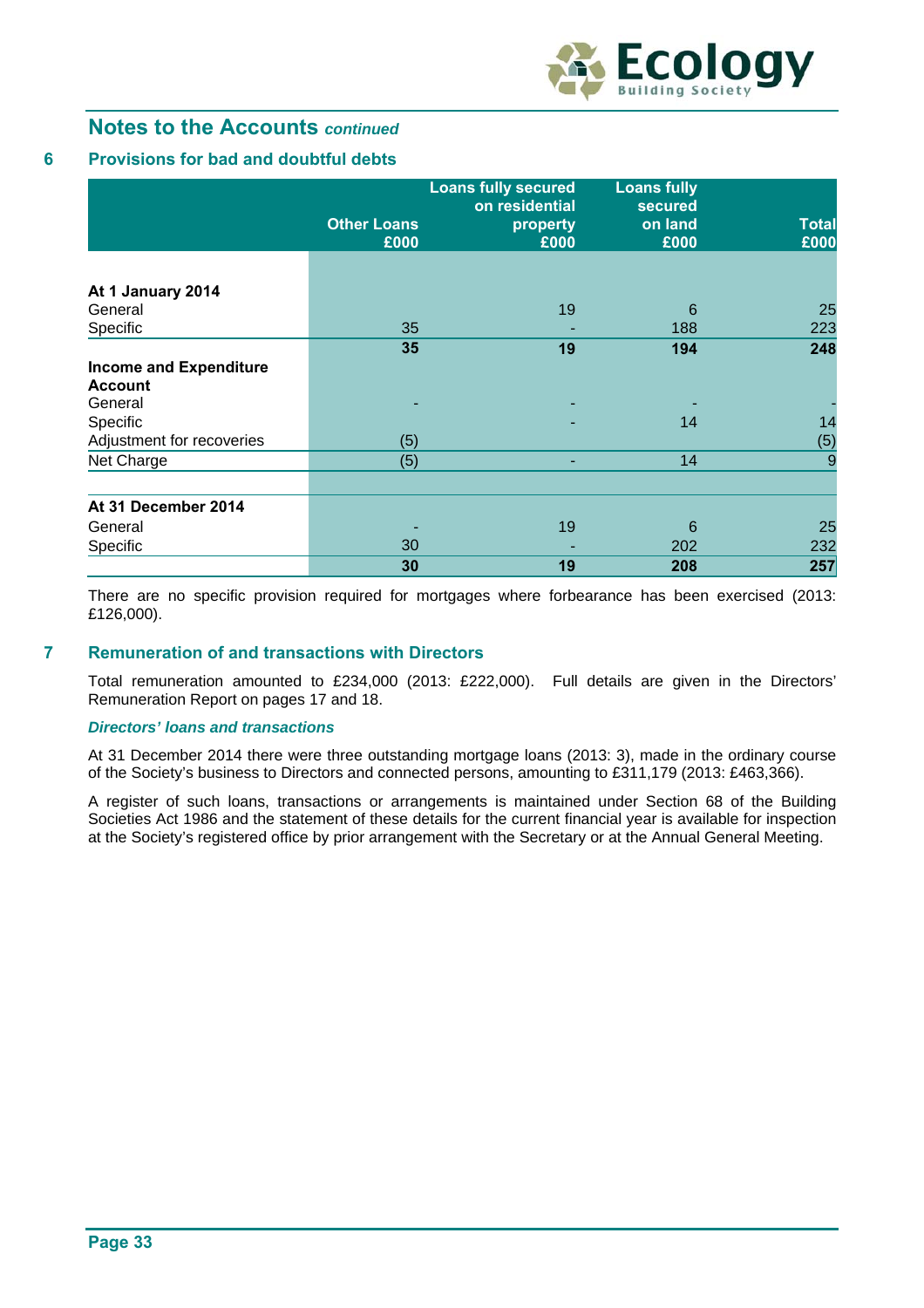

### **8 Tax on profit on ordinary activities**

|                                                                                                                                               | 2014<br>£000 | 2013<br>£000     |
|-----------------------------------------------------------------------------------------------------------------------------------------------|--------------|------------------|
| Analysis of charge in year at 21.49% (2013: 23.25%)<br>Corporation tax on profits of the period<br>Adjustment in respect of previous periods  | 167          | 115              |
| Total current tax                                                                                                                             | 167          | 115              |
| Deferred tax                                                                                                                                  |              |                  |
| Origination and reversal of timing differences                                                                                                | 5            |                  |
| Total deferred tax (note 17)                                                                                                                  |              |                  |
| Tax on profit on ordinary activities                                                                                                          | 172          | 115              |
| Factors affecting current tax charge in year<br>Profit on ordinary activities before tax                                                      | 748          | 517              |
| Tax on profit on ordinary activities at 21.49% (2013:23.25%)                                                                                  | 161          | 120              |
| Accelerated capital allowances<br>Short term timing differences<br>Permanent items<br>Adjustment to tax charge in respect of previous periods | (1)          | (4)<br>(2)<br>11 |
| Small companies rate                                                                                                                          |              | (10)             |
| Current tax charge for year                                                                                                                   | 167          | 115              |

Legislation reducing the main rate of corporation tax to 23% with effect from 1 April 2013 was substantively enacted in March 2013. Further reduction in the main rate of corporation tax from 23% to 21% with effect from 1 April 2014 and to 20% with effect from 1 April 2015 were enacted within the Finance Act 2013 in July 2013. As these changes were substantively enacted by the balance sheet date the closing deferred tax asset has been provided for at 20%.

#### **9 Loans and advances to credit institutions**

Loans and advances to credit institutions are repayable from the balance sheet as follows:

|                                                                                                                                                                   | 2014<br>£000                   | 2013<br>£000                   |
|-------------------------------------------------------------------------------------------------------------------------------------------------------------------|--------------------------------|--------------------------------|
| Accrued interest<br>Repayable on demand<br>In not more than 3 months<br>More than 3 months but not more than 1 year<br>More than 1 year but not more than 5 years | 33<br>10,623<br>7,000<br>5,500 | 56<br>10,823<br>8,500<br>4,050 |
|                                                                                                                                                                   | 23,156                         | 23,429                         |

Loans and advances to credit institutions contain no direct exposure to banks domiciled in the Euro zone as at the end of the year.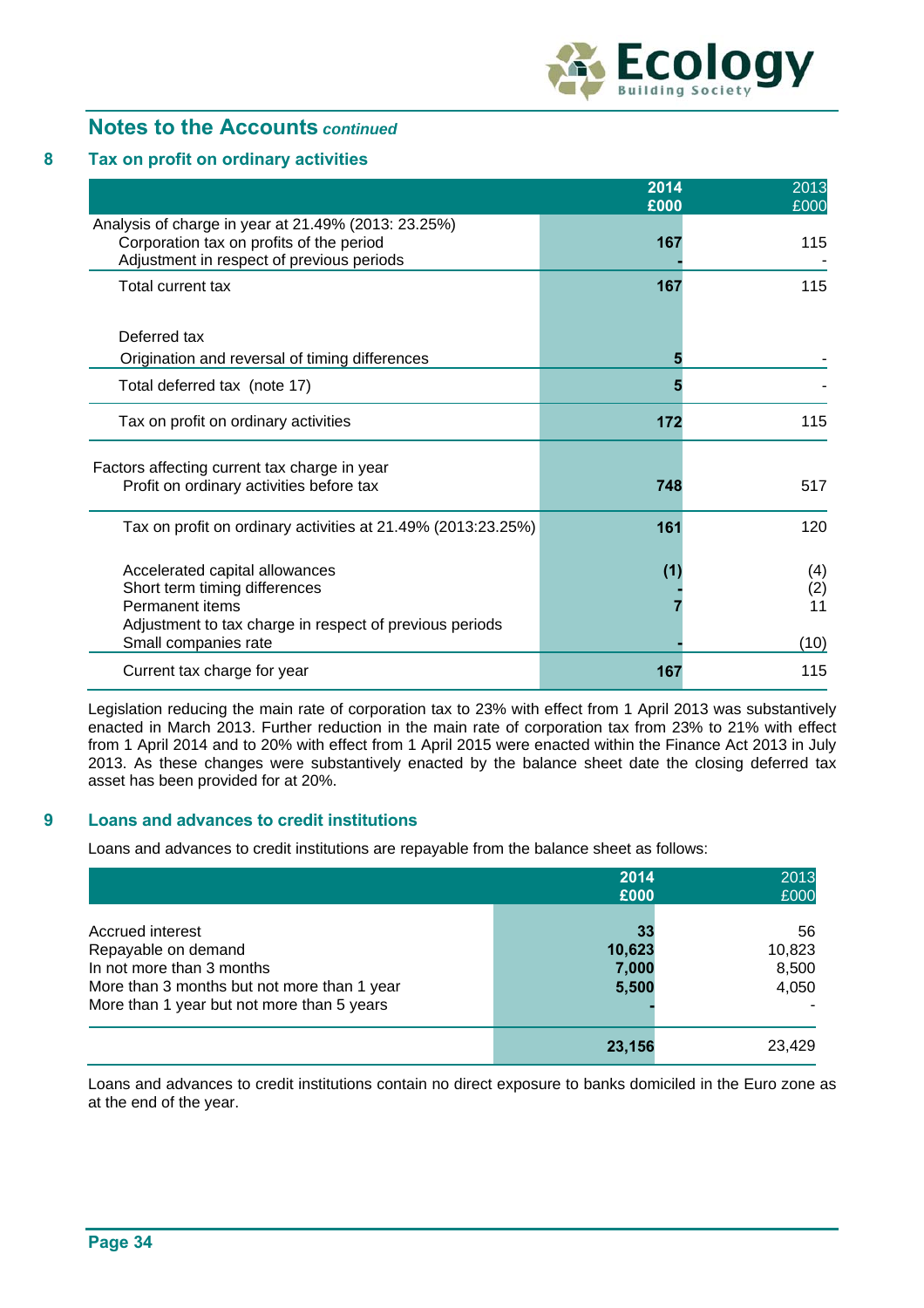

### **10 Debt securities and Treasury Bills**

The Directors consider the securities held as liquid assets are held with the intention of use on a continuing basis in the Society's activities and are classified as financial fixed assets rather than current assets. Movements during the year of transferable securities held as financial fixed assets are analysed as follows:

### **10(a) Debt securities**

|                                                                                                | 2014<br>£000 | 2013<br>£000 |
|------------------------------------------------------------------------------------------------|--------------|--------------|
|                                                                                                |              |              |
| Issued by public bodies (listed)                                                               | 501          | 1,002        |
| Issued by other borrowers (unlisted)                                                           | 3,009        | 3,014        |
|                                                                                                | 3,510        | 4,016        |
| Debt securities have remaining maturities as follows:                                          |              |              |
| <b>Accrued interest</b>                                                                        |              | 12           |
| Repayable in not more than 1 year                                                              | 2,000        | 2,009        |
| Repayable in more than 1 year                                                                  | 1,507        | 2,001        |
|                                                                                                | 3,515        | 4,022        |
| Transferable debt securities (excluding accrued interest)<br>comprise:                         |              |              |
| Listed                                                                                         | 2,000        | 2,009        |
| Unlisted                                                                                       | 1,507        | 2,001        |
|                                                                                                |              |              |
|                                                                                                | 3,507        | 4,010        |
| Market value of listed transferable debt securities                                            | 1,518        | 1,984        |
| Included in debt securities are:                                                               |              |              |
| Unamortised premiums                                                                           | 7            | 10           |
| Movements during the year of debt securities held as financial fixed assets<br>are as follows: |              |              |
| Cost (excluding accrued interest)                                                              | £'000        |              |
| At 1 January 2014                                                                              | 4,010        |              |
| Additions and renewals                                                                         | 4,005        |              |
| Disposals and maturities                                                                       | (4, 508)     |              |
| At 31 December 2014                                                                            | 3,507        |              |
| 10(b) Treasury Bills                                                                           |              |              |
| Treasury bills have remaining maturities as follows:                                           | £'000        | £'000        |
| <b>Accrued interest</b>                                                                        | 17           | 5            |
| In not more than one year                                                                      | 18,211       | 12,486       |
|                                                                                                | 18,228       | 12,491       |
| Movements during the year of debt securities held as financial fixed assets                    |              |              |
| are as follows:<br>Cost (excluding accrued interest)                                           | £'000        |              |
| At 1 January 2014                                                                              | 12,486       |              |
| Additions and renewals                                                                         | 46.588       |              |

The Society holds one debt security amounting to £500,000 with the European Investment Bank. There is no other direct exposure to European debt.

Disposals and maturities **(40,863)** At 31 December 2014 **18,211 18,211**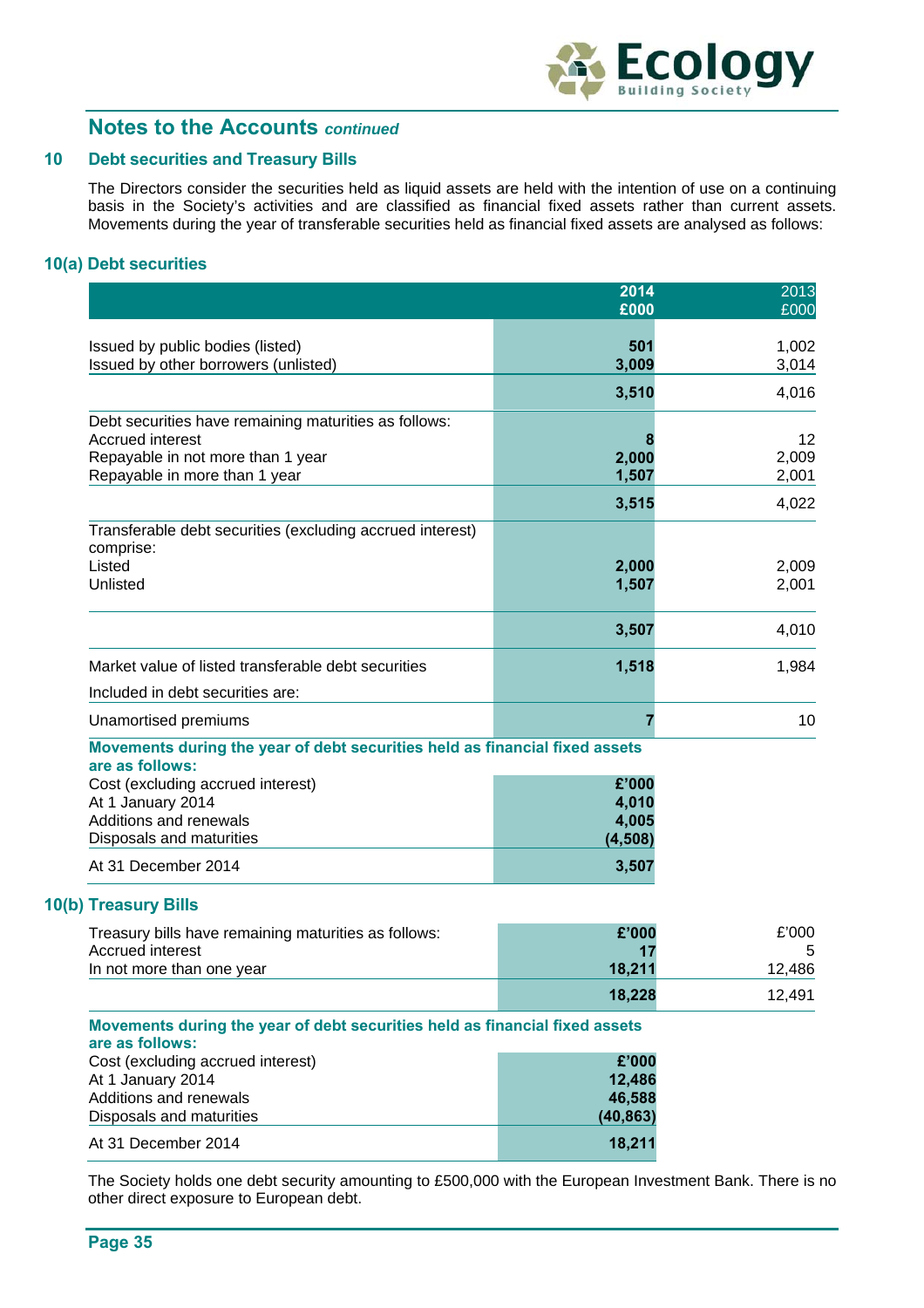

#### **11. Loans and advances to customers**

|                                                                                           | 2014                  | 2013                  |
|-------------------------------------------------------------------------------------------|-----------------------|-----------------------|
|                                                                                           | £000                  | £000                  |
| Loans fully secured on residential property<br>Loans fully secured on land<br>Other loans | 82,166<br>9,303<br>30 | 73,308<br>9,901<br>41 |
|                                                                                           | 91,499                | 83,250                |

 Loans fully secured on land include £13,614 of loans which are fully secured on residential property and which were made to corporate bodies, such as Housing Co-operatives, prior to 1 October 1998, the date the Society adopted the powers of the Building Societies Act 1997. The classification of these assets is not consistent with the treatment of similar loans made after 1 October 1998 that are included in 'loans fully secured on residential property' but is necessary to comply with the requirements of the Building Societies Act 1997. The remaining maturity of loans and advances to customers as at the date of the balance sheet is as follows:

|                                                                                                                                                                                                                  | 2014<br>£000                       | 2013<br>£000                     |
|------------------------------------------------------------------------------------------------------------------------------------------------------------------------------------------------------------------|------------------------------------|----------------------------------|
| Other loans and advances by residual maturity repayable:<br>In not more than 3 months<br>In more than 3 months but not more than 1 year<br>In more than 1 year but not more than 5 years<br>In more than 5 years | 1,152<br>2,908<br>16,634<br>71,062 | 802<br>2,920<br>14,755<br>65,021 |
| Less: provisions for bad and doubtful debts (note 6)                                                                                                                                                             | 91,756<br>(257)                    | 83,498<br>(248)                  |
|                                                                                                                                                                                                                  | 91,499                             | 83,250                           |

There were 14 accounts (2013: 26) at the end of the year where forbearance is currently exercised equating to 1.47% (2013: 2.86%) of mortgage accounts. The balance of these accounts amounted to £1.280m, (2013: £3.590m) or 1.40% (2013: 4.15%) of the mortgage book. Provisions on forbearance cases are disclosed in Note 6.

#### **12. Other investments**

The Society holds shares in Mutual Vision Technologies Limited (MVT), which provides IT services to the Society. The Society has an interest bearing loan to MVT of £129,000 (2013: £129,000). The Society also owns 10,000 (2013: 10,000) ordinary shares of £1 in The Phone Co-op Ltd which provides the Society's telephone services. Interest paid by the Phone Co-op is by the issue of further ordinary shares. The Society holds 8,000 ordinary shares in The Ethical Property Company PLC at a purchase price of £9,600.

|                                     | <b>Shares</b><br>£000 | <b>Loans</b><br>£000 | <b>Total</b><br>£000 |
|-------------------------------------|-----------------------|----------------------|----------------------|
| As at 31 December 2013<br>Additions | 26<br>۰               | 129<br>-             | 155                  |
| Withdrawal                          |                       | -                    |                      |
| Losses                              | -                     | -                    |                      |
| As at 31 December 2014              | 26                    | 129                  | 155                  |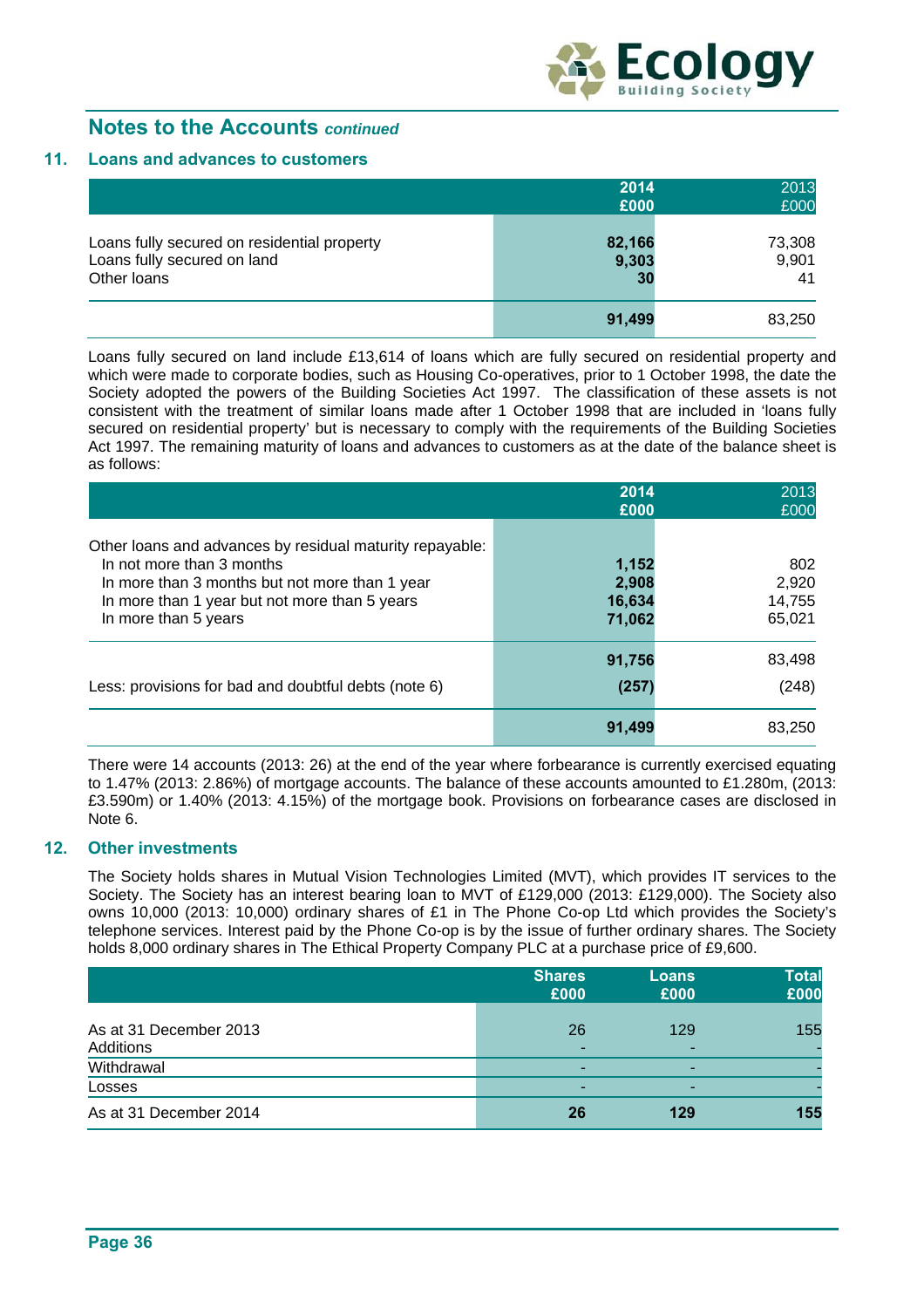

### **13. Tangible fixed assets**

|                                                                             | <b>Freehold</b><br><b>Land &amp; Buildings</b><br>£000 | Plant &<br><b>Machinery</b><br>£000 | Fixtures,<br><b>Fittings &amp;</b><br><b>Computer</b><br><b>Equipment</b><br>£000 | <b>Motor</b><br><b>Vehicles</b><br>£000 | <b>Total</b><br>£000 |
|-----------------------------------------------------------------------------|--------------------------------------------------------|-------------------------------------|-----------------------------------------------------------------------------------|-----------------------------------------|----------------------|
| Cost                                                                        |                                                        |                                     |                                                                                   |                                         |                      |
| At beginning of year                                                        | 1,391                                                  | 154                                 | 424                                                                               | 48                                      | 2,017                |
| Additions                                                                   | 54                                                     | 10                                  | 74                                                                                |                                         | 138                  |
| <b>Disposals</b>                                                            | (40)                                                   |                                     | (43)                                                                              |                                         | (83)                 |
| At end of year                                                              | 1,405                                                  | 164                                 | 455                                                                               | 48                                      | 2,072                |
| <b>Depreciation</b><br>At beginning of year<br>Charge for year<br>Disposals | 225<br>24<br>(3)                                       | 127<br>7                            | 365<br>34<br>(43)                                                                 | 16<br>12                                | 733<br>77<br>(46)    |
| At end of year                                                              | 246                                                    | 134                                 | 356                                                                               | 28                                      | 764                  |
| <b>Net book value</b>                                                       |                                                        |                                     |                                                                                   |                                         |                      |
| At 31 December 2014                                                         | 1,159                                                  | 30                                  | 99                                                                                | 20                                      | 1,308                |
| At 31 December 2013                                                         | 1,166                                                  | 27                                  | 59                                                                                | 32                                      | 1,284                |

Freehold land and buildings, which are included in the balance sheet at cost less deprecation, amounted to £1.159m at 31 December 2014 (2013: £1.166m). Following completion of the meeting room a valuation of the Head Office was carried out on 15 February 2007 by Wilman & Wilman. This valued the freehold land and buildings on an investment method basis at an open market value of £1.100m, which was lower than the carrying value in the accounts. However, the Directors consider the value in use of these premises to be in excess of the book value and no provision for diminution in value has been made.

The Society occupies 100% of the freehold land and buildings for its own purposes.

## **14. Shares**

|                                                                                                                                                                                                                              | 2014<br>£000   | 2013<br>£000                   |
|------------------------------------------------------------------------------------------------------------------------------------------------------------------------------------------------------------------------------|----------------|--------------------------------|
| Held by individuals                                                                                                                                                                                                          | 121,526        | 109,532                        |
| Shares are repayable from the balance sheet date in<br>the ordinary course of business as follows:<br>Accrued interest<br>Repayable on demand<br>In not more than 3 months<br>In more than 3 months but not more than 1 year | 620<br>120,906 | 739<br>105,696<br>2,688<br>409 |
|                                                                                                                                                                                                                              | 121.526        | 109,532                        |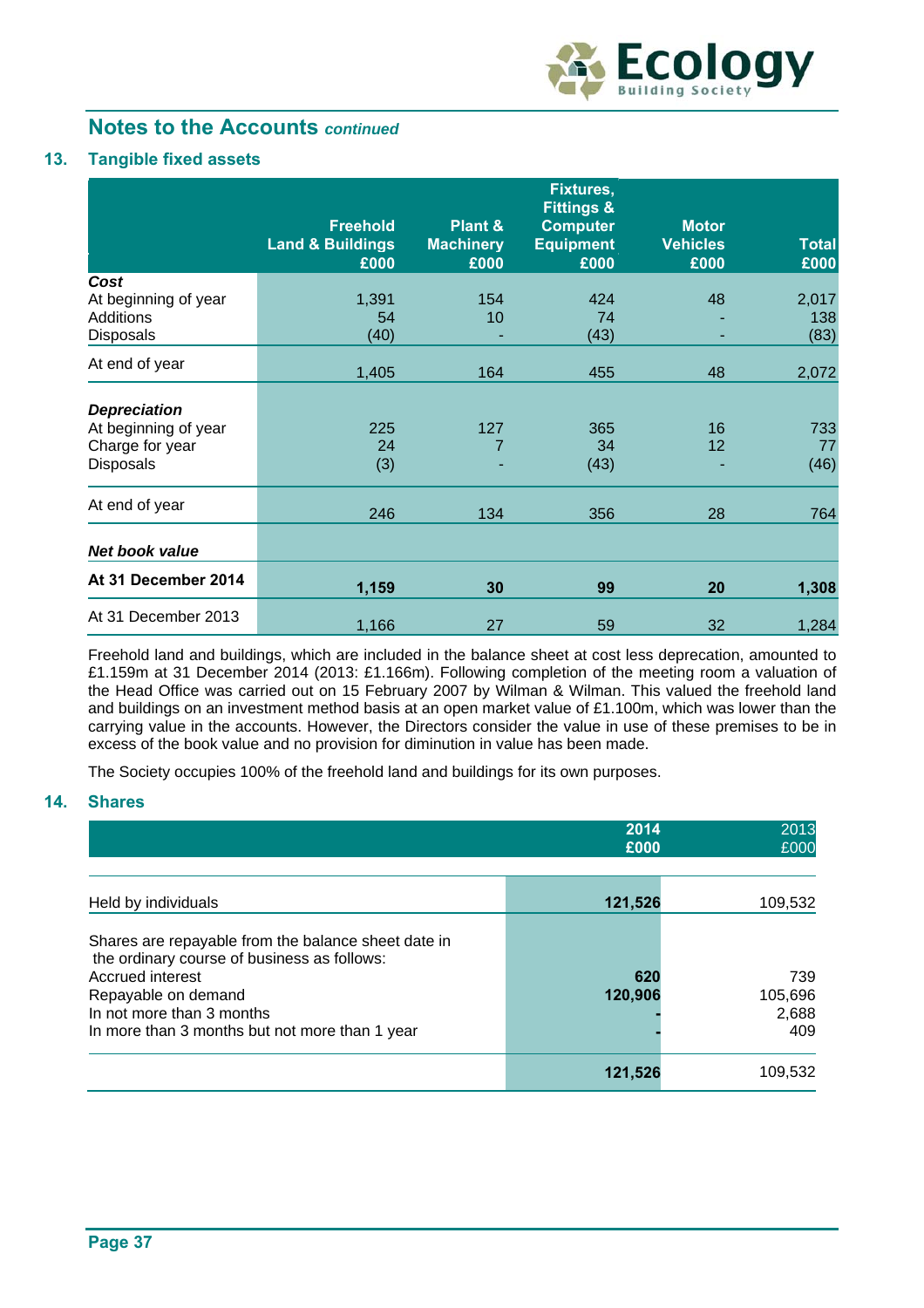

## **15. Amounts owed to other customers**

|                                                                                                                                | 2014<br>£000 | 2013<br>£000 |
|--------------------------------------------------------------------------------------------------------------------------------|--------------|--------------|
| Amounts owed to other customers are repayable from the<br>balance sheet date in the ordinary course of business as<br>follows: |              |              |
| Repayable on demand<br>In more than 3 months but not more than 1 year                                                          | 7,612        | 6,776<br>250 |
|                                                                                                                                | 7.612        | 7.026        |

## **16. Other liabilities**

|                 | 2014<br>£000 | 2013<br>£000 |
|-----------------|--------------|--------------|
|                 |              |              |
| Corporation tax | 167          | 115          |
| Income tax      | 146          | 136          |
| Other creditors | 163          | 135          |
|                 | 476          | 386          |

## **17. Provisions for liabilities – other**

The amounts provided for deferred taxation are set out below:

|                                                                                                                                                                     | 2014<br>£000 | 2013<br>£000   |
|---------------------------------------------------------------------------------------------------------------------------------------------------------------------|--------------|----------------|
| At 1 January<br>Origination and reversal of timing differences<br>Adjustment in respect of prior years<br>Effect of the changes in tax rates<br>Charge for the year | 39           | 39<br>6<br>(6) |
| At 31 December                                                                                                                                                      |              | 39             |

Details of the amounts provided for deferred taxation at 20% (2013: 20%) are set out below:

|                                                                                       | 2014<br>£000 | 2013<br>£000 |
|---------------------------------------------------------------------------------------|--------------|--------------|
| Excess of capital allowances over depreciation<br>Other short term timing differences |              | 39           |
|                                                                                       |              | 39           |

### **18. Accruals and deferred income**

|                               | 2014<br>£000   | 2013<br>£000         |
|-------------------------------|----------------|----------------------|
| Accruals<br>Government grants | 51             | 58<br>$\overline{A}$ |
|                               | 5 <sup>1</sup> | 59                   |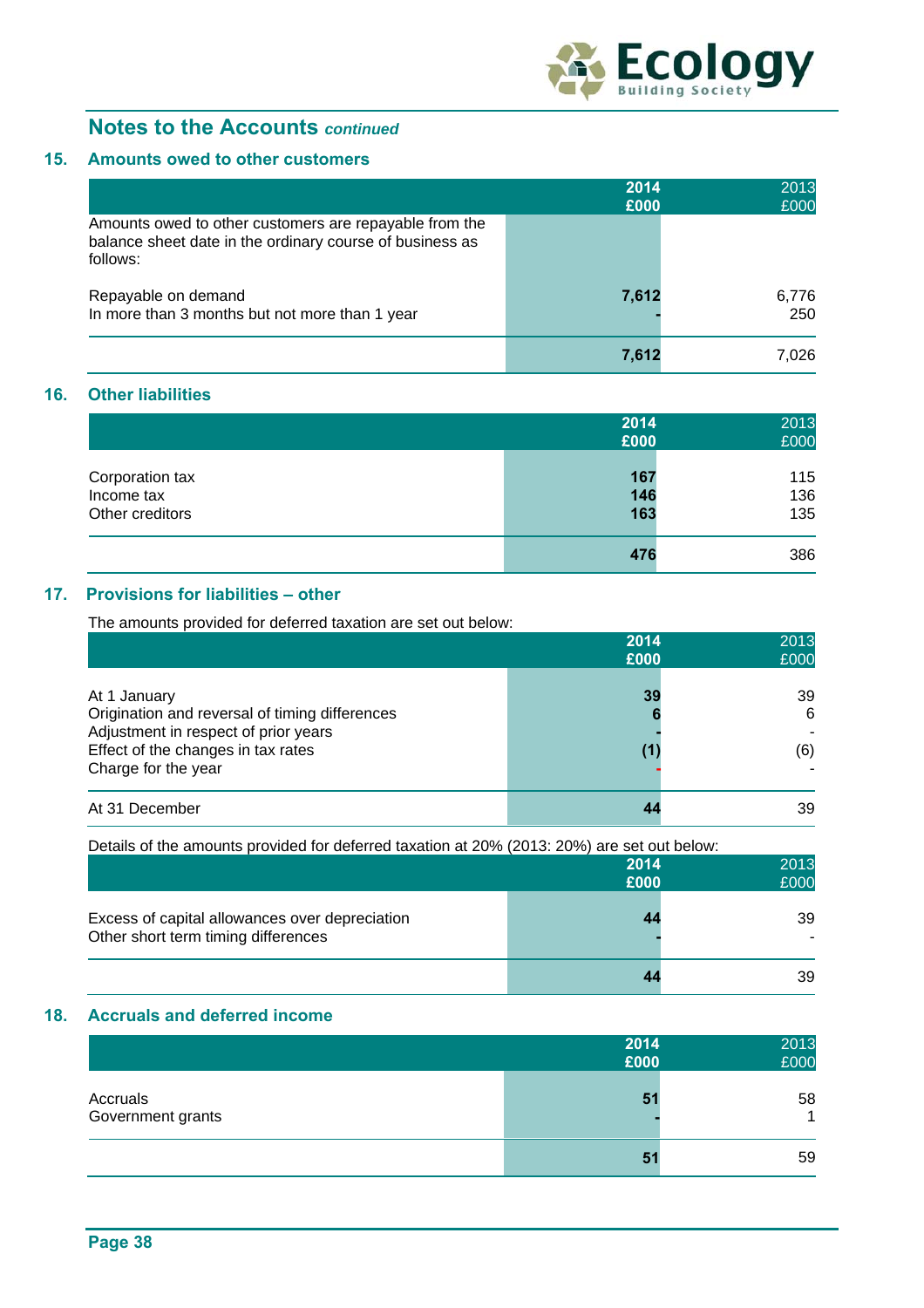

#### **19. Subordinated liabilities**

|                                                                                                          | 2014<br>£000 | 2013<br>£000 |
|----------------------------------------------------------------------------------------------------------|--------------|--------------|
| a) Floating rate subordinated liabilities due 2016<br>b) Floating rate subordinated liabilities due 2019 | 500<br>750   | 500<br>750   |
|                                                                                                          | 1,250        | 1,250        |
| Less unamortised premiums and issue costs                                                                | (2)          | (3)          |
|                                                                                                          | 1,248        | 1,247        |

The Notes are repayable at the dates stated or earlier at the option of the Society with the prior consent of the PRA. All Subordinated Liabilities are denominated in sterling. Interest payments made on the floating rate loan (b) is at a rate agreed with reference to the Bank of England Base. Interest payments on the floating rate loan (a) is at a rate agreed based on the average SVR (Standard Variable Rate) of the top 5 Building Societies. Premiums and discounts, commission and other costs incurred in the raising of Subordinated Liabilities are amortised in equal annual instalments over the relevant period to maturity. Of the Subordinated Liabilities held by the Society, £0.723m is permissible as Tier 2 capital resources.

#### **20. Provisions for liabilities - FSCS**

| <b>FSCS Levy</b>                                                                        | 2014<br>£000      | 2013<br>£000      |
|-----------------------------------------------------------------------------------------|-------------------|-------------------|
| Balance brought forward<br>Scheme year 2013/14 Levy paid in year<br>Charge for the year | 137<br>(87)<br>90 | 124<br>(78)<br>91 |
| Balance carried forward                                                                 | 140               | 137               |

In common with all regulated UK deposit-takers, the Society pays levies to the FSCS to enable the FSCS to meet claims against it. The FSCS levy consists of two parts – a management expenses levy and a compensation levy. The management expenses levy covers the costs of running the scheme and the compensation levy covers the amount of compensation the scheme pays, net of recoveries it makes using the rights that have been assigned to it. During 2008 and 2009 claims were triggered against the FSCS in relation to Bradford and Bingley plc, Kaupthing Singer and Friedlander, Heritable Bank plc, Landsbanki Islands hf, London Scottish Bank plc and Dumfermline Building Society.

The FSCS meets these current claims by way of loans received from the HM Treasury. The terms of these loans were interest only for the first three years and the FSCS seeks to recover the interest cost, together with ongoing management expenses, by way of annual management levies on members, including Ecology Building Society, over this period.

The loans are repayable by FSCS on 31 March 2016, with the exception of Bradford and Bingley Plc which is due on 29 February 2024. The FSCS confirmed that it expects to receive the full repayment of the debt of £1.6bn owed to it by Bradford and Bingley Plc by the repayment date. The non-Bradford and Bingley loans will be repaid by a levy on deposit takers in three more or less equal instalments. The Society made the second payment of this compensation levy, £44,000, in September 2014.

The Society's FSCS provision reflects market participation up to the reporting date. £98,000 of the provision relates to the estimated management expenses levy for the scheme years 2014/15 and 2015/16. In addition to the management levy the Society has recognised a provision of £42,000 relating to the compensation scheme.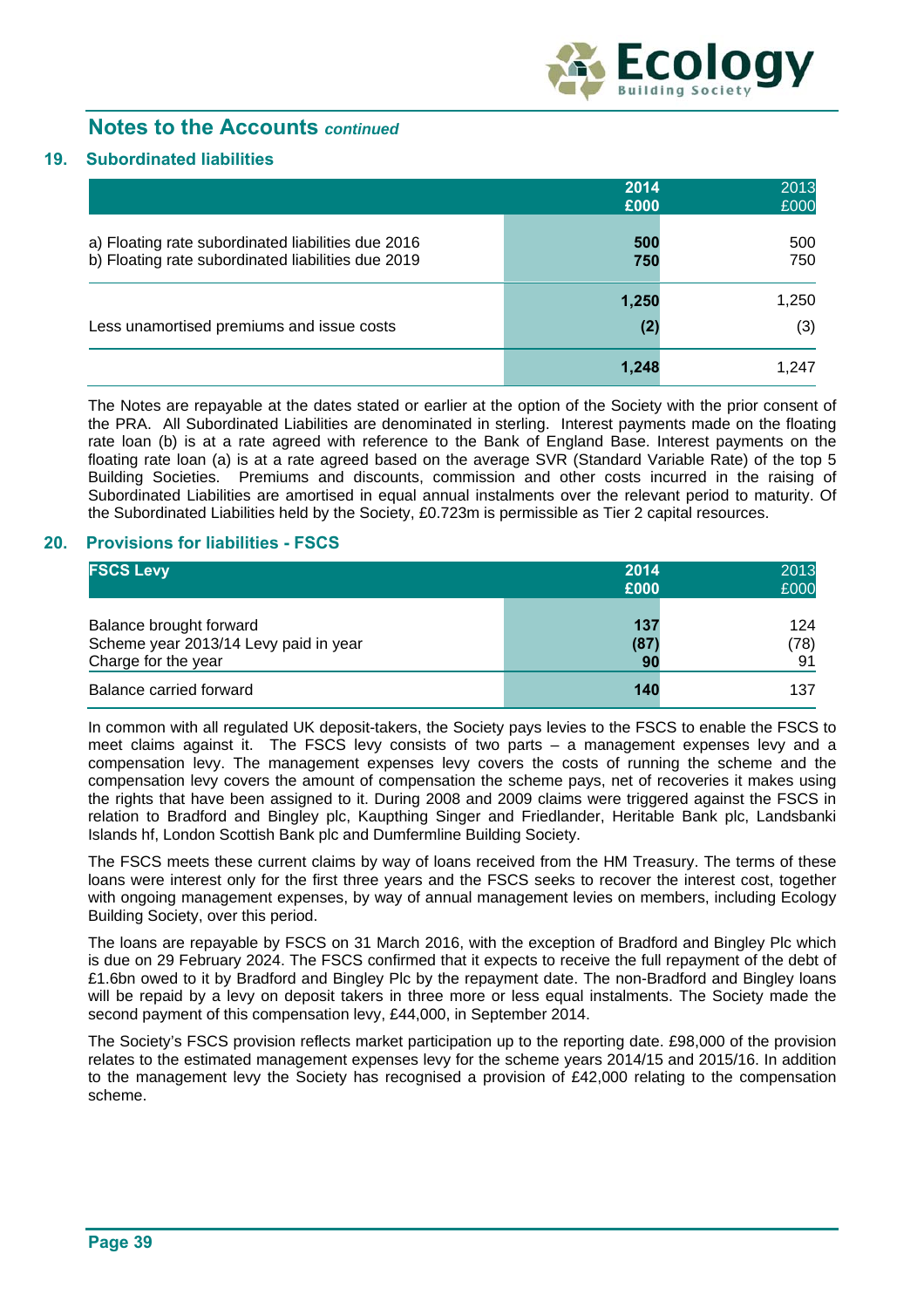

### **21. Financial risk management**

The main financial risks arising from the Society's activities are interest rate risk, credit risk, and liquidity risk. The Board reviews and agrees policies for managing each of these risks, and these are summarised below.

#### *Interest rate risk*

The Society is exposed to movements in interest rates reflecting the mismatch between the dates on which interest is receivable on assets and interest payable on liabilities are next reset to market rates. The Society perceives this risk as being minimal.

#### *Interest rate risk exposure*

The following table summarises the repricing mismatches as at 31 December 2014. Items are allocated to time bands by reference to the earlier of the next interest rate repricing date and the maturity date.

|                                 |          | <b>More than</b>     | <b>More than</b>            | <b>More than</b>   |                 |              |
|---------------------------------|----------|----------------------|-----------------------------|--------------------|-----------------|--------------|
|                                 |          | 3 months<br>but less | <b>6 months</b><br>but less | 1 year<br>but less | Non-            |              |
|                                 | 3 months | than 6               | than                        | than               | <b>interest</b> |              |
| At 31 December 2014             | or less  | months               | 1 year                      | 5 years            | bearing         | <b>Total</b> |
|                                 | £000     | £000                 | £000                        | £000               | £000            | £000         |
| <b>Assets</b>                   |          |                      |                             |                    |                 |              |
| Liquid assets                   | 29,849   | 9,485                | 4,500                       | 1,000              | 65              | 44,899       |
| Loans and advances to customers | 91,499   |                      |                             |                    |                 | 91,499       |
| Other assets                    | 10       |                      |                             | 145                | 1,495           | 1,650        |
|                                 | 121,358  | 9,485                | 4,500                       | 1,145              | 1,560           | 138,048      |
| <b>Liabilities</b>              |          |                      |                             |                    |                 |              |
| Shares and amounts owed to      |          |                      |                             |                    |                 |              |
| customers                       | 128,518  |                      |                             |                    | 620             | 129,138      |
| Other liabilities               |          |                      |                             |                    | 711             | 711          |
| Subordinated liabilities        | 748      | 500                  |                             |                    |                 | 1,248        |
| Reserves                        |          |                      |                             |                    | 6,951           | 6,951        |
|                                 | 129,266  | 500                  |                             |                    | 8,282           | 138,048      |
| Interest rate sensitivity gap   | (7,908)  | 8,985                | 4,500                       | 1,145              | (6, 722)        |              |
| Cumulative gap                  | (7,908)  | 1,077                | 5,577                       | 6,722              |                 |              |
| At 31 December 2013             |          |                      |                             |                    |                 |              |
| <b>Assets</b>                   |          |                      |                             |                    |                 |              |
| Liquid assets                   | 26,328   | 10,041               | 2,500                       | 1,000              | 73              | 39,942       |
| Loans and advances to customers | 83,250   |                      |                             |                    |                 | 83,250       |
| Other assets                    | 10       |                      |                             | 145                | 1,454           | 1,609        |
|                                 | 109,588  | 10,041               | 2,500                       | 1,145              | 1,527           | 124,801      |
| <b>Liabilities</b>              |          |                      |                             |                    |                 |              |
| Shares and amounts owing to     |          |                      |                             |                    |                 |              |
| customers                       | 115,819  |                      |                             |                    | 739             | 116,558      |
| Other liabilities               |          |                      |                             |                    | 621             | 621          |
| Subordinated liabilities        | 747      | 500                  |                             |                    |                 | 1,247        |
| Reserves                        |          |                      |                             |                    | 6,375           | 6,375        |
|                                 | 116,566  | 500                  |                             | L,                 | 7,735           | 124,801      |
| Interest rate sensitivity gap   | (6,978)  | 9,541                | 2,500                       | 1,145              | (6, 208)        |              |
| Cumulative gap                  | (6,978)  | 2,563                | 5,063                       | 6,208              |                 |              |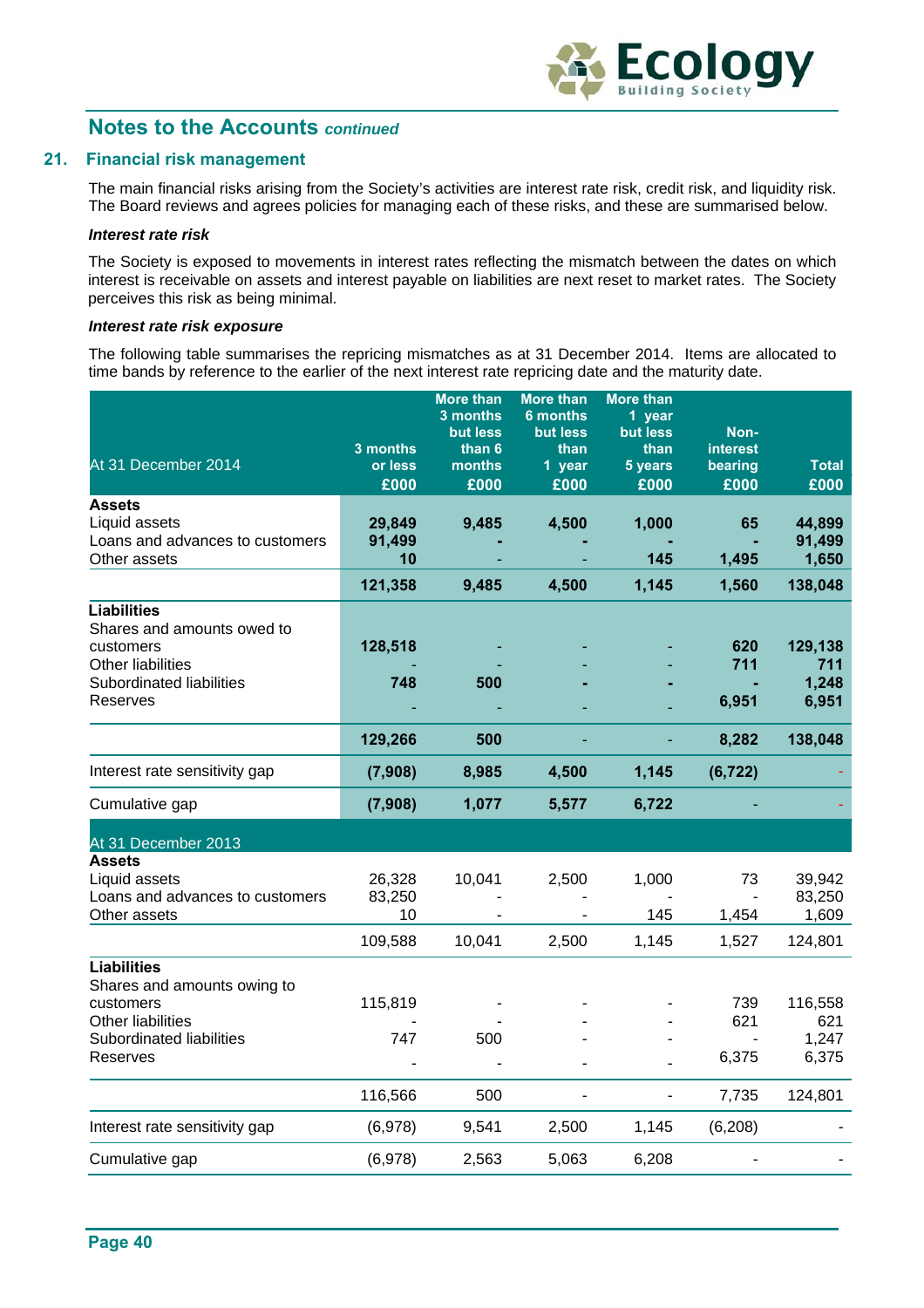

#### **21. Financial risk management** *continued*

Other assets include fixed assets, investments and prepayments and accrued income. Other liabilities include accruals and deferred income.

#### *Credit risk*

All loan applications are assessed with reference to the Society's Lending Policy. Changes to Policy are approved by the Board and the approval of loan applications is mandated. The Board is responsible for approving treasury counterparties.

#### *Liquidity risk*

The Society's Policy is to maintain sufficient liquid resources to cover cash flow imbalances and fluctuations in funding to retain full public confidence in the solvency of the Society and to enable the Society to meet its financial obligations. This is achieved through maintaining a prudent level of liquid assets, and through control of the growth of the business. The Society's liquid assets are currently entirely composed of retail funds, without recourse to wholesale funding. As a prudent measure in light of the "credit crunch", the maturity profile of the Society's liquid assets has been shortened, and a wider range of counterparties among banks and building societies has been adopted. The Society completes an Individual Liquidity Systems Assessment (ILSA) each year and this assessment of liquidity systems and controls is reviewed in detail, and approved, by the Board.

#### **22. General reserves**

|                                                       | 2014<br>£000 | 2013<br>£000 |
|-------------------------------------------------------|--------------|--------------|
| At beginning of year<br>Profit for the financial year | 6,375<br>576 | 5,973<br>402 |
| At end of year                                        | 6,951        | 6,375        |

#### **23. Pensions**

The amount charged during the year for individual pension schemes in respect of staff was £58,556 (2013: £48,863). There were no contributions owing to these schemes at 31 December 2014 (2013: £nil).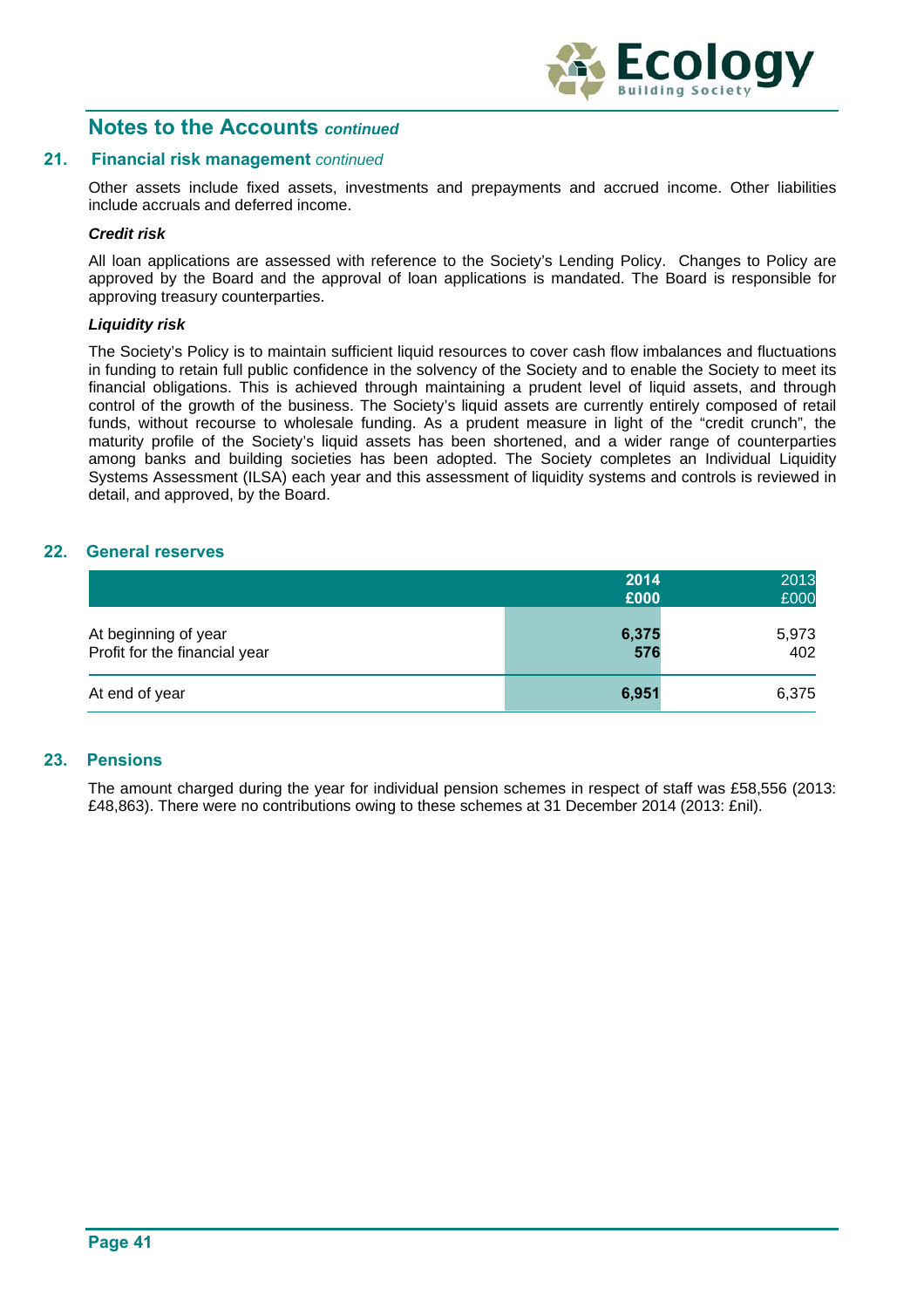

# **Annual Business Statement**

*Year ended 31 December 2014* 

### **1 Statutory percentages**

|               | Statutory<br>limit | At 31 December<br>2014<br>$\%$ | At 31 December<br>2013<br>% |
|---------------|--------------------|--------------------------------|-----------------------------|
| Lending limit | 25.00              | 10.76                          | 12.52                       |
| Funding limit | 50.00              | 5.89                           | 6.03                        |

The above percentages have been calculated in accordance with the provisions of the Building Societies Act 1986.

The lending limit measures the proportion of business assets not in the form of loans fully secured on residential property.

The funding limit measures the proportion of shares and borrowings not in the form of shares held by individuals.

The statutory limits are as prescribed by the Building Societies Act 1986 and ensure that the principal purpose of a building society is that of making loans which are secured on residential property and are funded substantially by members.

#### **2 Other percentages**

|                                                            | 2014<br>$\%$ | 2013  |
|------------------------------------------------------------|--------------|-------|
| Gross capital as a percentage of shares and borrowings     | 5.94         | 6.37  |
| Free capital as a percentage of shares and borrowings      | 4.95         | 5.29  |
| Liquid assets as a percentage of shares and borrowings     | 34.77        | 34.27 |
| Profit after taxation as a percentage of mean total assets | 0.44         | 0.34  |
| Management expenses as a percentage of mean total assets   | 1.35         | 1.36  |

Gross capital represents the general reserves and subordinated liabilities. Of the subordinated liability shown on the balance sheet £0.723m is classed as Tier 2 capital.

Free capital represents the gross capital less tangible fixed assets plus general mortgage loss provision as shown in the balance sheet.

Shares and borrowings represent the total of shares and amounts owed to other customers, including accrued interest.

Liquid assets are taken from the items so named in the balance sheet.

The profit after taxation is the profit for the year as shown in the income and expenditure account.

Management expenses are the administrative expenses plus depreciation and amortisation for the year as shown in the income and expenditure account.

Mean total assets are the average of the 2014 and 2013 total assets.